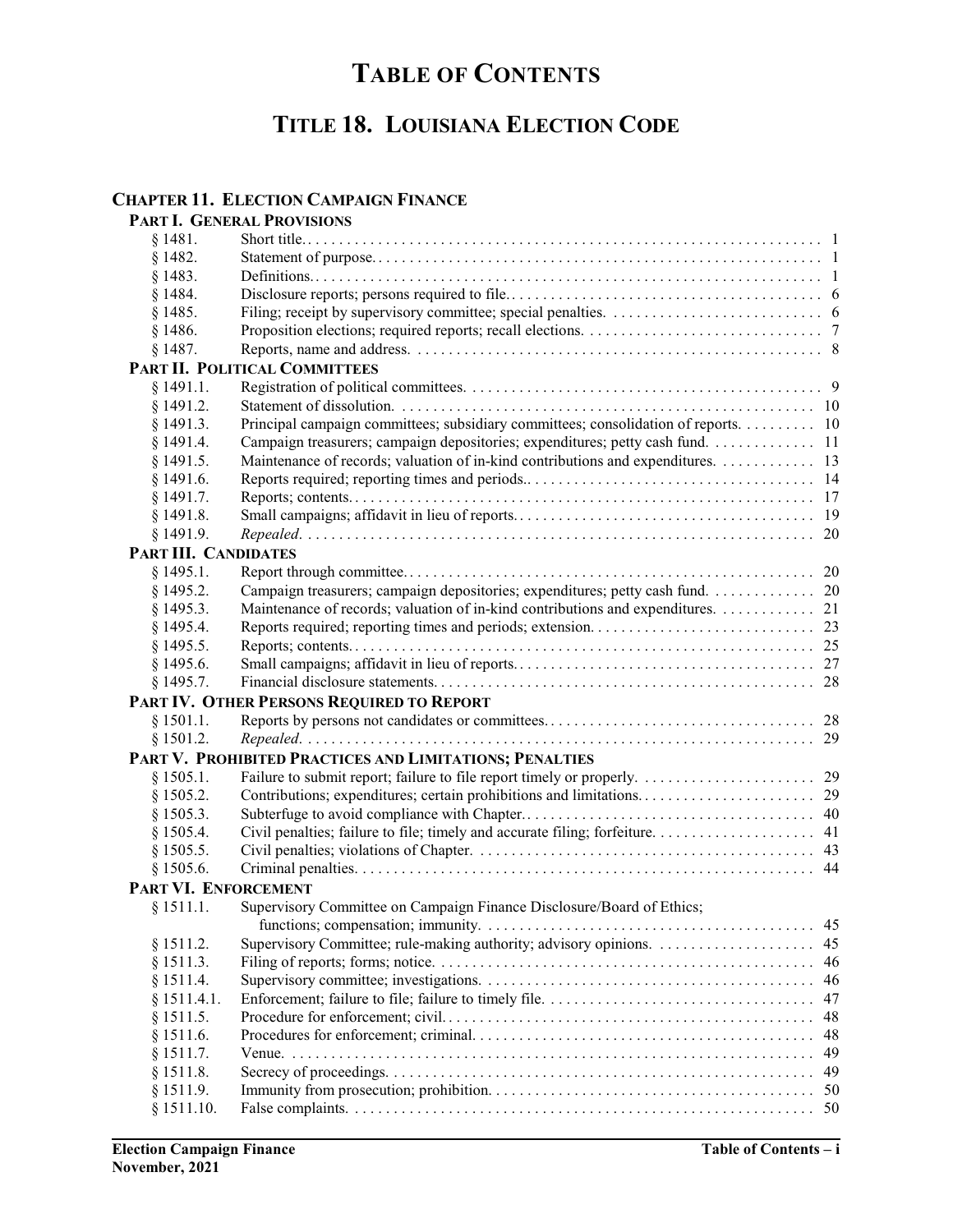| PART VII. ELECTION DAY EXPENDITURES |  |
|-------------------------------------|--|
|                                     |  |
|                                     |  |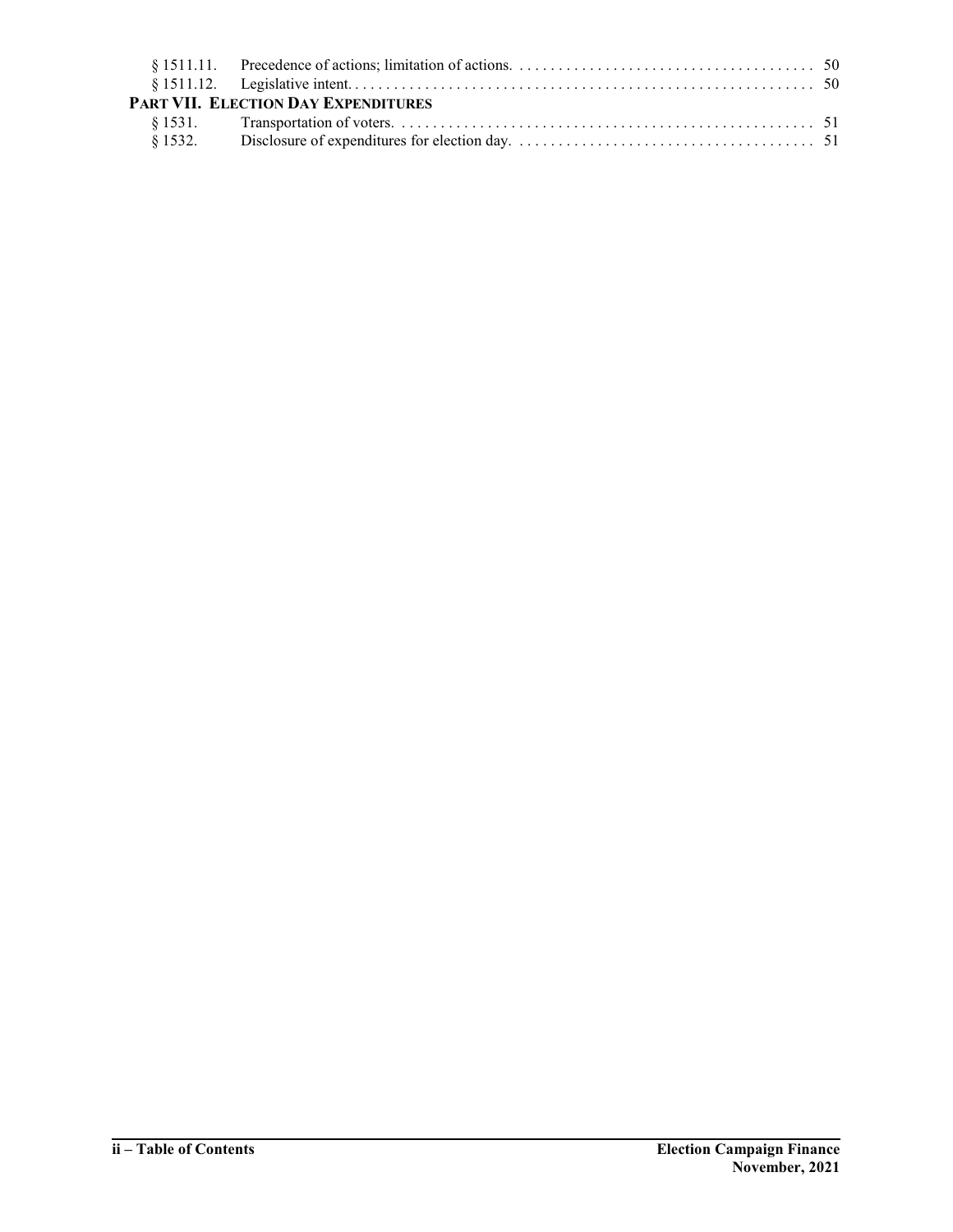# **TITLE 18. LOUISIANA ELECTION CODE**

# **CHAPTER 11. ELECTION CAMPAIGN FINANCE**

## **PART I. GENERAL PROVISIONS**

### **§1481. Short title**

This Chapter may be cited as the Campaign Finance Disclosure Act.

*Acts 1980, No. 786, §1, eff. Jan. 1, 1981.*

### **§1482. Statement of purpose**

The legislature recognizes that the effectiveness of representative government is dependent upon a knowledgeable electorate and the confidence of the electorate in their elected public officials. The legislature, therefore, enacts this Chapter to provide public disclosure of the financing of election campaigns and to regulate certain campaign practices.

*Acts 1980, No. 786, §1.*

### **§1483. Definitions**

As used in this Chapter, the following terms shall have the meanings herein given to each unless the context clearly indicates otherwise:

(1) "Affiliated organization" means any organization which is not a political committee but which directly or indirectly establishes, administers, or financially supports a political committee.

(2) "Aggregating period" means:

(a) For a political committee, except a political committee which supports only one candidate, the period from January first of the calendar year through December thirty-first of the same calendar year.

(b) For a candidate, the period from the date on which he became a candidate as defined herein through the closing date for the current report.

(c) For a committee which supports only one candidate, the period from the time when the committee first participates in the election through the closing date for the current report.

(3)(a) "Candidate" means a person who seeks nomination or election to public office, except the office of president or vice president of the United States, presidential elector, delegate to a political party convention, United States senator, United States congressman, or political party office. An individual shall be deemed to seek nomination or election to such office if he has:

(i) Since prior participation in an election, if any, received and accepted a contribution or made an expenditure, or has given his consent for any other person or committee to receive a contribution or make an expenditure with a view to influencing his nomination or election to office whether or not the specific public office for which he will be a candidate is known at the time the contribution is received or the expenditure is made, or

(ii) Taken the action necessary under the laws of the state of Louisiana to qualify himself for nomination or election to public office.

(b) Notwithstanding any provision of R.S. 42:1101 et seq. and specifically notwithstanding any provision of R.S. 42:1115, for purposes of R.S. 42:1123(5) a "candidate" shall mean a "candidate" as defined in this Paragraph and shall also mean any public servant required to file reports under the provisions of this Chapter.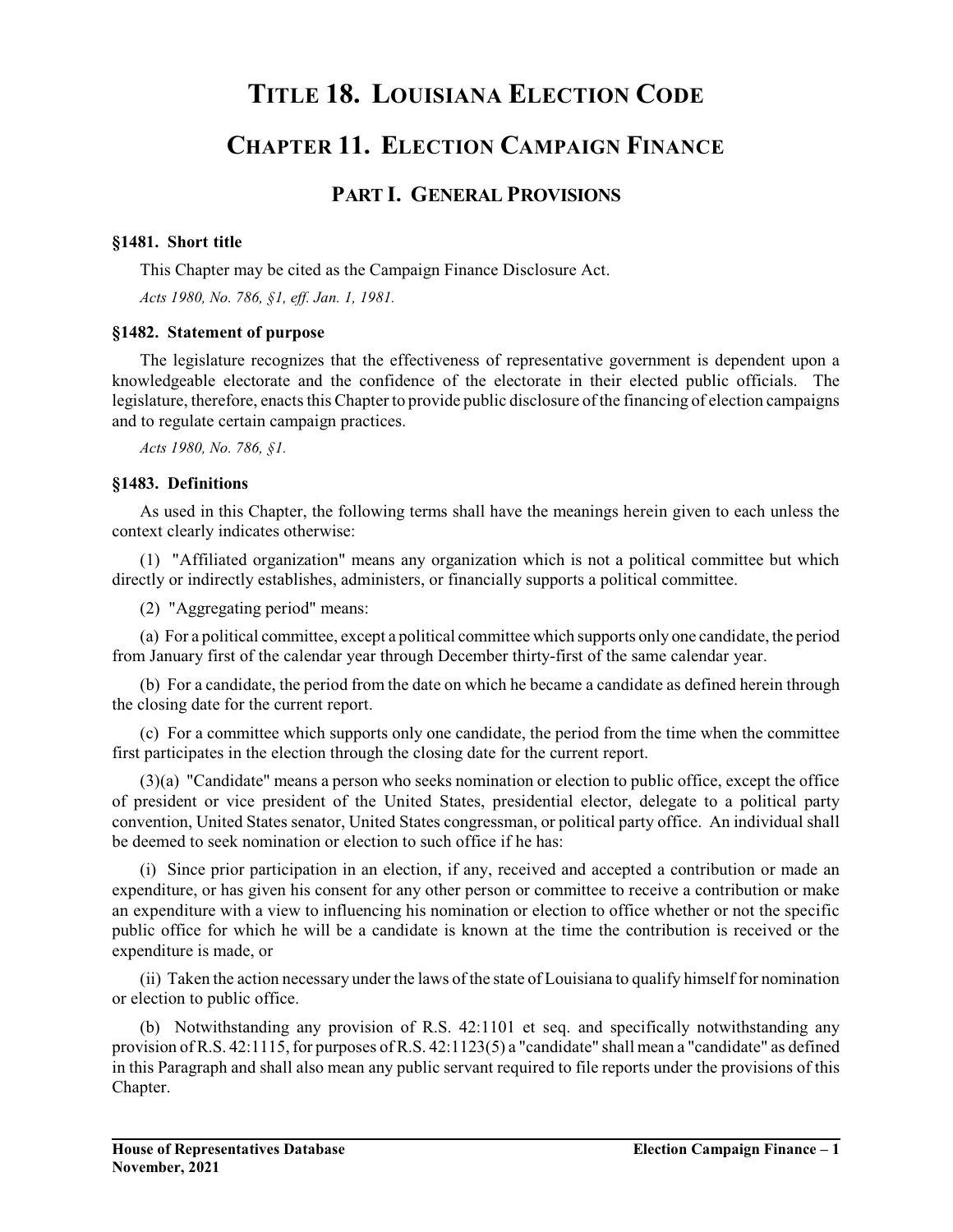- (4) "Chairman" means the principal executive officer of a political committee regardless of his title.
- (5) "Closing date" means the date through which the report is complete.

(6)(a) "Contribution", except as otherwise provided in this Chapter, means a gift, conveyance, payment, or deposit of money or anything of value, or the forgiveness of a loan or of a debt, made for the purpose of supporting, opposing, or otherwise influencing the nomination or election of a person to public office, for the purpose of supporting or opposing a proposition or question submitted to the voters, or for the purpose of supporting or opposing the recall of a public officer, whether made before or after the election.

(b) "Contribution" shall also include, without limitation:

(i) Contributions in-kind made for any of the purposes stated in this Paragraph, having an attributable monetary value in excess of twenty-five dollars. Contributions in-kind shall include without limitation: the donation by any person, other than a candidate or a political committee, of the services of paid employees, the value of which services exceeds twenty-five dollars, such value to be the amount paid for such services; the donation of, or the donation of the right to use, any item of tangible property when the same is used or consumed and not exchanged or converted to cash or the equivalent of cash and when the accepting candidate, the chairman of the accepting political committee, or accepting person required to file reports under this Chapter and the campaign treasurer of such recipient, if any, determines that its value or the use value, when only the right of use is given, exceeds twenty-five dollars and such determination shall be prima facie evidence of the correctness of the valuation of the item or of the use value when applicable. In addition, successive donations made by the same person, which donations individually are valued below twenty-five dollars but which together exceed such amount, shall be deemed to be in-kind contributions and shall be aggregated for purposes of the requirements of this Chapter. Contributions shall also include expenditures made by any person in cooperation, consultation, or concert, with, or at the request or suggestion of, a candidate, his authorized political committees, or their agents and shall be considered to be a contribution to such candidate.

(ii) A promissory note or written contract to make a contribution as defined above.

(iii) A payment to purchase campaign paraphernalia, such as campaign pins, buttons, badges, flags, emblems, hats, shirts, banners, literature, and similar items, other than expenditures made by a candidate or political committee to purchase its own paraphernalia.

(iv) A payment for tickets to a testimonial or similar fund-raising event.

(c) "Contribution" shall not include:

(i) Personal services provided voluntarily by any person without compensation or by any person who is employed for purposes other than solely campaign purposes by the reporting candidate, by a partnership of which he is a member, or by a corporation of which he owns a majority of the stock.

(ii) Any dues or membership fees of any membership organization or corporation made by its members or stockholders, if such membership organization or corporation is not organized primarily for the purpose of supporting, opposing or otherwise influencing the nomination for election, or election, of any person to public office. However, any funds of such an organization or corporation used for the purpose of contributions to candidates or committees or to publicly advocate support or defeat of a candidate or for expenditures as defined in this Chapter shall be reportable and all contributions made by such membership organization or corporation which are otherwise reportable under the provisions of this Chapter shall be reported.

(iii) A transfer of funds between political committees.

(iv) A loan.

(d) A contribution of anything of value other than money or an in-kind contribution shall be considered for all purposes of this Chapter as a contribution of money in the amount of the fair market value thereof.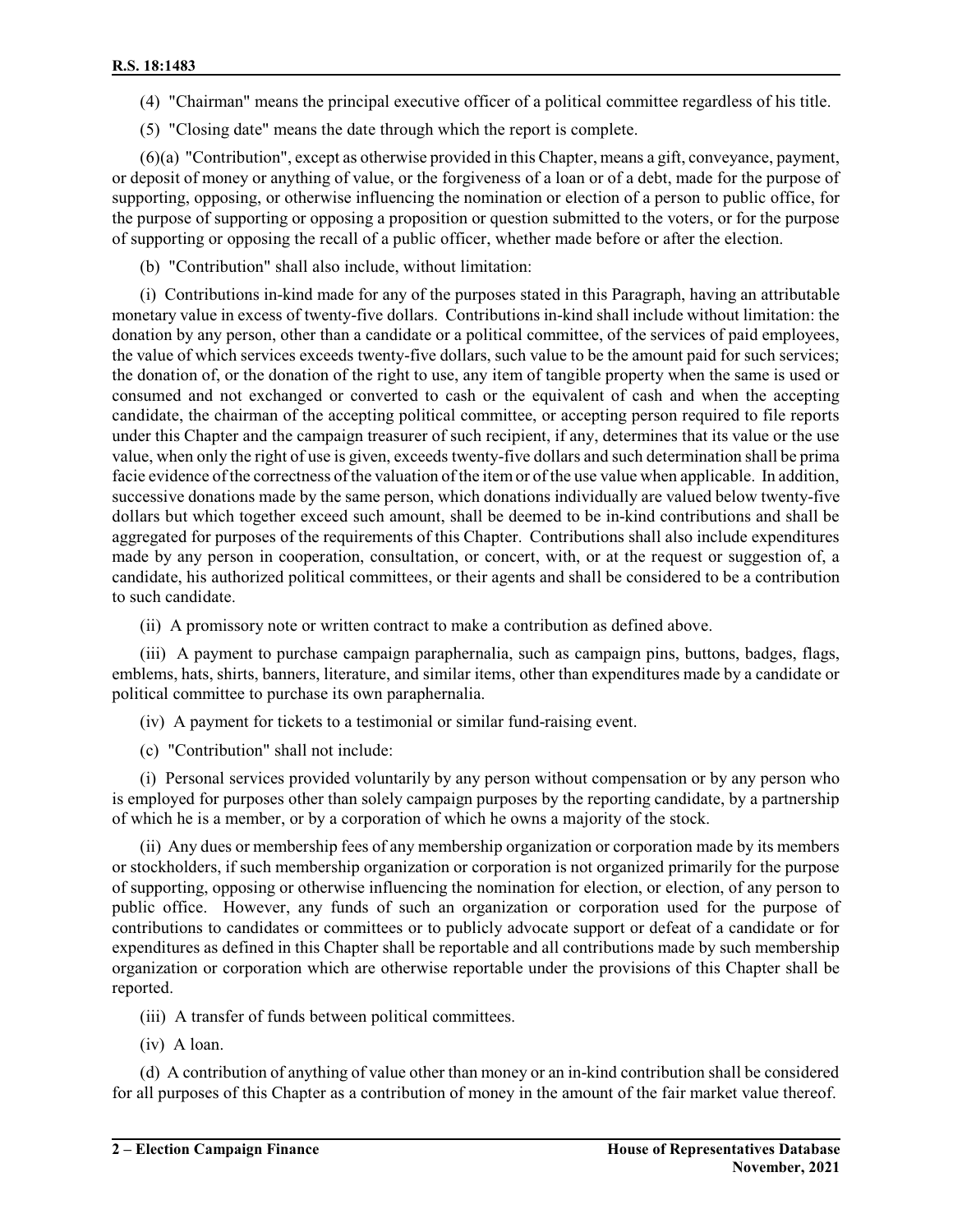- (7) "District office" means the following offices but shall not include any major office:
- (a) The office of a member of the Louisiana Legislature.
- (b) All public offices elected parishwide.
- (c) All public offices elected in more than one parish.

(d) All public offices elected in any election district containing a population in excess of thirty-five thousand as determined by the most recently published decennial federal census. All public offices elected in any city or parish election in a parish containing a municipality with a population of three hundred thousand or more as determined by the most recent decennial federal census. All elected public offices to a board or governing authority which has, within its jurisdiction, a municipality with a population of two hundred twenty-five thousand or more as determined by the most recent decennial federal census.

(e) The offices of district court judge, except in a judicial district comprised of a single parish with a population in excess of four hundred fifty thousand persons as determined by the most recently published decennial federal census where the election district is parishwide, family court judge, juvenile court judge, city court judge, city court marshal, and city court constable, as long as these offices are elective offices.

(8) "Election" means any primary, general, or special election held, pursuant to the laws of this state or a parish or municipal charter or ordinance or a court order, to choose a public officer or nominee. For purposes of this Chapter, a primary election and a general election for a particular office shall constitute one election. For purposes of the reporting requirements for the support or opposition of a proposition or question submitted to the voters, "election" shall also mean any primary, general, or special election, except local option elections held pursuant to the provisions of Chapter 3 of Title 26 of the Louisiana Revised Statutes of 1950, at which a proposition or question is submitted to the voters in accordance with Chapters 6-A, 6-B, and 6-C of this Code.

(9)(a) "Expenditure" means a purchase, payment, advance, deposit, or gift, of money or anything of value made for the purpose of supporting, opposing, or otherwise influencing the nomination or election of a person to public office, for the purpose of supporting or opposing a proposition or question submitted to the voters, or for the purpose of supporting or opposing the recall of a public officer, whether made before or after the election.

- (b) "Expenditure" shall also include:
- (i) A promissory note or written contract to make an expenditure as defined above.

(ii) Expenditures in-kind which have an attributable monetary value in excess of twenty-five dollars, made for any of the purposes stated in this Paragraph. Expenditures in-kind shall include without limitation: the donation by any person, candidate, or political committee of the services of paid employees, the value of which services exceeds twenty-five dollars, such value to be the amount paid for such services; the donation of, or the donation of the right to use, any item of tangible property when the same is used or consumed and not exchanged or converted to cash orthe equivalent of cash and when the donating candidate, the chairman of the donating committee, or the donating person required to file reports under this Chapter, and the campaign treasurer of such donor, if any, determines that its value or the use value, when only the right to use is given, exceeds twenty-five dollars and such determination shall be prima facie evidence of the correctness of the valuation of the item or the use value when applicable. In addition, successive donations made to the same person, which donations individually are valued below twenty-five dollars but which together exceed such amount, shall be deemed to be in-kind expenditures and shall be aggregated for purposes of the requirements of this Chapter.

(c) Expenditures made by a public relations firm, an advertising agency, or agent for a candidate, political committee, or other person required to file reports under this Chapter shall be considered expenditures of the candidate, political committee, or such other person, and must be specifically reported as required by this Chapter. Each such firm, agency, or agent, which makes any expenditure for any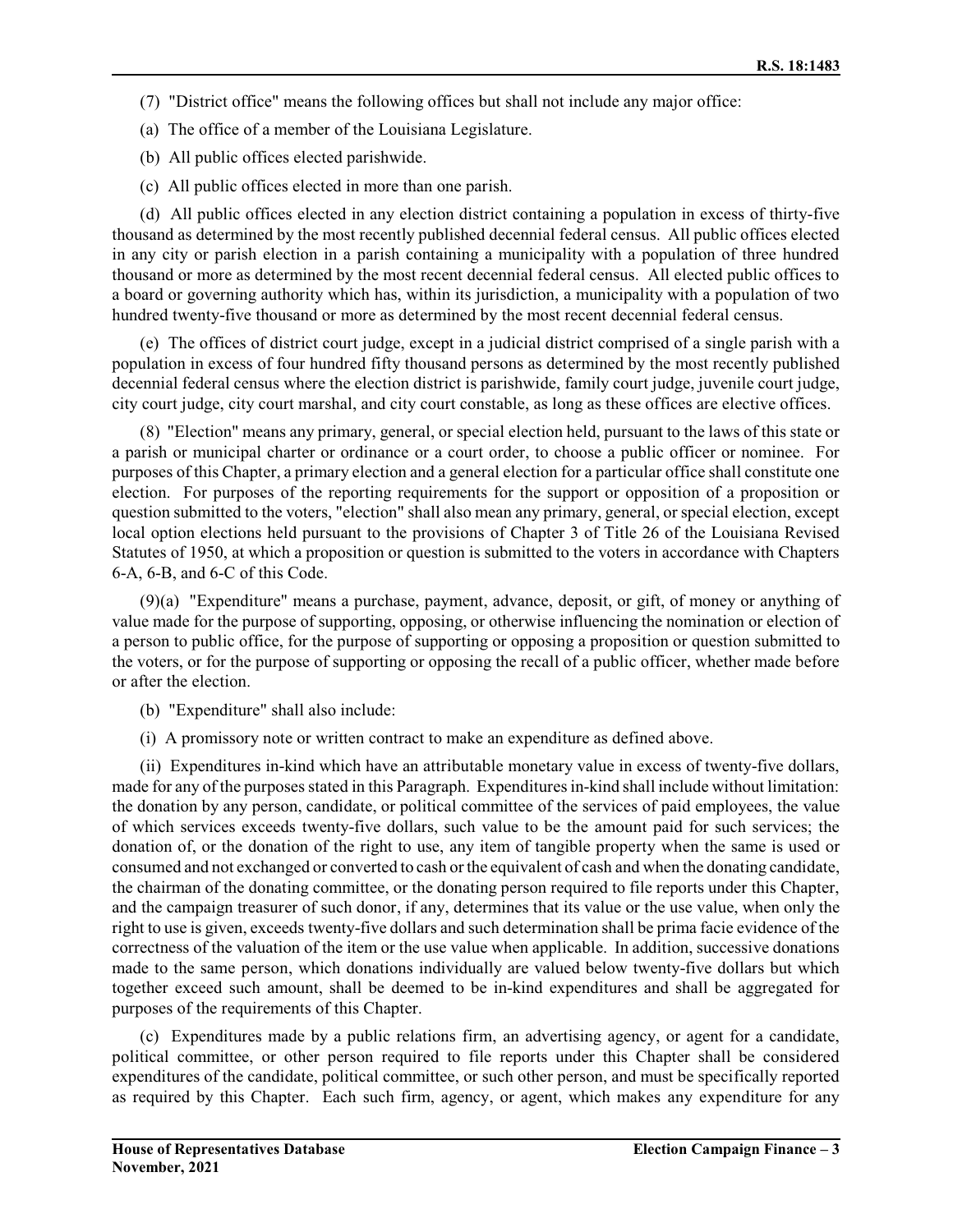candidate, political committee, or other person required to file reports under this Chapter, shall timely furnish to such candidate, political committee, or person such information relative thereto as may be required for compliance with this Chapter.

(d) "Expenditure" shall not include:

(i) Personal services provided voluntarily by any person without compensation or by any person who is employed for purposes other than solely campaign purposes by the reporting candidate, by a partnership of which he is a member, or by a corporation of which he owns a majority of the stock.

(ii) Any communication by any membership organization or business entity to its employees, members, orstockholders, ifsuch membership organization or business entity is not organized primarily forthe purpose of supporting, opposing, or otherwise influencing the nomination for election, or election, of any person to public office or for the purpose of supporting or opposing a proposition or question to be submitted to the voters. All other expenditures made by such membership organization or business entity which are otherwise reportable under the provisions of this Chapter shall be reported. For purposes of this definition, business entity means any proprietorship, partnership, corporation, or other legal entity, including their subsidiaries.

(iii) A transfer of funds between political committees.

(iv) A loan.

(e) An expenditure of anything of value other than money or an in-kind expenditure shall be considered for all purposes of this Chapter as an expenditure of money in the amount of the fair market value thereof.

(9.1) "Intentional criminal violation" means conduct which establishes that a violator was in the state of mind which exists when the circumstances indicated that the offender actively desired the prescribed criminal consequences to follow his act or failure to act.

(10) "Loan" means a transfer of money, property, or anything of value in exchange for an obligation to repay in whole or in part, made for the purpose of supporting, opposing, or otherwise influencing the nomination for election, or election, of any person to public office, for the purpose of supporting or opposing a proposition or question submitted to the voters, or for the purpose of supporting or opposing the recall of a public officer, whether made before or after the election.

(11) "Major office" means the following offices: governor, lieutenant governor, secretary of state, attorney general, state treasurer, commissioner of agriculture, commissioner of insurance, the superintendent of education, public service commissioner, justice of the supreme court, court of appeal judge, district court judge in a judicial district comprised of a single parish with a population in excess of four hundred fifty thousand persons as determined by the most recently published decennial federal census where the election district is parishwide, as long as these offices are elective offices, and any candidate for office with an election district containing a population in excess of two hundred fifty thousand persons as determined by the most recently published decennial federal census.

(12) "Participation" or "participating" in an election means the following:

(a) With regard to a candidate, that the candidate was opposed by another candidate in the election; however, any person who is a candidate as defined in this Chapter shall be deemed to participate in the primary election whether or not the candidate has failed to qualify for office after becoming a candidate, has withdrawn from the election, or is unopposed therefor. Additionally, any candidate who withdraws from a general election subsequent to the primary election and prior to the general election who would have been qualified to appear on the general election ballot shall be deemed to participate in the general election, as shall the person who would have been opposed by the one withdrawing.

(b) With regard to a political committee, that the committee:

(i) With regard to the primary election, gave or received a contribution prior to the primary election from, to, or for a candidate participating in that primary election, made an expenditure in support of or in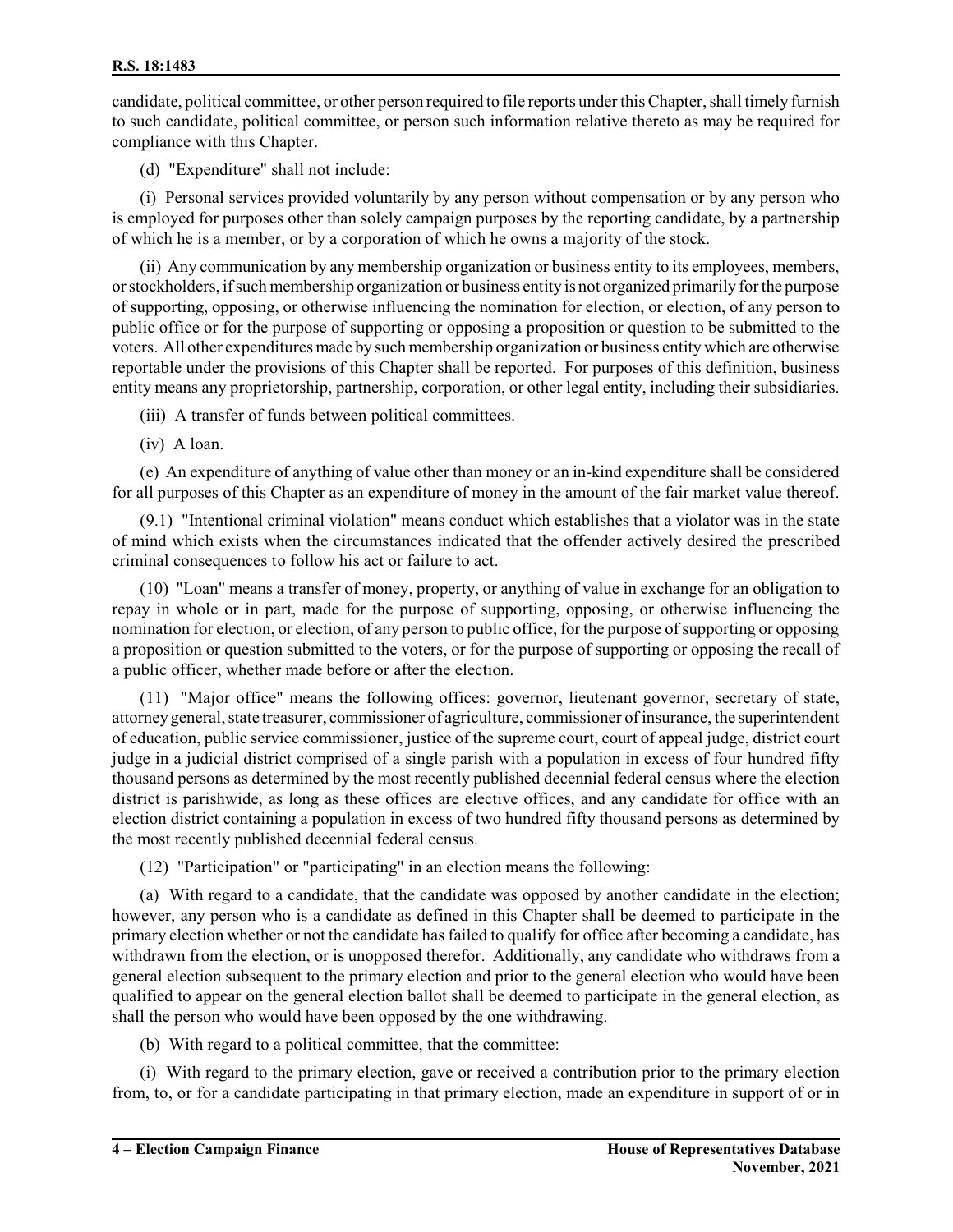opposition to a candidate participating in that primary election, made a loan to or received a loan from a candidate or committee participating in that primary election, or made a transfer of funds to or from another committee participating in that primary election.

(ii) With regard to the general election, that the committee gave or received a contribution subsequent to the primary election from, to, or for a candidate participating in the general election, made an expenditure in support of or in opposition to a candidate participating in the general election, made a loan to or received a loan from a candidate or committee participating in that general election, or made a transfer of funds to or from another committee participating in the general election.

(c) A candidate or committee which participates in a primary election or the general election shall be deemed to participate in the election.

(d) With regard to a person who solicits or receives any contribution or makes any expenditure in support of or in opposition to a proposition or question submitted to the voters, that said person solicited or received a contribution or made an expenditure of two hundred fifty dollars or more.

(13) "Person" means any individual, partnership, limited liability company or corporation, association, labor union, political committee, corporation, or other legal entity, including their subsidiaries.

 $(14)(a)(i)$  "Political committee" or "committee" means two or more persons, other than a husband and wife, and any corporation organized for the primary purpose of supporting or opposing one or more candidates, propositions, recalls of a public officer, or political parties, which accepts contributions in the name of the committee, or makes expenditures from committee funds or in the name of the committee, or makes a transfer of funds to or receives a transfer of funds from another committee, or receives or makes loans in an aggregate amount in excess of five hundred dollars within any calendar year.

(ii) "Political committee" or "committee" shall also include two or more persons, other than a husband or wife, and any corporation which supports or opposes one or more candidates, propositions, recalls of a public officer, or political parties, and which accepts direct payments for personal services related to an election or a campaign in the name of the committee in an aggregate amount in excess of five hundred dollars within any calendar year. Except that an entity that (aa) holds a license or permit duly issued by the appropriate governmental entity to provide the personal services provided, regularly does business in the area, and regularly has done business in the area for at least ninety days prior to the date the personal services are provided and (bb) the personal services provided are the same as the personal services regularly provided by the business in the normal and usual scope of its usual business activities shall not constitute a "political committee" for purposes of the requirements of R.S. 18:1491.1 through 1491.8 which would require such an entity to keep records and submit reports.

(iii) Any state central committee, parish executive committee, and any other committee of any political party which receives contributions or makes expenditures in such amount during such period shall be considered a "political committee" for the purposes of this Chapter.

(b) An entity that during the reporting period has supported candidates in states other than Louisiana; has received less than fifty percent of its total receipts for the applicable reporting period from Louisiana candidates or committees formed to support Louisiana candidates; and has expended less than fifty percent, but not more than twenty thousand dollars, of its total disbursements for the applicable reporting period in support of or in opposition to Louisiana candidates shall not constitute a "political committee" for purposes of requirements of R.S. 18:1491.1 through 1491.8 which would require such an entity to keep records and submit reports.

### (c) *Repealed by Acts 2008, No. 821, §2, eff. July 8, 2008.*

(15) "Principal campaign committee" means a political committee designated by a candidate pursuant to R.S. 18:1491.3(A) or a political committee which has designated subsidiary committee(s).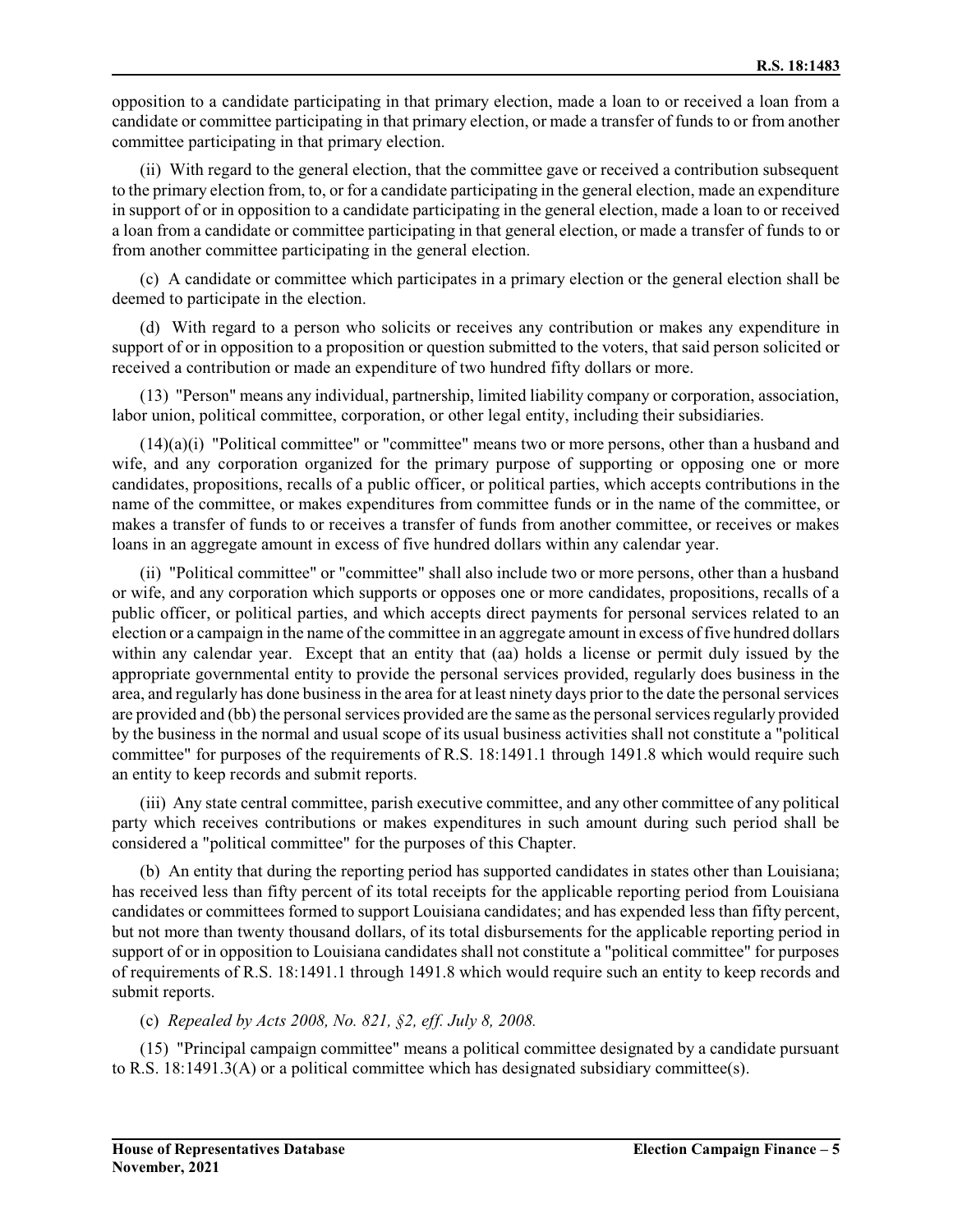(16) "Public office" means any state, parish, municipal, ward, district, or other office or position that is filled by election of the voters, except those specifically excepted in Paragraph (3) of this Section.

(17) "Reporting period" shall mean those periods established by R.S. 18:1491.6(G) and R.S. 18:1495.4(G).

(18) "Subsidiary committee" means a political committee other than a principal campaign committee, designated by a candidate or by a principal campaign committee pursuant to R.S. 18:1491.3(B) or R.S. 18:1491.3(C) to receive contributions or make expenditures on behalf of the candidate or the committee.

(19) "Supervisory committee" means the Board of Ethics established in R.S. 42:1132 when functioning as the Supervisory Committee on Campaign Finance Disclosure, as provided in R.S. 18:1511.1, to enforce the provisions of this Chapter.

(20) "Transfer of funds" means any money, regardless of amount, received by a committee from another committee or money given by a committee to another committee.

(21) *Repealed by Acts 1988, No. 994, §3, eff. Jan. 1, 1989.*

*Acts 1980, No. 786, §1, eff. Jan. 1, 1981. Amended by Acts 1981, No. 59, §1, eff. June 17, 1981; Acts 1982, No. 266, §1, eff. July 18, 1982; Acts 1984, No. 492, §1; Acts 1986, No. 669, §1; Acts 1987, No. 722, §1, eff. July 16, 1987; Acts 1987, No. 831, §1, eff. Jan. 1, 1988; Acts 1988, No. 994, §§1, 3, eff. Jan. 1, 1989; Acts 1989, No. 179, §1, eff. Jan. 1, 1990; Acts 1990, No. 180, §1, eff. Jan. 1, 1991; Acts 1991, No. 252, §1, eff. July 2, 1991; Acts 1995, No. 1046, §1, eff. June 29, 1995; Acts 1997, No. 644, §1; Acts 1999, No. 1077, §1; Acts 2000, 1st Ex. Sess., No. 98, §1; Acts 2001, No. 292, §1; Acts 2001, No. 297, §1; Acts 2001, No. 451, §6, eff. Jan. 12, 2004; Acts 2003, No. 1045, §1; Acts 2004, No. 515, §1, eff. June 25, 2004; Acts 2004, No. 528, §1, eff. June 25, 2004; Acts 2004, No. 862, §1, eff. July 12, 2004; Acts 2008, 1st Ex. Sess., No. 26, §1, eff. April 26, 2008; Acts 2008, 1 st Ex. Sess., No. 27, §1, eff. March 30, 2008; Acts 2008, No. 821, §§1, 2, eff. July 8, 2008; H.C.R. No. 14, 2008 R.S; Acts 2011, 1st Ex. Sess., No. 32, §1.*

#### **§1484. Disclosure reports; persons required to file**

Except as otherwise specifically provided, the following persons or their campaign treasurers, if any, shall file reports of contributions and expenditures as more specifically provided in this Chapter:

- (1) Each candidate for major office or district office.
- (2) Each candidate for any other public office who does either of the following:
- (a) Makes expenditures in excess of two thousand five hundred dollars.

(b) Receives a contribution in excess of two hundred dollars in the aggregate during the aggregating period. For purposes of this Paragraph only, a contribution by a candidate for his own campaign for a public office otherthan a major office or district office shall not be considered in determining whether the candidate has received a contribution in excess of two hundred dollars in the aggregate.

(3) Each political committee.

(4) Any person other than a candidate or political committee required to file reports under the provisions of Part IV of this Chapter.

*Acts 1980, No. 786, §1, eff. Jan. 1, 1981. Acts 1988, No. 994, §1, eff. Jan. 1, 1989; Acts 2007, No. 144, §1, eff. June 25, 2007; Acts 2012, No. 411, §1.*

### **§1485. Filing; receipt by supervisory committee; special penalties**

A. For purposes of this Chapter, a report, statement, or any other paper or document required to be filed with the supervisory committee shall be deemed to be filed when it is received either physically or electronically, by facsimile or e-mail, in the office of the supervisory committee in Baton Rouge, at the time it is hand-delivered, at the time it is postmarked or is receipted on a return receipt requested form by the United States Postal Service, ifit is subsequently received in the office ofthe supervisory committee in Baton Rouge, or at the time it is deposited for delivery with a commercial delivery service as indicated on the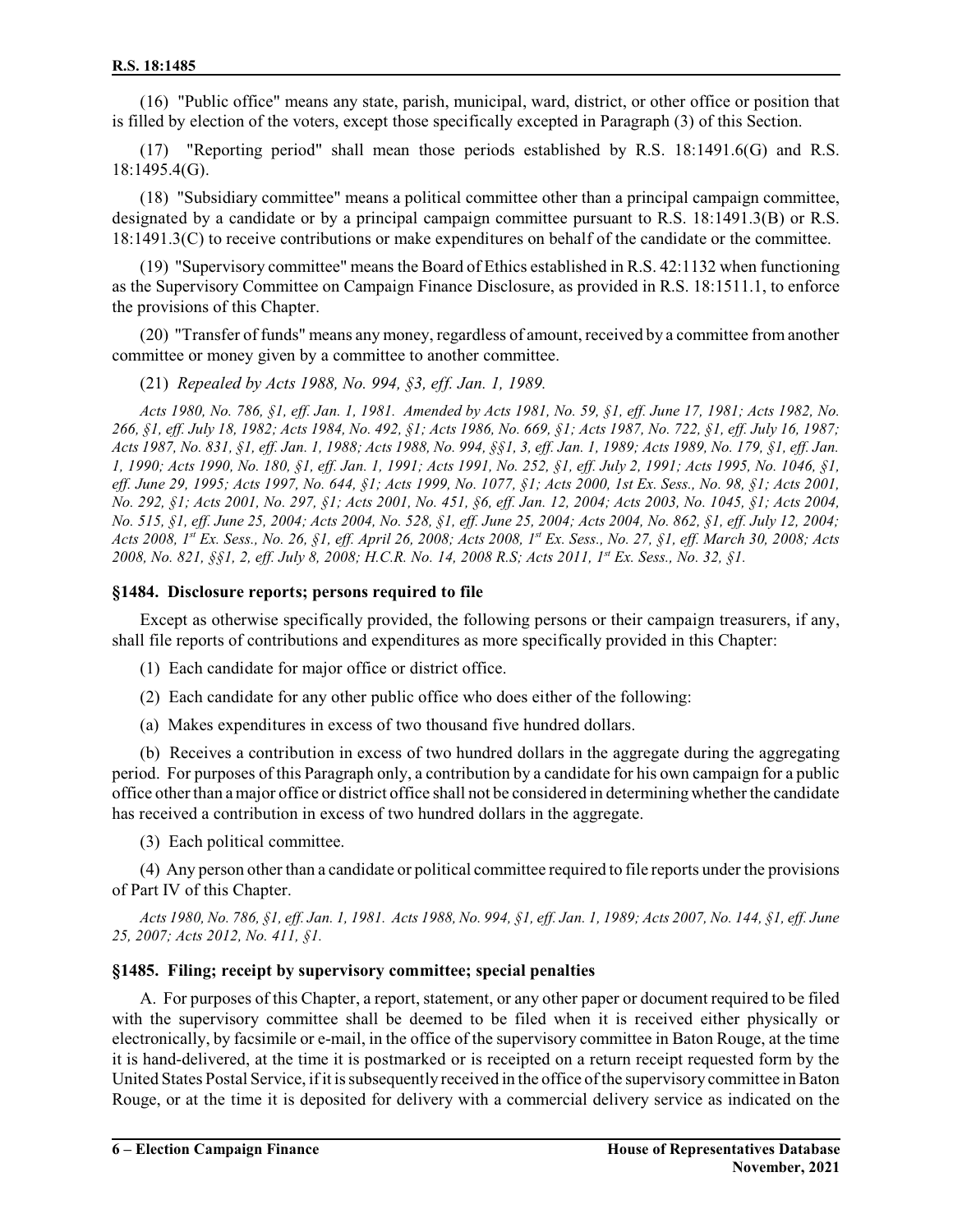receipt or invoice provided by the commercial delivery service, if it is subsequently received in the office of the supervisory committee in Baton Rouge.

B. If the date on which a report is required to be filed occurs on a weekend or a federal or state holiday, the report shall be filed no later than the first working day after the date it would otherwise be due that is not a federal or state holiday.

C. Each candidate for a major or district office and each principal campaign committee of a candidate for a major or district office shall electronically file reports of contributions and expenditures with the supervisory committee through the Board of Ethics Computerized Data Management System as provided in R.S. 42:1158.

D. If a report that is required to be filed pursuant to this Chapter is determined by the supervisory committee to be illegible, the supervisory committee may require the person who has filed such report to resubmit a legible report; however, the report shall be deemed to be received by the supervisory committee on the date that the original, illegible report was received.

E.(1) Each person and political committee required to file reports pursuant to this Chapter that receives contributions or loans in excess of fifty thousand dollars in a calendar year or which makes expenditures in excess offifty thousand dollars in a calendar year, otherthan a candidate or an authorized political committee of a candidate or a political committee of a recognized political party, shall file all reports required by this Chapter electronically with the supervisory committee through the Board of Ethics Computerized Data Management System as provided in R.S. 42:1158.

(2) In addition to any other applicable penalties, the failure of a person or political committee required by Paragraph (1) of this Subsection to file a report electronically shall subject such person or political committee to penalties of five hundred dollars per day until the report is filed as required by this Subsection.

F.(1) If a person or committee required by this Section to electronically file a report through the Board of Ethics Computerized Data Management System is unable to do so because of a technical problem beyond the person's or committee's control, the person or committee shall file the report by the date the report is due via other means specified in Subsection A of this Section.

(2) The person or committee shall file with such report a certification detailing the technical problem that prevented the person or committee from electronically filing the report through the Board of Ethics Computerized Data Management System.

The person or committee shall electronically file the report through the Board of Ethics Computerized Data Management System no later than five days after the date the report was originally due.

*Acts 1980, No. 786, §1, eff. Jan. 1, 1981; Acts 1984, No. 466, §1, §2; Acts 1998, 1st Ex. Sess., No. 123, §1, eff. Jan. 1, 1999; Acts 1999, No. 164, §1; Acts 1999, No. 254, §1, eff. Jan. 1, 2000; Acts 2005, No. 431, §1, eff. Jan. 1, 2006; Acts 2008, 1 st Ex. Sess., No. 17, §1, eff. July 1, 2009; Acts 2008, 1 st Ex. Sess., No. 25, §1, eff. Jan. 1, 2010; Acts 2008, 1 st Ex. Sess., No. 25, §2, eff. Jan. 1, 2012; Acts 2010, No. 766, §1, eff. June 30, 2010.*

### **§1486. Proposition elections; required reports; recall elections**

A.(1) Any person, including a political committee, who receives and accepts any contribution, loan, or transfer of funds, or makes any expenditure in support of or in opposition to a proposition or question submitted to the voters shall be required to file reports of such contributions and expenditures.

(2) Any person, including a political committee, who receives and accepts any contribution, loan, or transfer of funds, or makes any expenditure in support of or in opposition to the recall of a public officer shall be required to file reports of such contributions and expenditures.

(3) Except as otherwise specifically provided in this Section and in R.S. 18:1505.4 and 1505.5, the provisions forreporting and filingrequirements, prohibited practices, recordkeeping, and penalties applicable to political committees shall apply to persons subject to the provisions of Paragraphs (1) and (2) of this Subsection.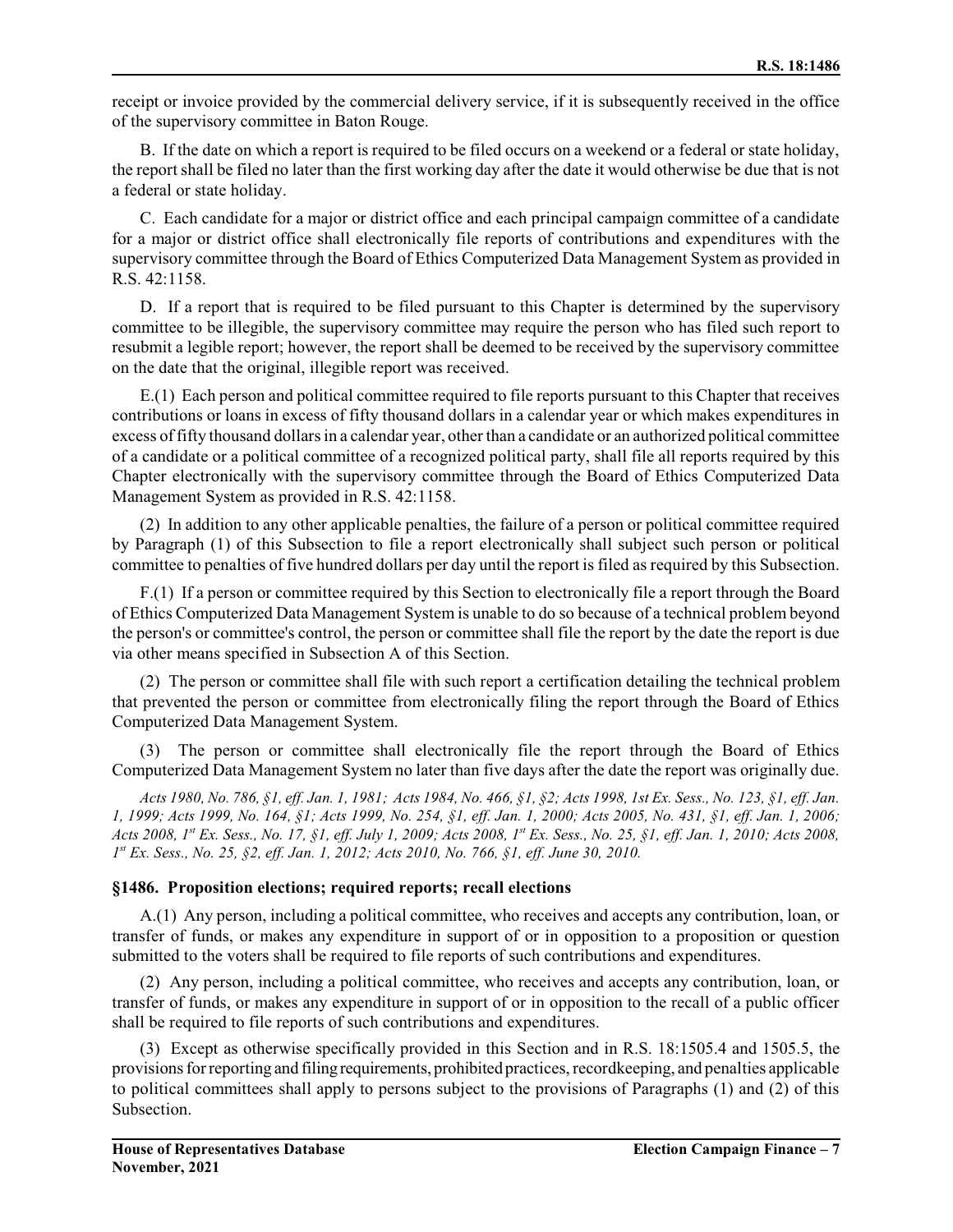B. These requirements shall be applicable only if the aggregate amount of contributions, loans, and transfers of funds received and accepted or expenditures made equals or exceeds two hundred dollars at any time during the aggregating period; except that, with regard to expenditures made in support of or in opposition to a proposition or question submitted to the voters by a person who is not a candidate or a member of the principal campaign committee of a candidate or of a political committee, these requirements shall be applicable only if the aggregate amount of expenditures made equals or exceeds one thousand dollars. "Aggregating period" for purposes of this Section shall mean the period from the date on which the first contribution is received or the first expenditure is made by the person or political committee, whichever is earlier, through the closing date for the last report required to be filed in accordance with this Chapter.

C.(1) The reports required as provided in Paragraph A(1) of this Section shall be filed not later than the thirtieth day prior to the election, which shall be complete through the fortieth day prior to the election, not later than the tenth day prior to the election, which shall be complete through the twentieth day prior to the election, and not later than the fortieth day after the election, which shall be complete through the thirtieth day after the election. During the period from midnight of the twentieth day prior to the election and extending through midnight of election day a report shall be filed within forty-eight hours after the time any contribution, loan, or transfer of funds is received and accepted or expenditure in excess of two hundred dollars is made; if such time falls other than during regular working hours, this report shall be filed with the supervisory committee on the next working day after the report is otherwise due. Such report shall provide information relative to such contributions, loans, and transfers of funds and expenditures in excess of two hundred dollars as provided in R.S. 18:1491.6(C). If the report filed on the fortieth day after the election shows a deficit, the person or political committee reporting shall be required to file supplemental reports as required by R.S. 18:1491.6(D).

(2) Any person or political committee who is required to file reports as provided in Paragraph A(2) of this Section shall file reports as provided in this Chapter according to the following schedule:

(a) Not later than the forty-fifth day after the initial filing of the copy of the recall petition with the secretary of state as provided in R.S. 18:1300.2(C), which report shall be complete through the thirty-fifth day after the filing of the copy of the recall petition with the secretary of state.

(b) Not later than the one hundred thirty-fifth day after the filing of the copy of the recall petition with the secretary ofstate, which reportshall be complete through the one hundred twenty-fifth day after the filing of the copy of the recall petition with the secretary of state.

(c) Not later than the two hundredth day after the filing of the copy of the recall petition with the secretary of state, which report shall be complete through the one hundred ninetieth day after the filing of the copy of the recall petition with the secretary of state, which report shall be the final report, unless the report shows a deficit, in which case supplemental reports shall be filed as required in R.S. 18:1491.6(D), or unless the person or committee is required to file reports as provided in Subparagraph (d) of this Paragraph.

(d) If the recall effort is successful in having the recall question submitted to the voters, the person or political committee shall be required to file reports as provided in Paragraph (1) of this Subsection.

*Acts 1987, No. 722, §1, eff. July 16, 1987; Acts 1988, No. 994, §1, eff. Jan. 1, 1989; Acts 1990, No. 180, §1, eff. Jan. 1, 1991; Acts 1995, No. 1046, §1, eff. June 29, 1995; Acts 2010, No. 778, §1, eff. June 30, 2010.*

### **§1487. Reports, name and address**

Whenever the full name and address of a person is required to be in a report in this Chapter, the party responsible for filing the report shall list the full name and address of the person or the best information he can obtain regarding that person if the full name and/or address is not available.

*Added by Acts 1988, No. 994, §1, eff. Jan. 1, 1989.*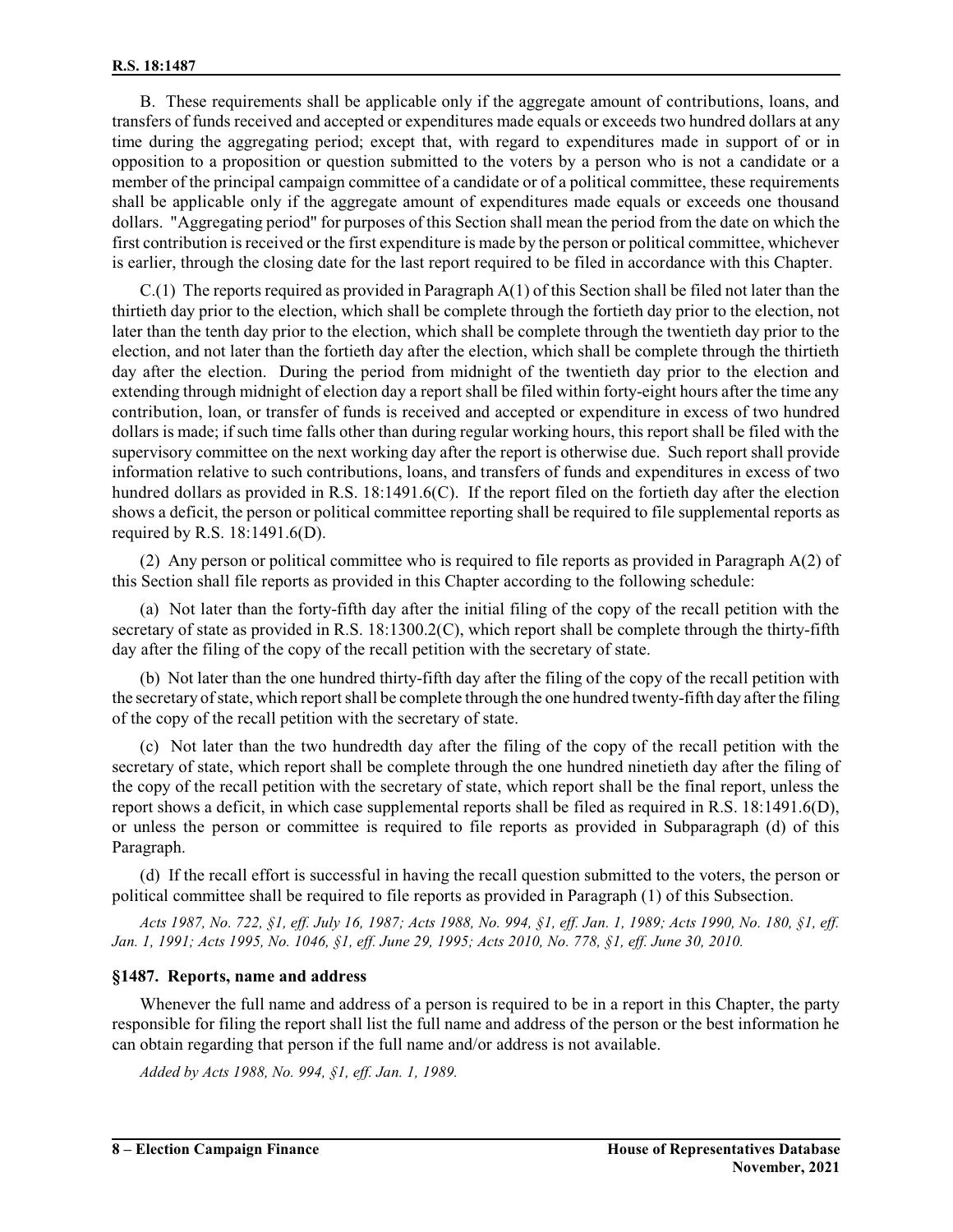# **PART II. POLITICAL COMMITTEES**

#### **§1491.1. Registration of political committees**

A. Each political committee, including a subsidiary committee, which knows or anticipates that it will receive contributions or loans, make expenditures orloans, or make a transfer of funds to or receive a transfer of funds from another committee during a calendar year in the aggregate amount exceeding five hundred dollars shall file a statement of organization with the supervisory committee annually after January 1 and no later than January 31 of each calendar year. Any such committee organized after January 31 shall file the required statement of organization no later than the tenth day after its organization. Any committee which, after January 31, knows or anticipates that it will receive contributions, loans, or transfers of funds or make expenditures, loans, or transfers of funds in the aggregate in excess of five hundred dollars during the calendar year shall file the required statement of organization within ten days after the date on which it has information which causes it to know or anticipate that it will receive such contributions, loans, or transfers of funds or make such expenditures, loans, or transfers of funds. If a political committee which knows or anticipates that it will receive contributions, loans, or transfers of funds or make expenditures, loans, or transfers of funds in the aggregate in excess of five hundred dollars during a calendar year, is organized within ten days prior to any election, it shall file the statement of organization required by this Section no later than the third day after such organizing. Any committee required to file supplemental reports under the provisions of R.S. 18:1491.6 shall file the annual statement of organization. The supervisory committee shall issue a certificate of registration to each committee which submits the statement required by this Subsection.

B. The statement of organization shall include:

(1) The name of the committee, and the address of the committee, or of its chairman if the committee has no address.

(2) The names, addresses, and relationships of affiliated organizations.

(3) The name and address of the campaign treasurer of the committee, if any, and of any deputy campaign treasurers of the committee.

(4) The name and address of the committee chairman and the name, address, and position of other principal officers and directors of the committee, if any.

(5) A statement, if applicable, that the committee is a principal campaign committee and the candidate by whom it is designated as a principal campaign committee, if any, or a statement if applicable, that the committee is a subsidiary committee and the committee or candidate by whomit is designated as a subsidiary committee.

(6) A listing of all banks, safety deposit boxes, or other depositories used for committee funds.

(7) The estimated number of members of the committee.

(8) Certification of membership as required by R.S.  $18:1505.2(H)(2)(b)$ , if applicable.

(9) A statement, if applicable, that the committee has elected to file monthly reports pursuant to R.S. 18:1491.6(I).

C. Any change in information previously submitted in the annual statement of organization shall be reported to the supervisory committee within ten days following the change.

D. No committee shall receive contributions or loans, make expenditures or loans or make a transfer of funds to or receive a transfer of funds from another committee in the aggregate in excess of five hundred dollars in any calendar year until it has filed the annual statement of organization required by this Section. Any committee which violates the provisions of this Subsection shall be subject to the penalties provided in R.S. 18:1505.5 and R.S. 18:1505.6.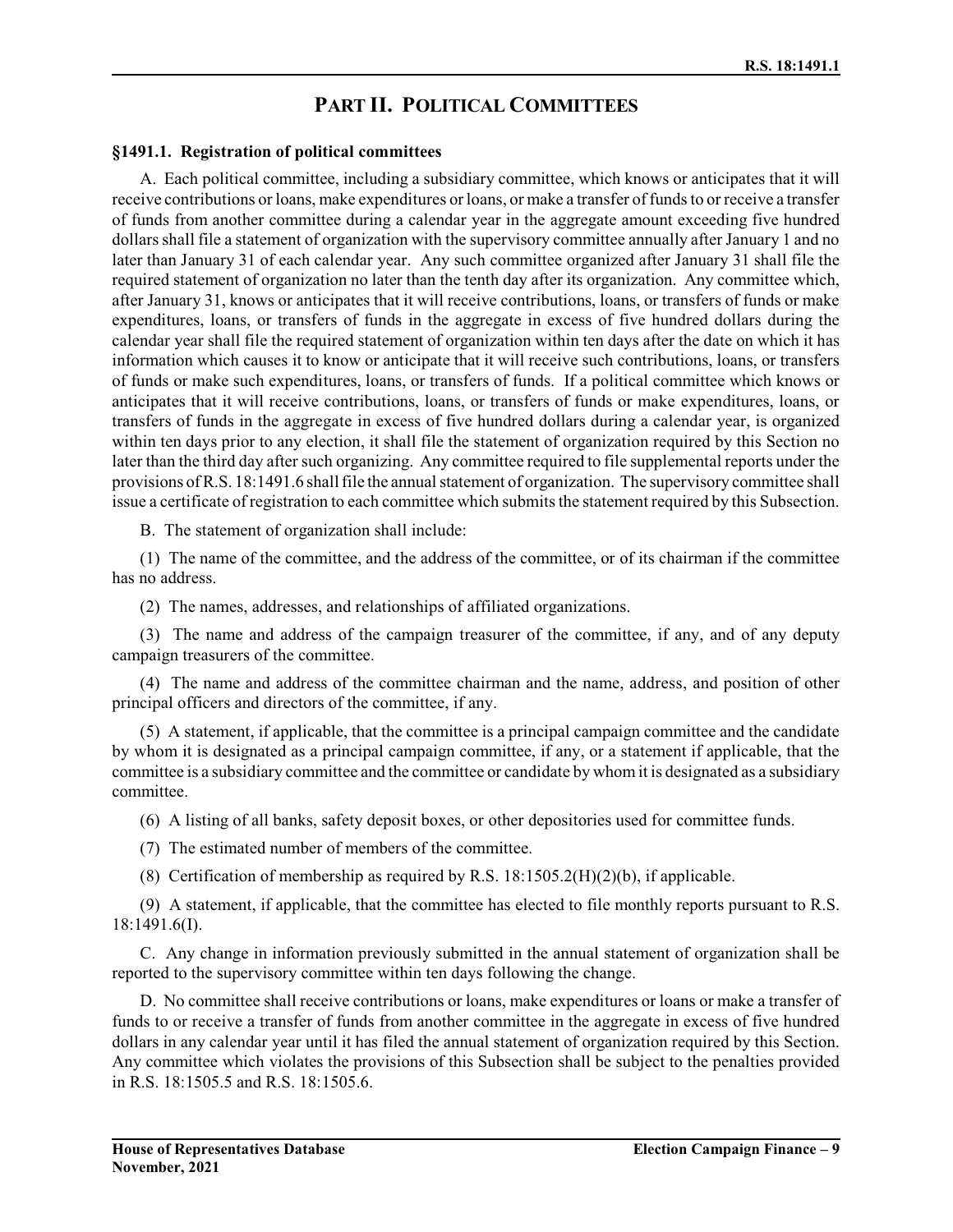E. The supervisory committee is hereby authorized to impose a fee not to exceed the amount of one hundred dollars for each statement required to be filed under this Section to be remitted to the supervisory committee together with the statement on or before the time the statement is required to be filed. Any statement submitted without the proper fee shall be deemed as not being properly submitted to the supervisory committee. All fees collected hereunder shall be used solely by the supervisory committee for the enforcement of the provisions of this Chapter, as appropriated by the legislature.

*Acts 1980, No. 786, §1, eff. Jan. 1, 1981. Acts 1988, No. 994, §2, eff. July 27, 1988; Acts 2003, No. 935, §1, eff. July 1, 2003.*

### **§1491.2. Statement of dissolution**

A. Each political committee, including any subsidiary committee, which after having filed an annual statement of organization wishes to dissolve or disband and (1) determines that it no longer meets the criteria in R.S. 18:1491.1(A), or (2) determines that it will no longer receive any contributions, loans, or transfers of funds and will no longer make any expenditures, loans, or transfers of funds, shall file a statement of dissolution with the supervisory committee prior to dissolving. No committee which has unpaid debts or obligations or which has any funds on hand shall file a statement of dissolution, until any debts or obligations have been paid or otherwise extinguished and any funds have been expended or otherwise distributed. A statement of dissolution shall include (1) a certified statement by the committee chairman and campaign treasurer, if any, that the committee has not received contributions, transfers of funds, or loans, or made expenditures, transfers of funds, or loans in the aggregate during the calendar year in excess of five hundred dollars and does not anticipate doing so, or (2) a certified statement by the committee chairman and campaign treasurer, if any, that the committee will receive no contributions, transfers of funds, or loans and will make no expenditures, transfers of funds, or loans, during the remainder of the calendar year. The committee shall file a report of contributions and expenditures containing the information required in R.S. 18:1491.7 with the statement of dissolution.

B. No political committee shall dissolve or file a statement of dissolution as provided in Subsection A above and reorganize under a modified name, charter, or organizational structure merely as a subterfuge to avoid the reporting and other requirements of this Part. Any committee which dissolves or files a statement of dissolution as provided in Subsection A above and is thereafter recreated with substantially the same membership and purposes with the intent to avoid the requirements of this Part, for purposes of this Part, shall be deemed not to have been dissolved and shall be subject to the provisions of this Part as if no dissolution had taken place and no statement of dissolution filed. In addition, any committee which violates the provisions of this Subsection shall be subject to the penalties provided in R.S. 18:1505.4, R.S. 18:1505.5, and R.S. 18:1505.6.

*Acts 1980, No. 786, §1, eff. Jan. 1, 1981.*

### **§1491.3. Principal campaign committees; subsidiary committees; consolidation of reports**

A. Each candidate may designate one political committee as his principal campaign committee. Such designation shall be in writing and a copy thereof shall be filed with the supervisory committee no later than ten days after such designation is made. Any committee which designates subsidiary committees shall be a principal campaign committee and shall file a self-designation as a principal campaign committee with the supervisory committee at the time it first files a designation of a subsidiary committee. A principal campaign committee of a candidate shall report, in lieu of the candidate, all information required to be reported by the candidate pursuant to R.S. 18:1495.4 and R.S. 18:1495.5.

B. A candidate or a committee which supports or has supported only one candidate may designate additional political committees as subsidiary committees of such candidate or committee.

C. Any committee, except a principal campaign committee, which is organized to support a single candidate shall be a subsidiary committee of the candidate or of the candidate's principal campaign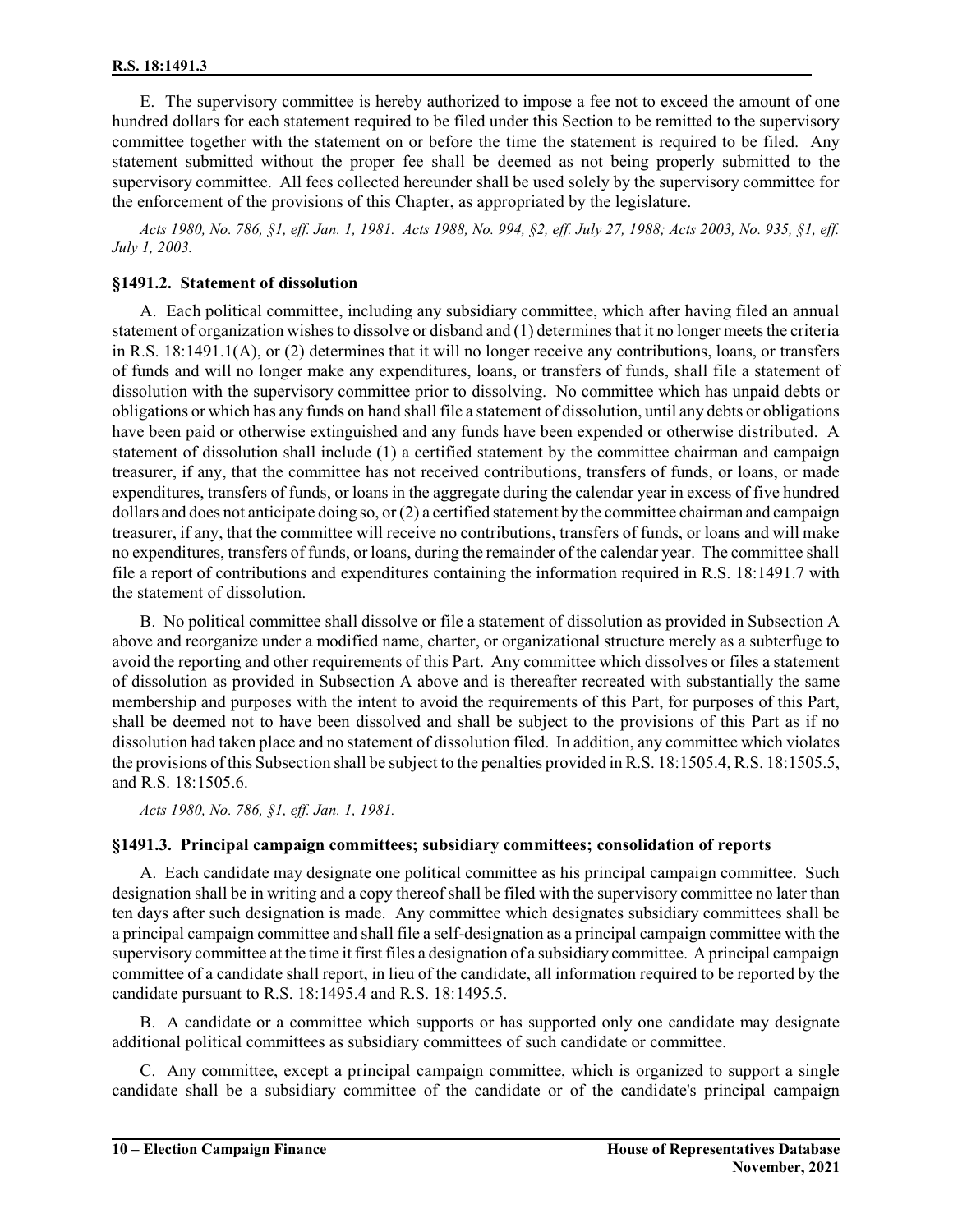committee unless the candidate files a statement in writing with the supervisory committee that the committee is not his subsidiary committee or a subsidiary of his principal campaign committee and unless he files such a statement the candidate or his principal campaign committee shall designate any such committee as a subsidiary committee within ten days after such committee is organized. No candidate shall file a statement that a committee is not his subsidiary committee or a subsidiary committee of his principal campaign committee if the candidate, his principal campaign committee, or a subsidiary committee of the candidate or of his principal campaign committee makes an expenditure, a loan, or a transfer of funds to or receives a contribution, a loan, or a transfer of funds, from the committee.

D. No committee organized primarily for the purpose of supporting a single candidate shall nominally support an additional candidate or candidates for the purpose of avoiding designation as a subsidiary committee and the requirements of this Part relating to the records and reports of subsidiary committees. Any committee which violates the provisions of this Subsection shall be subject to the penalties provided in R.S. 18:1505.4, R.S. 18:1505.5, and R.S. 18:1505.6.

E. A designation of a subsidiary committee shall be in writing and a copy thereof shall be filed with the supervisory committee no later than ten days after the designation is made. Any candidate who has designated a principal campaign committee shall also file a copy of the designation of each subsidiary committee with his principal campaign committee no later than ten days after the designation is made.

F. A political committee may not be designated as the principal campaign committee of more than one candidate. No political committee which supports or has supported more than one candidate may be designated as a principal campaign committee and no such committee shall be a subsidiary committee.

G.(1) Each subsidiary committee shall maintain all records required by this Part. Each subsidiary committee designated by a candidate shall furnish such records on a timely basis to the principal campaign committee of the candidate, if any, or if none, to the candidate by whom it was designated as a subsidiary committee. Each subsidiary committee designated by a principal campaign committee shall furnish such records on a timely basis to such principal campaign committee.

(2) Each principal campaign committee of a candidate shall receive records furnished to it by subsidiary committees ofthe candidate for which it is the principal campaign committee and shall consolidate themwith its own records and records of the candidate and shall file with the supervisory committee a consolidated report for each report required by this Chapter for committees or candidates. Each principal campaign committee, other than a principal campaign committee of a candidate, shall receive all records furnished to it by its subsidiary committees and shall consolidate them with its own records and shall file with the supervisory committee a consolidated report for each report required by this Part for committees.

*Acts 1980, No. 786, §1, eff. Jan. 1, 1981.*

### **§1491.4. Campaign treasurers; campaign depositories; expenditures; petty cash fund**

A. The chairman of each political committee shall be the campaign treasurer of the political committee, unless the political committee appoints a campaign treasurer. Political committees also may appoint one or more deputy campaign treasurers. The names and addresses of any campaign treasurer or deputy campaign treasurer so appointed shall be filed with the supervisory committee in the statement of organization required by R.S. 18:1491.1, or if appointed after the statement of organization is filed, the names and addresses of any campaign treasurer or deputy campaign treasurer shall be reported to the supervisory committee within ten days following appointment.

B.(1) Any person may solicit contributions for or on behalf of the political committee, or sell political paraphernalia, including such items as buttons, flags and literature, or tickets to a testimonial or other fundraising event, provided that all contribution(s) or proceeds are transmitted directly to the chairman of the political committee or its designated treasurer or a designated deputy treasurer of the committee together with such information as may be required by this Chapter. No chairman of a political committee or designated treasurer or deputy treasurer shall accept such funds without such information and they shall be responsible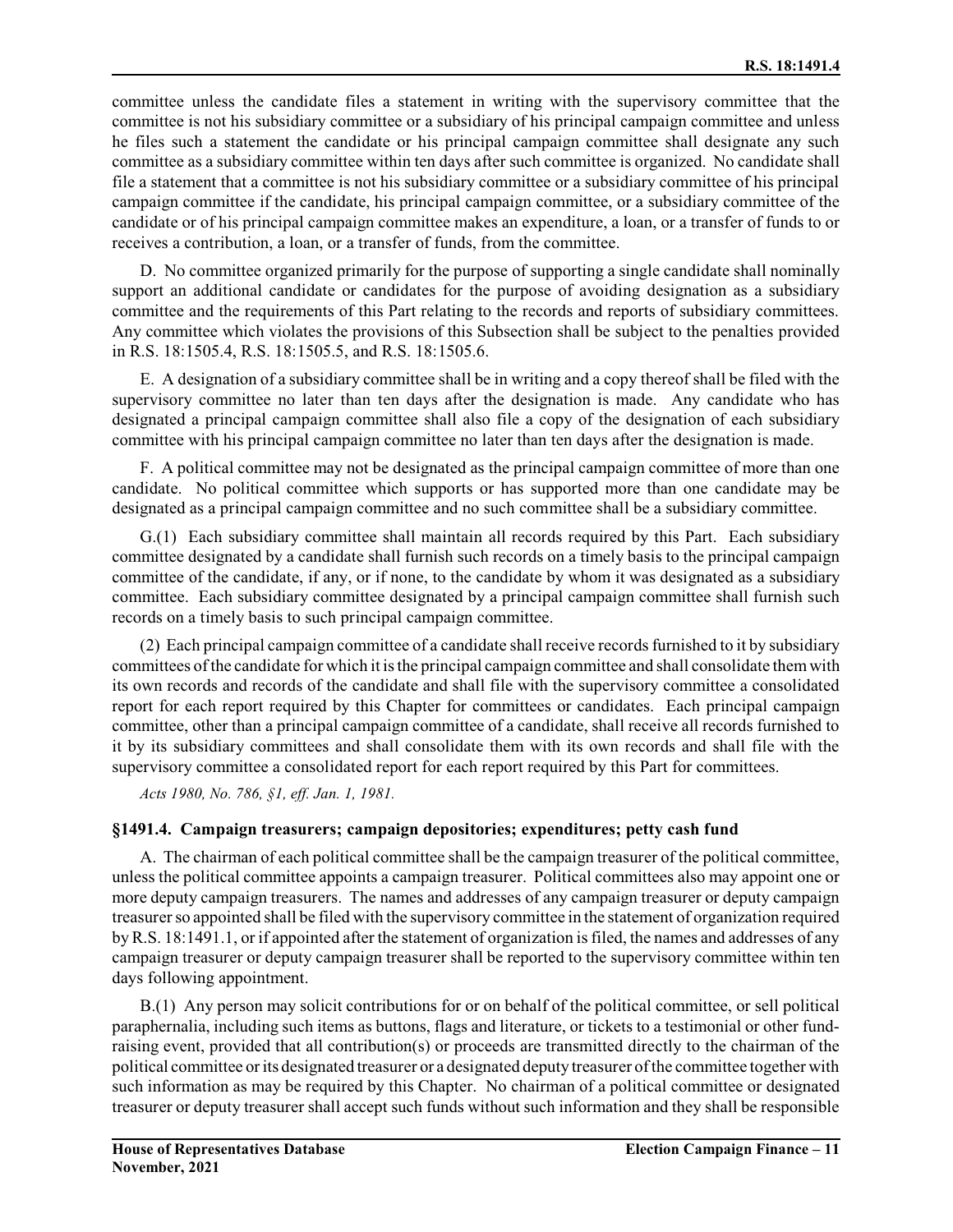under the provisions of this Chapter for any errors and omissions in records or reports of such funds. Any contributions ortransfer offunds received by a political committee which has appointed a campaign treasurer shall be transferred to the campaign treasurer.

(2) When any person who is not the campaign treasurer or a deputy treasurer of a political committee makes any expenditure for the committee, he shall transmit directly to the campaign treasurer or a deputy treasurer all information concerning the expenditure required by this Chapter. The campaign treasurer of the committee shall be responsible under the provisions of this Chapter for any errors or omissions in the records or reports of such expenditures.

(3) For purposes of all reports required by this Chapter, all contributions received by or transferred to a campaign treasurer or a deputy treasurer of a political committee, and all expenditures made by a campaign treasurer or a deputy treasurer of a political committee or by any other person on behalf of the committee, shall be considered contributions or expenditures of the political committee.

C. Deputy campaign treasurers of a committee may exercise any of the powers and duties of a campaign treasurer as set forth in this Chapter when specifically authorized to do so by the campaign treasurer and the chairman of the political committee.

D.(1) The chairman of each political committee shall designate one or more national or state banks or state or federally chartered savings and loan associations or savings banks, or state or federally chartered credit unions, as the campaign depositories of the committee and may invest in a money market mutual fund and designate such fund as a campaign depository. The committee chairman, the committee campaign treasurer, and any deputy treasurers shall deposit any contributions received by them into an account or accounts maintained at such depository or depositories. No expenditure shall be made by any committee chairman, committee campaign treasurer, deputy treasurer, or any other person on behalf of the committee, except by check drawn on such account or accounts, except as specifically provided in Paragraph (2) of this Subsection and Subsection E of this Section. Each check drawn on any such account shall be made payable to a specific person, except a check made payable to petty cash. Each check drawn on such an account shall indicate the objects or services for which such check is drawn and such check shall be maintained as part of the records required by R.S. 18:1491.5. The name and address of such campaign depository so designated shall be filed with the supervisory committee in the statement of organization required by R.S. 18:1491.1. If any additional depositories are designated, they shall be reported within ten days following such designation as required by R.S. 18:1491.1.

(2) An expenditure may be made by a committee chairman, committee campaign treasurer, deputy treasurer, or other authorized person on behalf of the committee by electronic funds transfer provided that the transfer of funds is to a specific person and that records are maintained as to the objects or services for which such transfer of funds was made. Detailed records of each electronic fund transfershall be maintained as part of the records required by R.S. 18:1491.5.

(3) A political committee, which is not the principal campaign committee or designated subsidiary committee of a candidate, that makes a contribution to a candidate or to the principal campaign committee or designated subsidiary committee of a candidate shall clearly indicate to the candidate or the principal campaign committee or designated subsidiary committee of the candidate that the contribution is from a political committee either by a designation on the check or by a separate notification attached to the contribution.

E. A political committee may maintain a petty cash fund or funds. A petty cash fund shall be maintained on an imprest system, that is, expenditures may be made in cash from the fund and the fund shall from time to time be restored to its original amount by a transfer of funds from other committee funds of a sum equal to the aggregate of the sums expended from the fund. No expenditure in excess of one hundred dollars shall be made from the petty cash fund and no expenditure shall be made from the petty cash fund for any personal services, except for gratuities paid for the serving of food or drink. No expenditure shall be made from the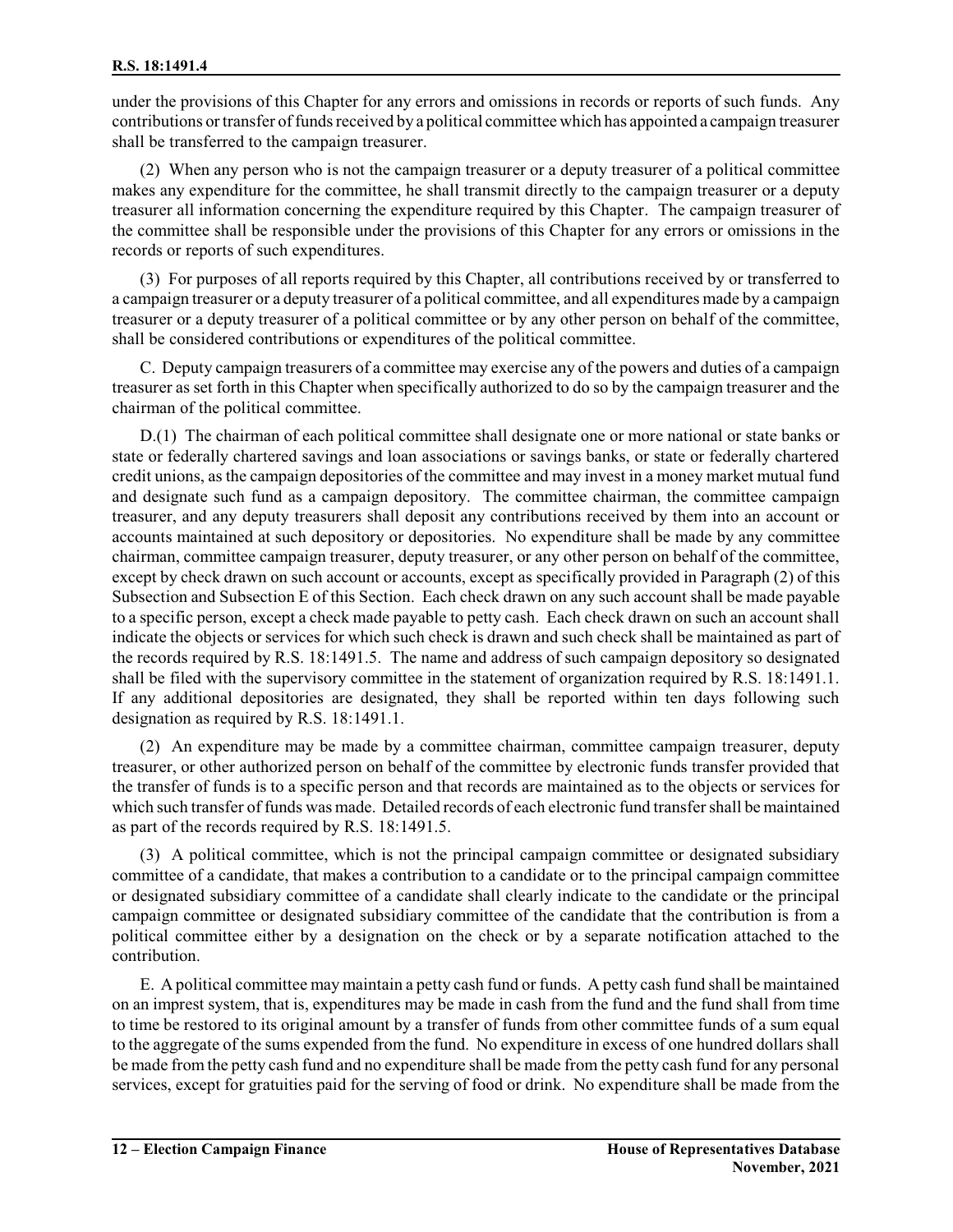petty cash fund in violation of R.S. 18:1531. A complete record of petty cash expenditures shall be maintained in accordance with the provisions of R.S. 18:1491.5(D).

*Acts 1980, No. 786, §1, eff. Jan. 1, 1981; Acts 1985, No. 550, §1, eff. July 12, 1985; Acts 1993, No. 199, §1, eff. June 1, 1993; Acts 1997, No. 863, §1; Acts 2010, No. 577, §1, eff. June 25, 2010; Acts 2014, No. 244, §1.*

### **§1491.5. Maintenance of records; valuation of in-kind contributions and expenditures**

A. The chairman of each political committee and the campaign treasurer, if the chairman does not act as campaign treasurer, shall be responsible for providing and maintaining such records of campaign finances as are necessary to comply with the provisions of this Part, including but not limited to the records specifically required by this Section.

B.(1) Except as otherwise provided in this Section, the campaign treasurer of each political committee shall keep such records of campaign contributions received and accepted by himor a deputy treasurer as shall be necessary to comply with the provisions ofthis Part, including the names and addresses of all contributors, and the date of each contribution, the amount or value of the contribution of whatever value, and a description and valuation of all in-kind contributions.

(2) Payments made to purchase raffle tickets, campaign paraphernalia, such as campaign pins, buttons, badges, flags, emblems, hats, shirts, banners, literature, and similar items, other than expenditures made by a political committee for its own paraphernalia, and payments for tickets to testimonials and similar fundraising events are contributions, and records thereof shall be maintained, provided that:

(a) In the case of any single transaction involving the sale of raffle tickets or of items such as campaign pins, buttons, badges, flags, emblems, hats, banners, literature, and similar material which is for an amount not in excess of twenty-five dollars and the proceeds of which are received and deposited by a political committee, no record need be kept by the campaign treasurer for such recipient committee, except the total amount received and deposited from such sale and the fact that such amount was received from such sale.

(b) No person shall sell or buy raffle tickets or campaign paraphernalia in successive single transactions for amounts below those for which specific records are required by this Paragraph as a subterfuge to avoid requirements of this Part that names and addresses of contributors and dates and amounts of contributions be recorded, aggregated, and reported. Such transactions shall be considered single transactions and shall be recorded and reported as provided in this Part. Any person who violates the provisions of this Section shall be subject to the penalties provided in R.S. 18:1505.4, R.S. 18:1505.5, and R.S. 18:1505.6.

(3) The campaign treasurer of each political committee shall also keep such records of campaign expenditures made or contracted as shall be necessary to comply with the provisions of this Part, including the name and address of the person or firm from whom goods or services were purchased or contracted, the date, the amount or value and the purpose of the expenditure, a description of the goods or services purchased or contracted, and a description and valuation of all in-kind expenditures.

(4) All transactions involving the sale of tickets to a testimonial or similar fundraising event shall be evidenced by a record of the names and addresses of the purchasers, the amount of tickets purchased, and the value of the tickets purchased.

C. The valuation ofin-kind contributions or expenditures shall be the estimated fairmarket value thereof at the time received and expended.

D. A record shall be kept of all expenditures made from the petty cash fund for which provision is made in R.S. 18:1491.4, including the name and address of the person or firm from whom goods or services were purchased or contracted, the amount and the purpose of the expenditure, and a description of the goods or services purchased or contracted. In addition, a receipt shall be kept for each such expenditure in any case in which a receipt would normally be provided in the usual course of business.

E. A record shall be kept of each loan made by the committee to or from any person or political committee, together with the full name and address of the lender, of the recipient of the proceeds of the loan,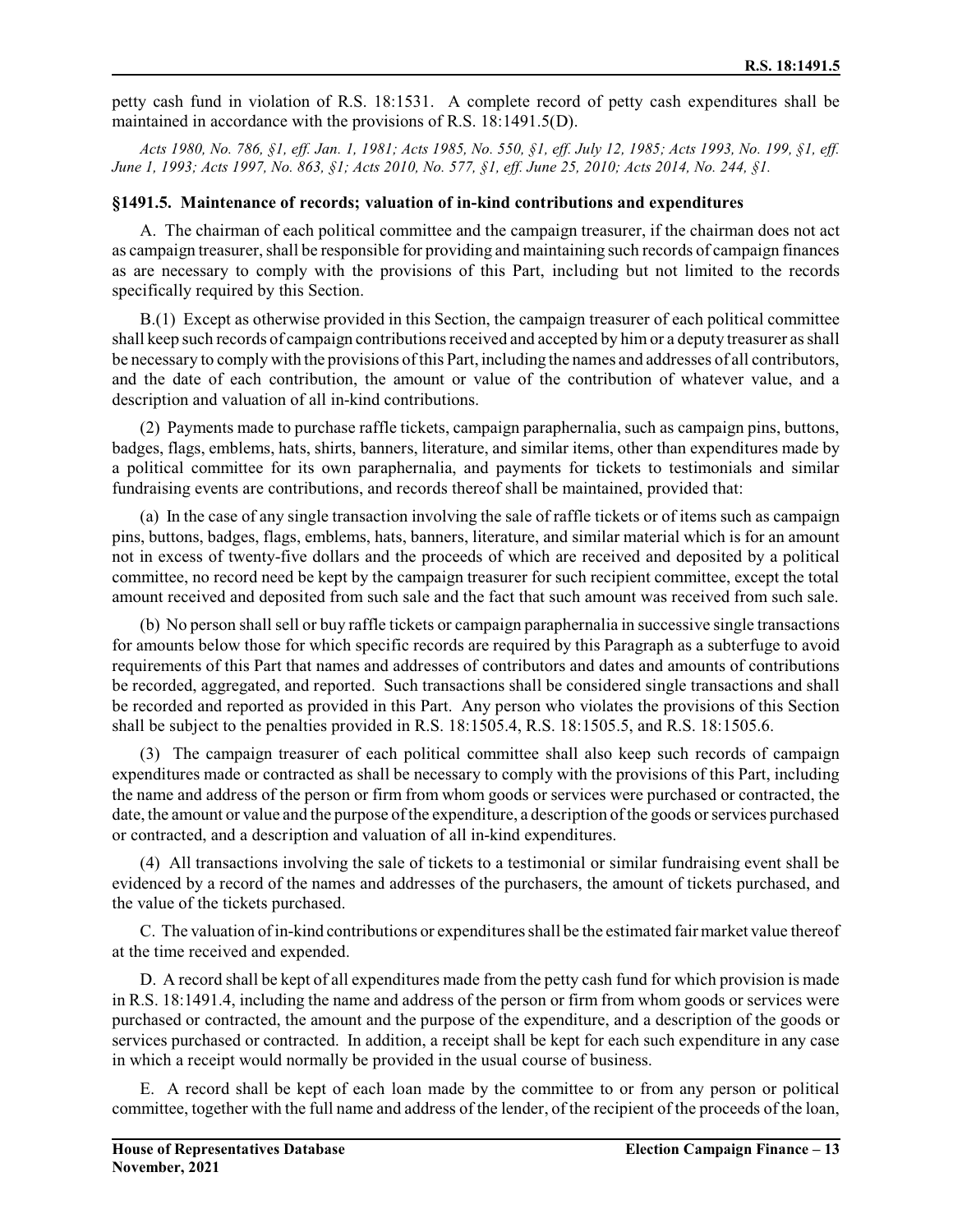and of any person who makes any type of security agreement binding himself or his property, directly or indirectly, for the repayment of all or any part of the loan. In addition, a record shall be kept of the repayment of each such loan and of the source of funds expended for repayment.

F. *Repealed by Acts 1993, No. 199, §2, eff. June 1, 1993.*

G. A record shall also be kept of:

(1) Cash investments and income received therefrom.

(2) All transfers of funds to or from another committee, the name and address of the committee to or from which the transfer is made and the date and amount thereof.

(3) All debts and obligations.

(4) The amount and date of each anonymous contribution and the date each is transmitted to the state as required by this Chapter.

(5) All other receipts, the name and address of the source, and the date and amount thereof.

(6) All other disbursements, the name and address of the person to whom made and the date and amount thereof.

H. Expenditures made by a public relations firm, an advertising agency, or agent for a political committee shall be considered expenditures of the political committee and must be specifically reported as required by this Part. Each such firm, agency, or agent shall timely furnish to such political committee such information relative thereto as may be required for compliance with this Part. Failure by any such firm, agency or agent to timely furnish a political committee such information required for compliance with this Part shall be grounds for a civil action for damages.

I. A campaign treasurer shall preserve records required by this Part for six years; except a campaign treasurer for a committee which supports only one candidate shall preserve such records for two years after the final report which he is required by this Part to file for the election has been filed, including any supplemental reports required.

J. The accounts and records kept by a campaign treasurer under the provisions of this Part shall be available for inspection or use by the supervisory committee in connection with any investigation pursuant to this Chapter, or by any grand jury or court in connection with any proceeding instituted under the provisions of this Chapter; however, such accounts and records shall be kept strictly confidential by the supervisory committee and any court, except to the extent any contents thereof may become a public record in any judicial proceeding to enforce the provisions of this Chapter.

*Acts 1980, No. 786, §1, eff. Jan. 1, 1981. Acts 1988, No. 994, §1, eff. Jan. 1, 1989; Acts 1993, No. 199, §2, eff. June 1, 1993; Acts 2020, No. 161, §1, eff. Jan. 1, 2021.*

### **§1491.6. Reports required; reporting times and periods**

A. The chairman of a political committee and the campaign treasurer of the committee, if any, shall be responsible for filing a report of all information required in this Section and R.S. 18:1491.7 with the supervisory committee at the times required in this Section. The political committee chairman and campaign treasurer of the committee, if any, shall certify, in each report, that the information contained in the report is true and correct to the best of their knowledge, information and belief, that no expenditures have been made and no contributions have been received that are not reported therein, and that no information required by this Part has been deliberately omitted.

B. A report shall be filed for a political committee for each regularly scheduled election in which the committee participates according to the following schedule: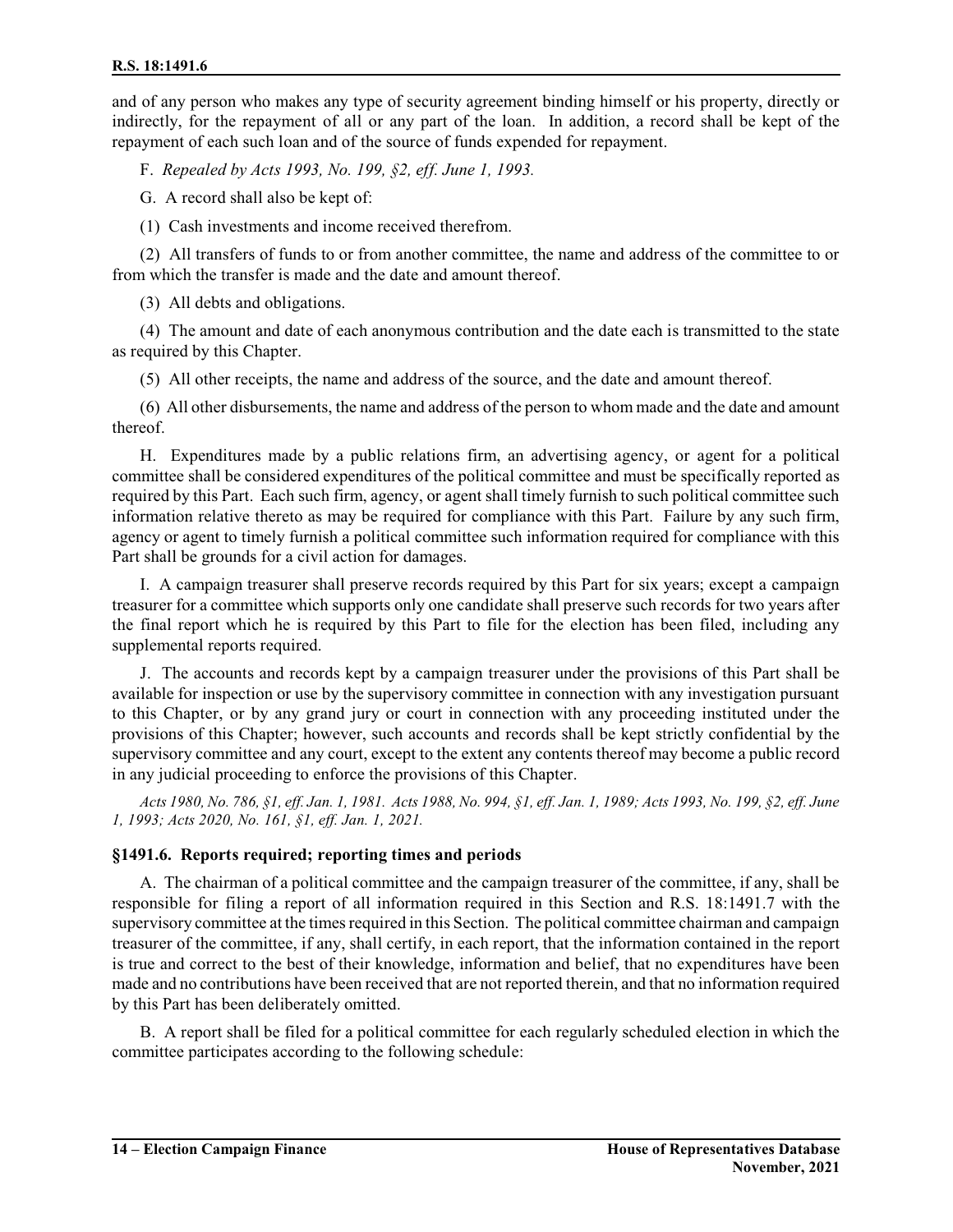(1) Each committee which is participating in the election of a candidate for major office shall file a report no later than the one hundred eightieth day prior to the primary election, which shall be complete through the one hundred ninetieth day prior to the primary election.

(2) Each committee which is participating in the election of a candidate for major office shall file a report no later than the ninetieth day prior to the primary election, which shall be complete through the one hundredth day prior to the primary election.

(3) Each committee shall file a report no later than the thirtieth day prior to the primary election, which shall be complete through the fortieth day prior to the primary election.

(4) Each committee shall file a report no later than the tenth day prior to the primary election which shall be complete through the twentieth day prior to the primary election.

(5) Each committee shall file a report no later than the tenth day prior to the general election which shall be complete through the twentieth day prior to the general election. This shall be the final report for the election for any committee which does not participate in the general election, unless supplemental reports are required as provided in Subsection D of this Section.

(6) Each committee shall file a report no later than the fortieth day after the general election which shall be complete through the thirtieth day after the general election. This report shall be the final report for the election for any committee which participated in the general election, unless supplemental reports are required as provided in Subsection D of this Section.

(7) The final report of a committee that supports or opposes only one candidate who either withdraws as a candidate or is unopposed for election to the office he seeks shall be the next report due as required in this Subsection as of the date that the candidate withdraws or ascertains that he is unopposed, unless supplemental reports are required as provided in Subsection (D) of this Section. The report shall contain a statement that it is the final report and the reasons therefor.

C. During the period beginning at midnight of the twentieth day prior to a primary election and extending through midnight of primary election day, and during the period beginning at midnight of the twentieth day prior to a general election and extending through midnight of general election day, each committee shall file a report with the supervisory committee of:

(1)(a) The full name and address of each person from whom the committee has received and accepted a contribution, loan, or transfer of funds during such period in excess of the following amounts: a committee participating in the election of a candidate for any major office, one thousand dollars; a committee participating in the election of a candidate for district office, five hundred dollars; a committee participating in the election of a candidate for any other office, two hundred fifty dollars. If the committee is participating in the election of candidates for offices with different reporting amounts, the amount shall be the lowest for any candidate in whose election the committee is participating or in which any committee is participating to which it makes or from which it receives a transfer of funds.

(b) Such reportshall include the amount and date of each such contribution or loan reported, and a brief description and valuation of each in-kind contribution. If a loan is reported, the reportshall contain the name and address of the lender, of the recipient of the proceeds of the loan, and of any person who makes any type of security agreement binding himself or his property, directly or indirectly, for the repayment of all or any part of the loan.

(2) Any expenditure in excess of two hundred dollars made to a candidate, committee, or person required to file reports by this Chapter, who makes endorsements, including the full name and address of each person to whom such expenditure is made, the amount, date and purpose of each such expenditure, and a brief description and valuation of an in-kind expenditure.

(3) Each report required by this Subsection shall be filed within two business days of the contribution or loan being received or expenditure being made. Ifsuch time falls other than during regular working hours,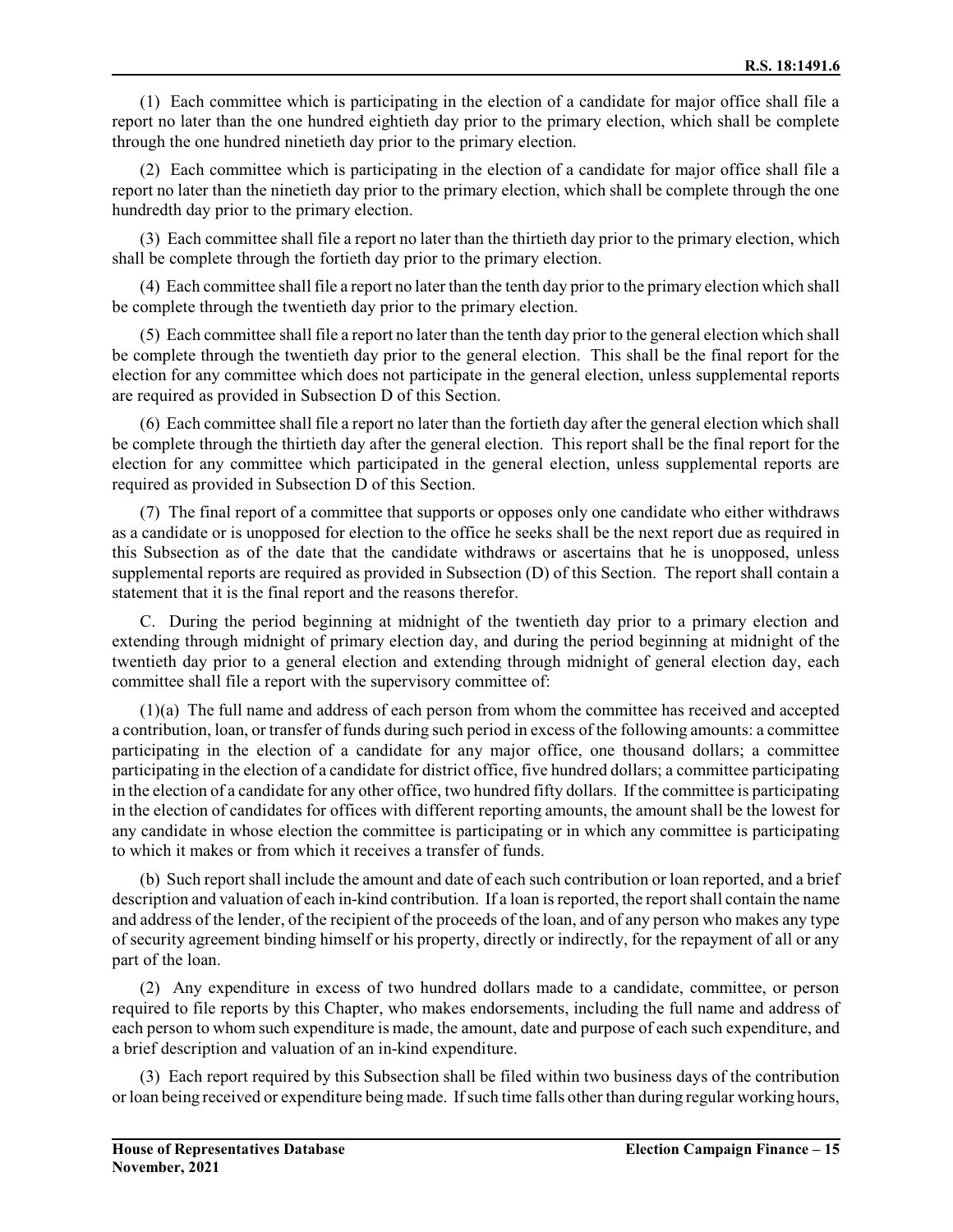the report shall be filed as soon as possible after the opening of the office of the supervisory committee on the next working day after the time at which the report is otherwise due.

D.(1) If the final report of a political committee for an election, as required by Paragraph (5), (6), or (7) of Subsection B of this Section, or the most recent monthly report of a committee pursuant to Subsection I of this Section shows a deficit or a surplus, the chairman and treasurer of the committee, if any, shall file supplemental reports with the supervisory committee of all information required in R.S. 18:1491.7. Such reports shall be filed annually no later than February fifteenth and shall be complete through the preceding December thirty-first. Such a supplemental report shall be filed each year until a report has been filed which shows no deficit and until any surplus campaign funds have been disposed of in accordance with R.S. 18:1505.2(I). The report on surplus funds shall disclose the disbursement of such funds in the same manner as expenditures are reported.

(2) A "deficit", for purposes of this Subsection, means debts or obligations owed by the political committee which are required to be reported by R.S. 18:1491.7(B)(14).

(3)(a) A report need not be filed under this Subsection if the committee is dissolved or disbanded and shows a deficit of less than two thousand five hundred dollars. However, if the political committee is dissolved or disbanded and its deficit is equal to or greater than two thousand five hundred dollars, the political committee shall file supplemental reports with the supervisory committee of all information required in R.S. 18:1491.7. Such report shall be filed annually no later than February fifteenth and shall be complete through the preceding December thirty-first. Such report shall be filed each year for five years or until a report has been filed which shows no deficit or surplus.

(b) However, if after five years the political committee with a deficit receives any contribution or if any repayment occurs on an outstanding debt or loan, such political committee shall file a supplemental report by the following February fifteenth which shall be complete through the preceding December thirty-first.

(c) If the political committee has surplus campaign funds, a report need not be filed under this Subsection if such political committee files an annual report in accordance with Subsection E of this Section which includes such surplus campaign funds.

E. A report shall be filed for each committee of all information required in R.S. 18:1491.7 no later than February fifteenth of each year which shall be complete as of the preceding December thirty-first. The annual report required by this Subsection shall not be required:

(1) If under another provision of this Section, the committee has filed another report of the information required byR.S. 18:1491.7 at any time after the preceding December tenth and prior to the February fifteenth due date, or

(2) If during the preceding year the committee has filed a supplemental report required by Subsection D of this Section and has not otherwise, during the reporting period, supported or opposed a candidate, as such term is defined in R.S. 18:1483(3), or

(3) If the committee has received no contributions, made no expenditures, received or made no loans, and received or made no transfers of funds during the reporting period for such report.

F. The reports required for any regularly scheduled election shall also be filed for any special election to the extent the dates for filing reports occur after the call for the election. The supervisory committee may promulgate rules to effect the provisions of this Subsection. Such rules may waive any report required to be filed within ten days after the call for a special election.

G. The reporting period for all reports of political committees, except the first report of a committee, shall be the period from the time through which the preceding report was complete through the closing date for the particular report. The reporting period for the first report of a committee shall be the period from the time when the committee was organized through the closing date for the particular report.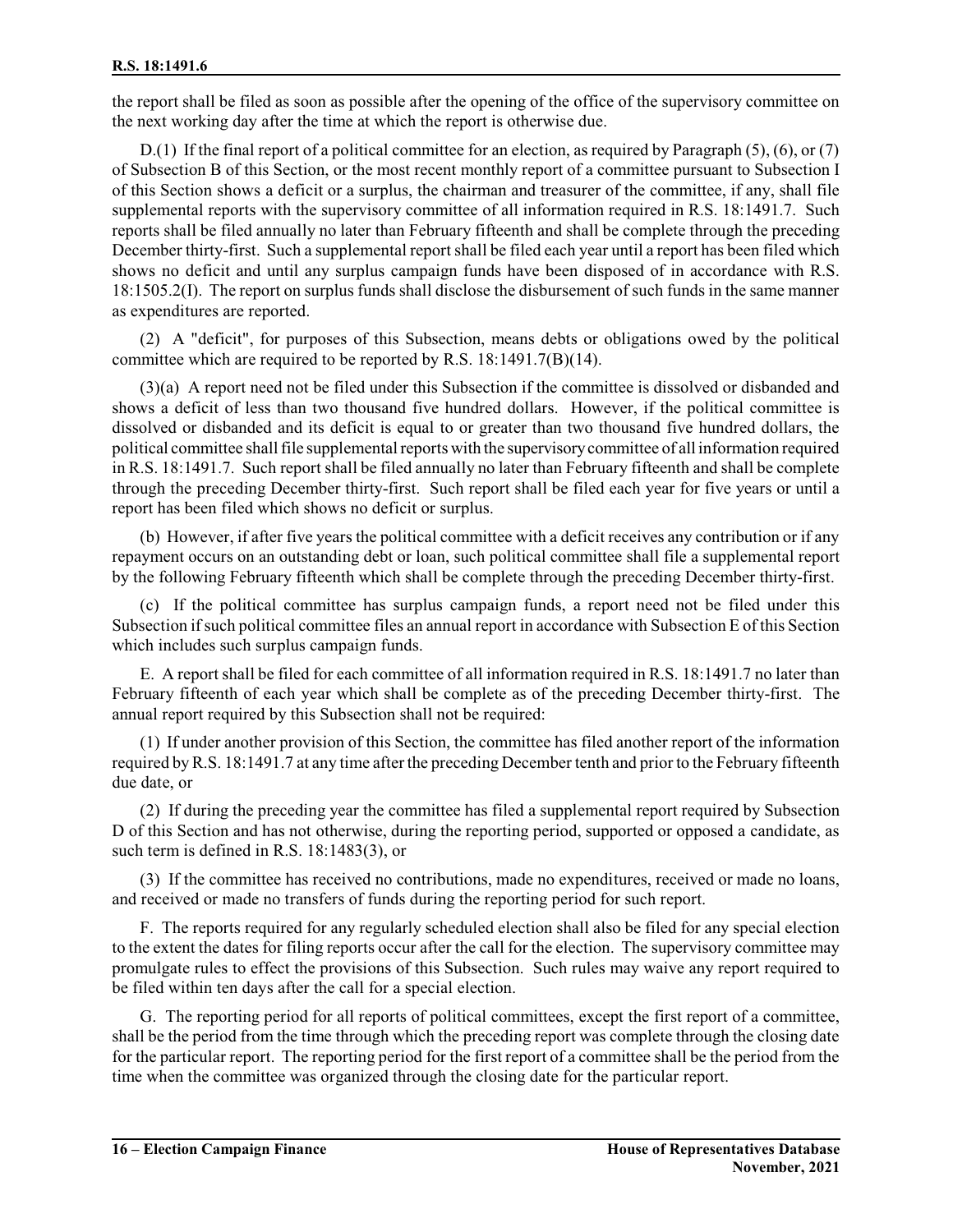H. Principal campaign committees shall file consolidated reports for subsidiary committees as more specifically provided in R.S. 18:1491.3.

I.(1) A political committee other than a principal or subsidiary campaign committee of a candidate may file monthly reports due no later than the tenth day of the month following a month in which the committee accepts a contribution orsome other receipt or makes an expenditure orsome other disbursement rather than file the reports otherwise required by Subsections  $B$ ,  $(C)(1)$ , and F of this Section.

(2) Such monthly reports shall include all of the information required to be included in a report pursuant to R.S. 18:1491.7.

(3) A political committee wishing to file monthly reports may do so upon written notification to the supervisory committee of its intention to do so delivered to the supervisory committee no less than forty-five days prior to the due date for the next report the committee would otherwise be required to file. The committee shall file its first monthly report no later than the month following the month in which such notification is so delivered. Such report shall include all information required for reports pursuant to R.S. 18:1491.7 for the period since the committee's last report.

(4) Nothing in this Subsection shall exempt a political committee from filing the reports required by Paragraphs (2) and (3) of Subsection C of this Section.

*Acts 1980, No. 786, §1, eff. Jan. 1, 1981. Amended by Acts 1982, No. 266, §1, eff. July 18, 1982; Acts 1984, No. 492, §1; Acts 1987, No. 757, §1; Acts 1988, No. 994, §1, eff. Jan. 1, 1989; Acts 1990, No. 180, §1, eff. Jan. 1, 1991; Acts 1999, No. 862, §1, eff. July 2, 1999; Acts 2001, No. 651, §1; Acts 2004, No. 506, §1, eff. June 25, 2004; Acts 2021, No. 381, §1, eff. June 17, 2021.*

### **§1491.7. Reports; contents**

A. Unless otherwise specifically provided, each report required by this Part shall contain the following information: (1) the name and address of the political committee for whom the report is filed; (2) the name and address of the treasurer completing the report; (3) the names and addresses of the committee chairman and of the other principal officers; (4) the name, address, office sought, and party affiliation of each candidate whom the committee is supporting or opposing, and a designation as to whether such committee is supporting or opposing such candidate; (5) whether the committee is supporting or opposing the entire ticket of any party, and, if so, the name of the party; (6) if the report is for a principal campaign committee, a statement that the committee is a principal campaign committee and the name of the candidate, if any, and of allsubsidiary committees for whom the principal campaign committee is reporting and the address ofsuch committees, or if a committee has no address, the address of the committee chairman.

B. Each report required to be in conformity with this Section shall contain the following information:

- (1) The amount of cash and cash investments on hand at the end of the prior reporting period.
- (2) The total of all contributions received and accepted by the committee during the reporting period.
- (3) Cash income from investments received during the reporting period.

(4) Contributions received during the reporting period for which the report is being completed shall be reported, and the same shall be reported irrespective of the amount thereof except as otherwise provided, as follows:

(a) The full name and address of each person who has made one or more contributions, except contributions in the form of a payroll deduction or dues check-off system, to and which have been received and accepted by the political committee during the reporting period; the aggregate amount of such contributions, except in-kind contributions, from each person, and the date and amount of each such contribution; and a brief description of each in-kind contribution from each person, the valuation thereof made by the chairman and the campaign treasurer, and the date of the in-kind contribution.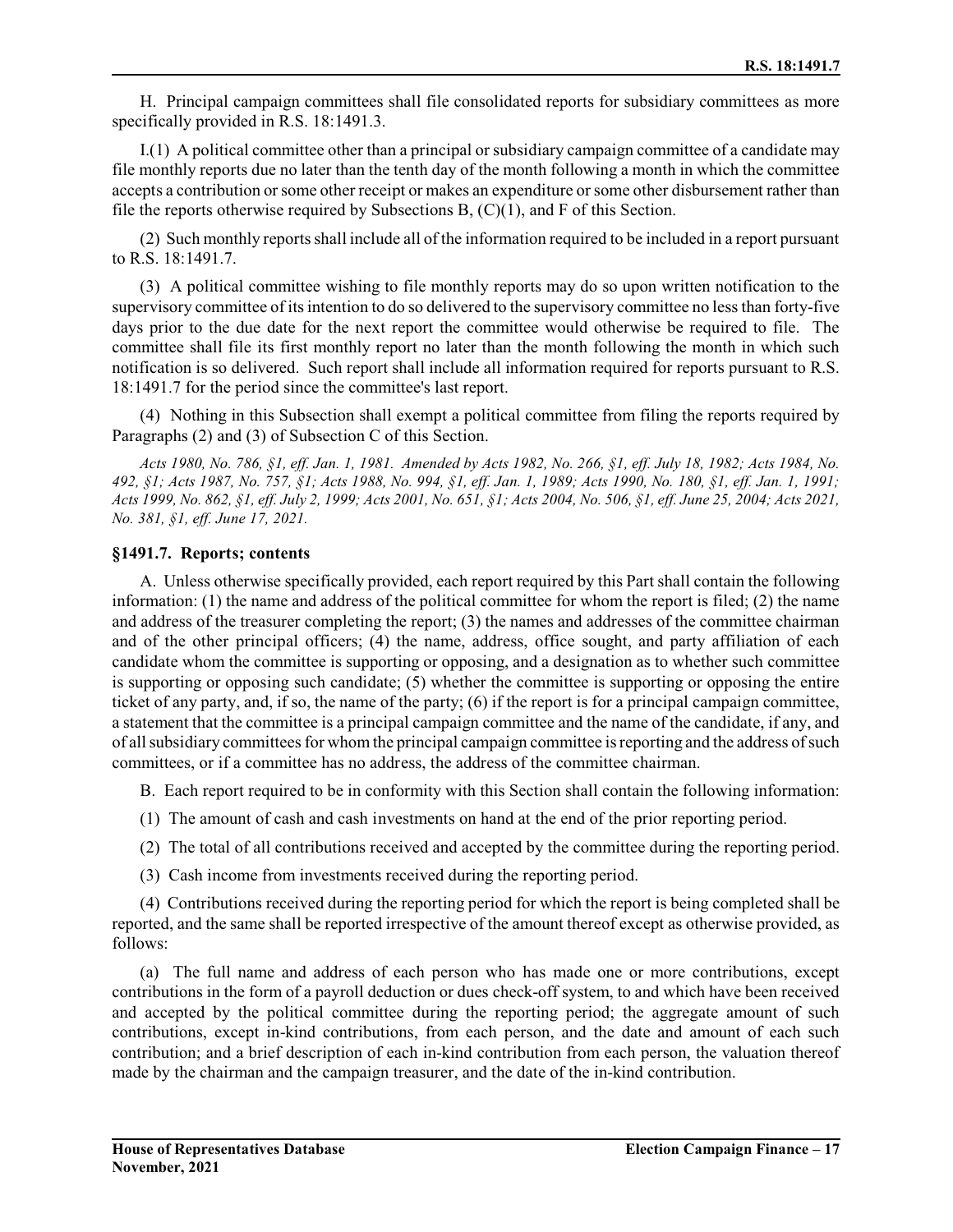(b) The full name and address of each person who has made one or more contributions in the form of a payroll deduction or dues check-off system in excess of five dollars in the aggregate in a calendar year to and which have been received and accepted by the political committee during the reporting period, and the date and amount of each contribution. In the case of a political committee that supports multiple candidates or issues and receives over ten thousand contributions in the form of a payroll deduction or dues check-off system when no single contributor contributes in excess of twenty-four dollars in the aggregate in a calendar year, such committee may elect to report the names and addresses of its contributors on an annual basis. Political committees making this election shall list the names and addresses of its contributors, the total amount of the contributions received per contributor, and the schedule of the receipt of such contributions on the annual report due by February fifteenth complete through the preceding December thirty-first.

(c) The aggregate amount of all contributions, other than in-kind contributions, received and accepted during the reporting period.

(d) The aggregate valuation of in-kind contributions received during the reporting period.

(5)(a) The gross proceeds received and accepted by the political committee during the reporting period from the sale of items such as political campaign pins, buttons, badges, flags, emblems, hats, banners, literature, and similar materials. Purchases of campaign items and materials from the committee which are made by the same person and are of such amount as to be reportable, either singly or in the aggregate, as provided in Paragraph (4) of this Subsection, shall be so reported; however, single transactions to purchase campaign items or materials which are not in excess of twenty-five dollars must be reported only in the report of gross proceeds and shall not be required to be reported as provided in Paragraph (4) of this Subsection.

(b) The gross proceeds received and accepted by the political committee during the reporting period from the sale of raffle tickets. Purchases of raffle tickets that are made by the same person and are of such amount as to be reportable, either singly or in the aggregate, as required in Paragraph (4) of this Subsection, shall be so reported; however, single transactions to purchase raffle tickets which are not in excess of twenty-five dollars must be reported only in the report of gross proceeds and shall not be required to be reported as provided in Paragraph (4) of this Subsection.

(6) The gross proceeds received and accepted by the political committee during the reporting period from the sale of tickets to testimonials or similar fundraising events. The proceeds of any such sale shall be considered a contribution, and such contributions shall also be reported as provided in Paragraph (4).

(7) The name and address of each political committee from which the reporting political committee received and accepted any transfer offunds during the reporting period, and the amount of each such transfer.

(8) Any other cash receipts, not contributions, received fromany othersource not included above during the reporting period, for example, refunds of overpayments and the nature, source, and an explanation thereof.

(9) Total of all receipts for the reporting period.

(10) The date and amount of each loan for campaign purposes made or received by the political committee to or from any person or political committee during the reporting period, together with the full name and address of the lender, of the recipient of the proceeds of the loan, and of any person who makes any type of security agreement binding himself or his property, directly or indirectly, for the repayment of all or any part of the loan.

(11) The total of all loans made and the total of all loans received during the reporting period.

(12) The total of all expenditures made by the committee during the reporting period.

(13) The full name and address of each person to whom an expenditure has been made by the committee during the reporting period. The amount, a description of the purpose as it relates to the expenditure, the date of each expenditure, and the name and address of and office sought by candidates on whose behalf each such expenditure was made shall be reported. A brief description of an in-kind expenditure shall be given, as well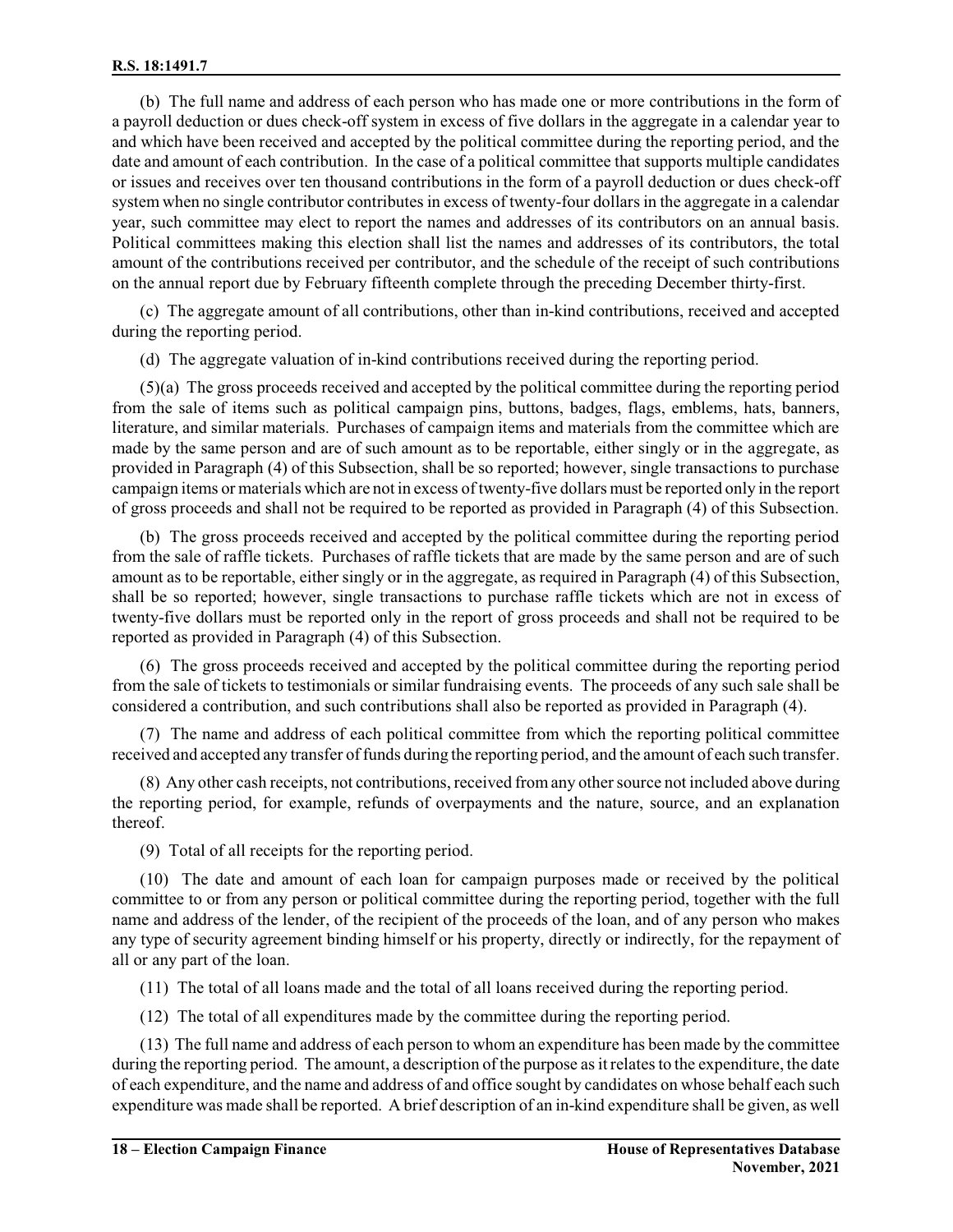as the valuation made by the chairman and the campaign treasurer and the date(s) of the expenditure. When multiple expenditures have been made to the same person during the reporting period, the aggregate amount of such expenditures, other than in-kind expenditures, and the aggregate valuation of in-kind expenditures shall be reported for each such person. The aggregate of all expenditures made during the reporting period, otherthan in-kind expenditures, and the aggregate valuation of all in-kind expenditures shall also be reported. The aggregate amount expended for each candidate shall also be reported.

(14) The amount and nature of debts and obligations owed by or to the political committee during the reporting period which relate to the conduct of any political campaign, including but not limited to loans required to be reported under Paragraph (10) of this Subsection.

(15) All payments made during the reporting period to repay loans, the amount, date, and source thereof.

(16) *Repealed by Acts 1993, No. 199, §2, eff. June 1, 1993.*

(17) The total amount of expenditures during the reporting period from the petty cash fund.

(18) The name and address of each political committee to which the reporting political committee made a transfer of funds, during the reporting period, and the date and amount of each such transfer.

(19) The date and amount of each anonymous contribution received and the day each was transmitted to the state as required by R.S. 18:1505.2(B) during the reporting period and the total amount of such anonymous contributions received and transmitted during the reporting period.

(20) The amount of cash and cash investments of the committee on hand at the end of the reporting period.

(21) All other disbursements, not expenditures, during the reporting period, and the nature, recipient, and an explanation thereof.

(22) The total amount of expenditures during the reporting period made in relation to the publication, distribution, transportation, or transmission of statements relative to candidates or propositions which do not fully disclose the name of the individual or the name of the association, organization, committee, or corporation and the full and correct name and address of its chairman or other chief administrative officer and whether or notsuch individual, association, organization, committee, or corporation supports or opposes such candidate or proposition.

C. Expenditures made by a public relations firm, an advertising agency, or agent for a political committee shall be considered expenditures of the political committee and must be reported as required by this Section. Each such firm, agency, or agent, which makes any expenditure for any political committee shall timely furnish to such political committee such information relative thereto as may be required for compliance with this Part.

D. The supervisory committee may require the reporting of totals of any information otherwise required to be reported, including totals of amounts reported in the current report, or in the current report and other previous reports.

E. The reports required in this Part shall be filed on forms provided by the supervisory committee as more specifically provided in R.S. 18:1511.3.

*Acts 1980, No. 786, §1, eff. Jan. 1, 1981. Acts 1988, No. 994, §1, eff. Jan. 1, 1989; Acts 1990, No. 180, § 2, eff. Jan. 1, 1991; Acts 1990, No. 1088, §§1 and 2, eff. Jan. 1, 1991; Acts 1992, No. 751, §1, eff. July 7, 1992; Acts 1993, No. 199, §2, eff. June 1, 1993; Acts 1995, No. 300, §1, eff. June 15, 1995; Acts 1995, No. 957, §1; Acts 2010, No. 778, §1, eff. June 30, 2010; Acts 2014, No. 838, §1, eff. Jan. 1, 2015; Acts 2014, No. 857, §1; Acts 2020, No. 161, §1, eff. Jan. 1, 2021.*

### **§1491.8. Small campaigns; affidavit in lieu of reports**

Any political committee which did not receive a contribution in excess of two hundred dollars and which did not make expenditures totaling in excess of five thousand dollars in the aggregate during the aggregating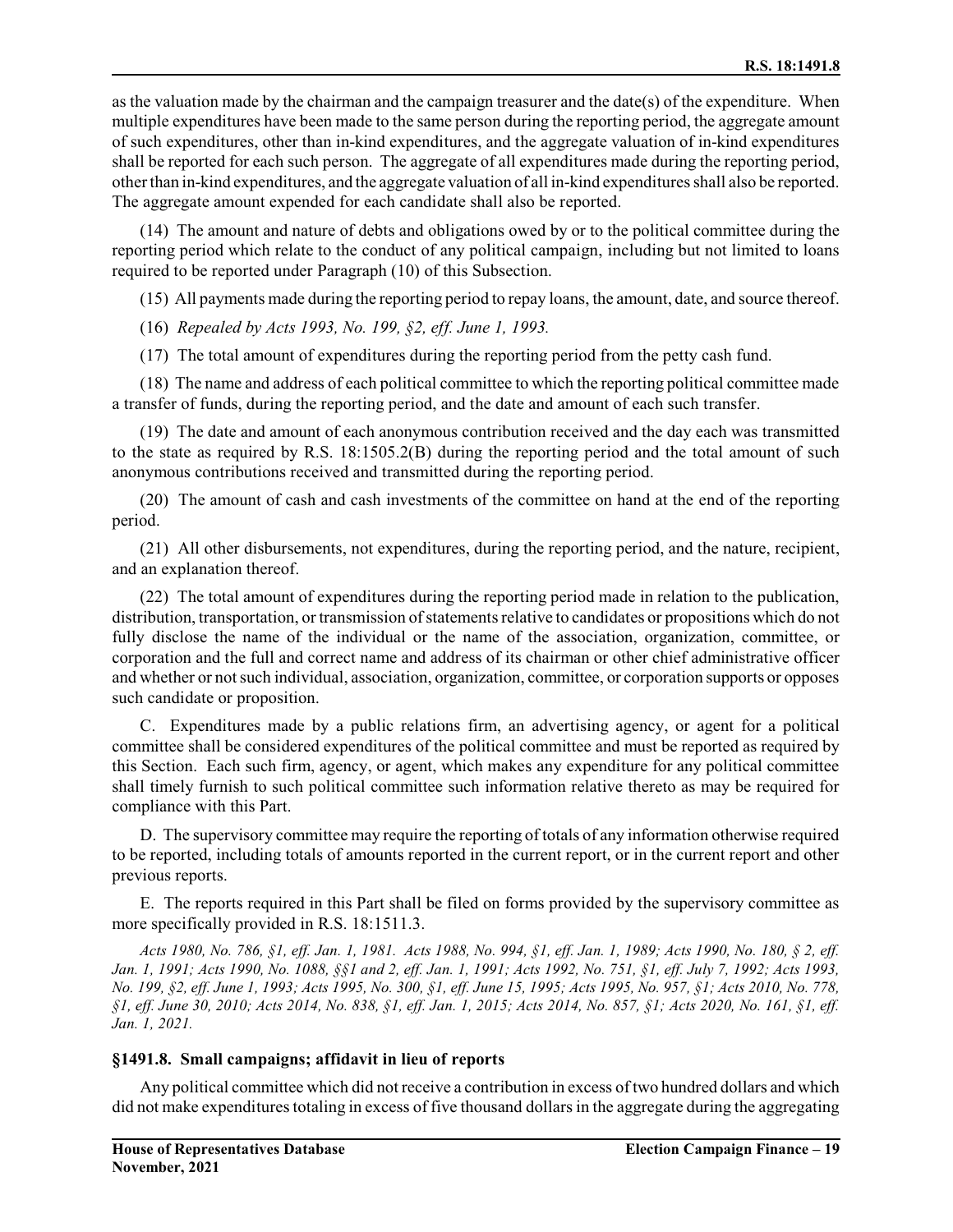period, may file an affidavit setting out such facts, in lieu of any report required by R.S. 18:1491.6; but a separate affidavit shall be required in lieu of any such report.

*Acts 1980, No. 786, §1, eff. Jan. 1, 1981. Acts 1988, No. 994, §1, eff. Jan. 1, 1989.*

**§1491.9.** *Repealed by Acts 2001, No. 297, §2.*

## **PART III. CANDIDATES**

#### **§1495.1. Report through committee**

A. Each candidate may designate a principal campaign committee as provided in R.S. 18:1491.3. If a candidate designates a principal campaign committee, the candidate shall maintain all records required by this Part and furnish them on a timely basis to his principal campaign committee. Each principal campaign committee shall receive all records furnished to it by the candidate, shall consolidate them with its own reports and shall file a consolidated report for reports required by this Chapter for candidates and committees as otherwise provided in this Chapter. In such case, the candidate shall not be required to file separate reports.

B. Each candidate may designate subsidiary committees as provided in R.S. 18:1491.3, and shall designate such subsidiary committees as required in said Section. Any candidate who designates subsidiary committees and who does not designate a principal campaign committee shall receive all records of the subsidiary committees, consolidate them with his own records, and file a consolidated report for reports required by this Chapter for candidates and committees.

*Acts 1980, No. 786, §1, eff. Jan. 1, 1981.*

### **§1495.2. Campaign treasurers; campaign depositories; expenditures; petty cash fund**

A. The candidate shall be his own campaign treasurer, unless he appoints a campaign treasurer. Candidates also may appoint one or more deputy campaign treasurers. The names and addresses of any campaign treasurer or deputy campaign treasurer so appointed shall be filed with the supervisory committee at the time of the first report following appointment. Changes in appointment shall be reported in the first report after such change.

B.(1) Any person may solicit contributions for or on behalf of a candidate, orsell political paraphernalia, including such items as buttons, flags and literature, or tickets to a testimonial or other fund-raising event, provided that all contribution(s) or proceeds are transmitted directly to the candidate or his designated treasurer or a designated deputy treasurer together with such information as may be required by this Chapter. No candidate or designated treasurer or deputy treasurer shall accept such funds without such information and they shall be responsible under the provisions of this Chapter for any errors and omissions in records or reports for such funds. Any contribution received by a candidate who has appointed a campaign treasurer shall be transferred to the campaign treasurer.

(2) When any person who is not the campaign treasurer or a deputy treasurer of a candidate makes any expenditure for the candidate, he shall transmit directly to the campaign treasurer or a deputy treasurer all information concerning the expenditure required by this Chapter. The candidate and his campaign treasurer, if any, shall be responsible under the provisions of this Chapter for any errors or omissions in the records or reports of such expenditures.

(3) For purposes of all reports required by this Chapter, all contributions received by or transferred to a campaign treasurer or a deputy treasurer of a candidate and all expenditures made by a campaign treasurer or a deputy treasurer of a candidate or by any other person on behalf of the candidate, shall be considered contributions or expenditures of the candidate.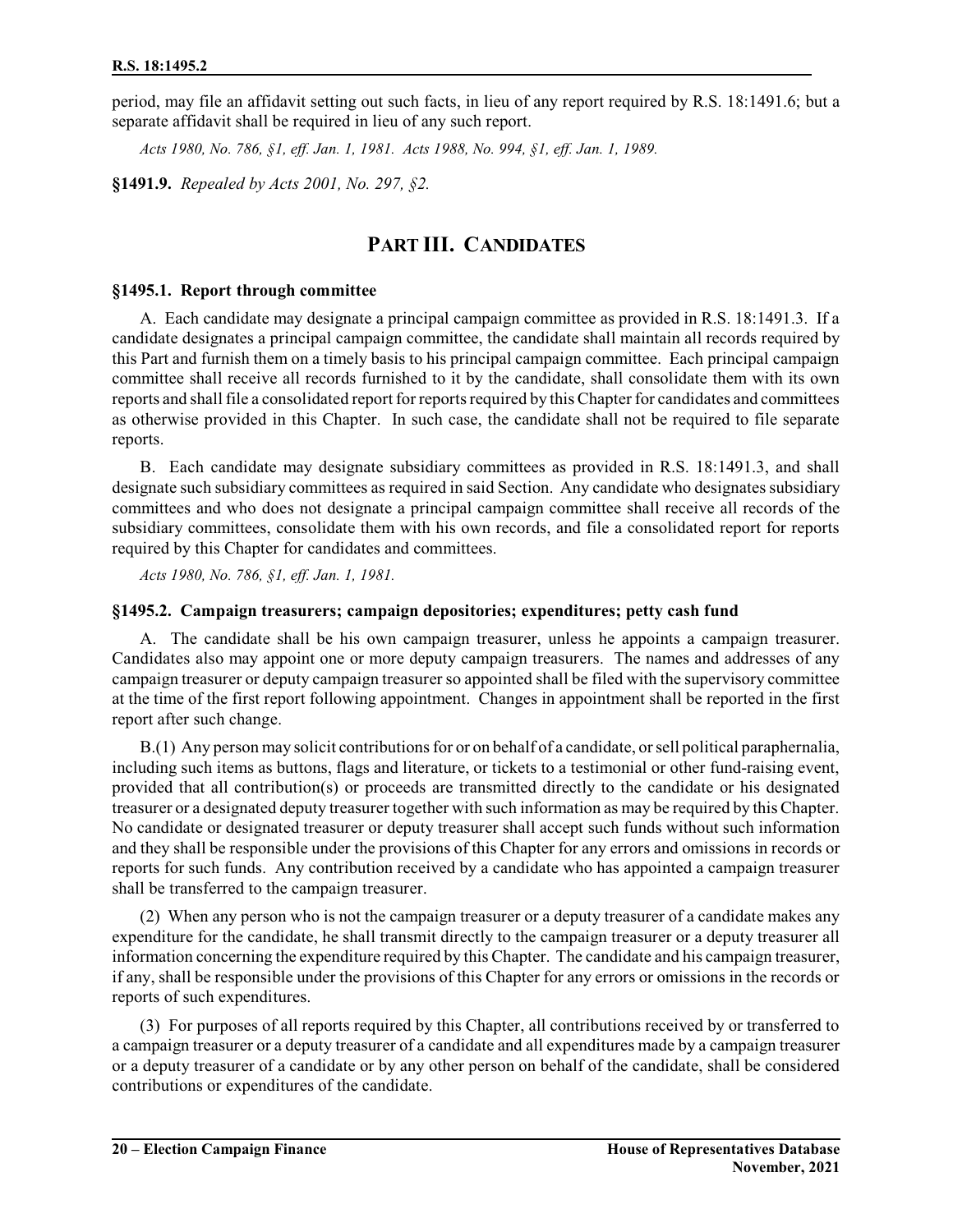C. Deputy campaign treasurers of a candidate may exercise any of the powers and duties of a campaign treasurer as set forth in this Chapter when specifically authorized to do so by the campaign treasurer and the candidate.

D.(1) The candidate shall designate one or more national or state banks or state or federally chartered savings and loan associations or savings banks, or state or federally chartered credit unions, as his campaign depositories and may invest in a money market mutual fund and designate such fund as a campaign depository. The candidate, his campaign treasurer, and any deputy treasurers shall deposit any contributions received by them into an account or accounts maintained at such depository or depositories. No expenditure shall be made by any candidate, campaign treasurer, deputy treasurer, or any other person on behalf of the candidate, except by check drawn on such account or accounts, except as specifically provided in Paragraph (2) of this Subsection and Subsection E of this Section. Each check drawn on any such account shall be made payable to a specific person, except a check made payable to petty cash. Each check drawn on such an account shall indicate the objects or services for which such check is drawn and such check shall be maintained as part of the records required by R.S. 18:1495.3. The name and address of each campaign depository so designated shall be filed with the supervisory committee in the first report after such designation. If any additional depositories are designated, they shall be reported in the first report following such designation.

(2) An expenditure may be made by the candidate, campaign treasurer, deputy treasurer, or other authorized person on behalf of the candidate by electronic funds transfer provided that the transfer of funds is to a specific person and that records are maintained as to the objects or services for which such transfer of funds was made. Detailed records of each electronic fund transfer shall be maintained as part of the records required by R.S. 18:1495.3.

E. A candidate may maintain a petty cash fund or funds. A petty cash fund shall be maintained on an imprest system, that is, expenditures may be made in cash from the fund and the fund shall from time to time be restored to its original amount by a transfer of funds from other funds of the candidate of a sum equal to the aggregate of the sums expended from the fund. No expenditure in excess of one hundred dollars shall be made from the petty cash fund and no expenditure shall be made from the petty cash fund for any personal services, except for gratuities paid for the serving of food or drink. No expenditure shall be made from the petty cash fund in violation of R.S. 18:1531. A complete record of petty cash expenditures shall be maintained in accordance with the provisions of R.S. 18:1495.3(D).

*Acts 1980, No. 786, §1, eff. Jan. 1, 1981; Acts 1985, No. 550, §1, eff. July 12, 1985; Acts 1993, No. 199, §1, eff. June 1, 1993; Acts 1997, No. 863, §1; Acts 2010, No. 577, §1, eff. June 25, 2010.*

### **§1495.3. Maintenance of records; valuation of in-kind contributions and expenditures**

A. The candidate and the campaign treasurer, if the candidate does not act as campaign treasurer, shall be responsible for providing and maintaining such records of campaign finances as are necessary to comply with the provisions of this Part, including but not limited to the records specifically required by this Section.

B.(1) Except as otherwise provided in this Section, the campaign treasurer for each candidate shall keep such records of campaign contributions received and accepted by him or a deputy treasurer as shall be necessary to comply with the provisions of this Part, including the names and addresses of all contributors, the date of each contribution, the amount or value of the contribution of whatever value, and a description and valuation of all in-kind contributions.

(2) Payments made to purchase raffle tickets, campaign paraphernalia, such as campaign pins, buttons, badges, flags, emblems, hats, shirts, banners, literature, and similar items, other than expenditures made by a candidate for his own paraphernalia, and payments for tickets to testimonials and similar fundraising events are contributions, and records thereof shall be maintained, provided that:

(a) In the case of any single transaction involving the sale of raffle tickets or of items such as campaign pins, buttons, badges, flags, emblems, hats, banners, literature, and similar material which is for an amount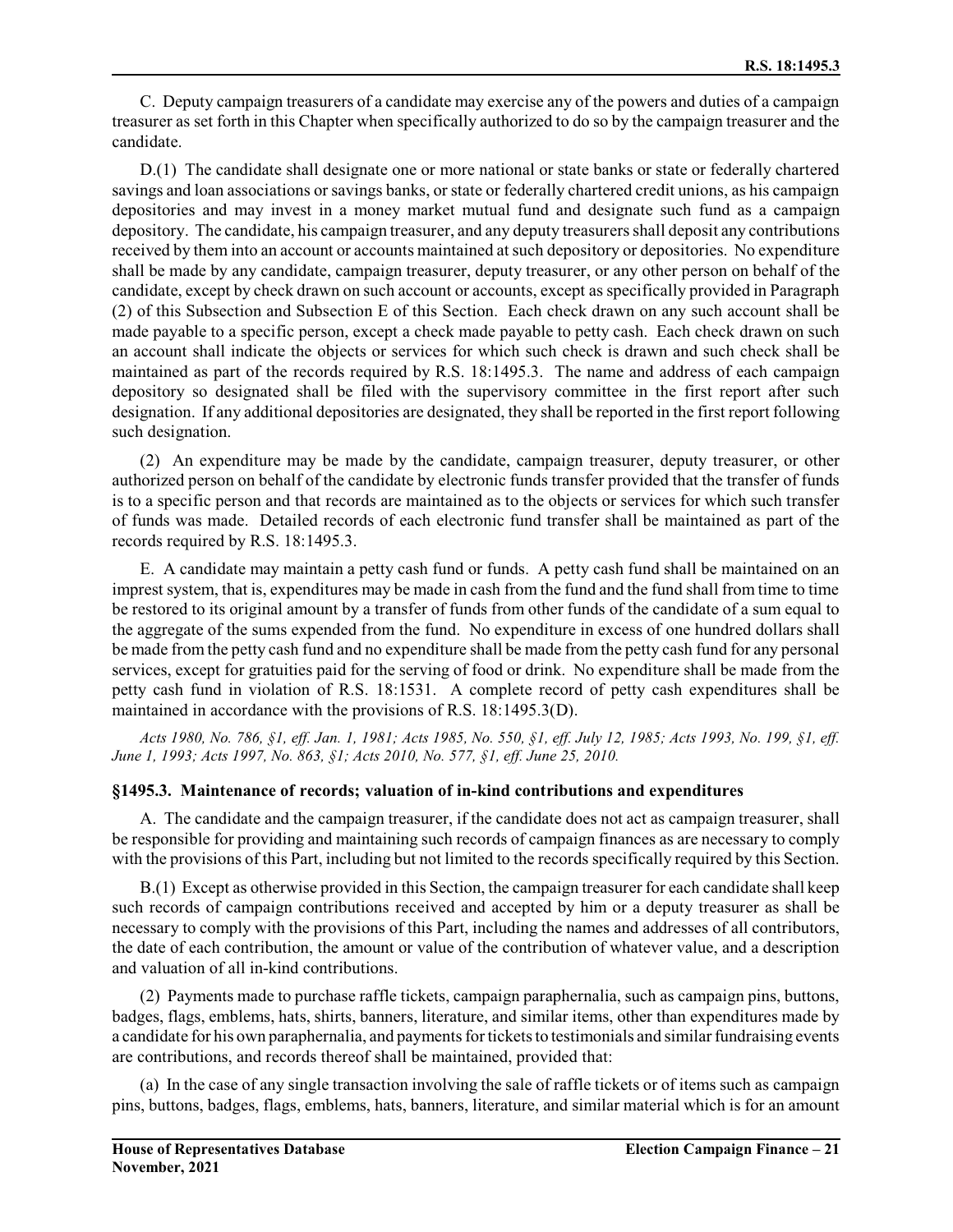not in excess of twenty-five dollars and the proceeds of which are received and deposited by a candidate, no record need be kept by the campaign treasurer for such recipient candidate, except the total amount received and deposited from such sale and the fact that such amount was received from such sale.

(b) No person shall sell or buy raffle tickets or campaign paraphernalia in successive single transactions for amounts below those for which specific records are required by this Paragraph as a subterfuge to avoid requirements of this Part that names and addresses of contributors and dates and amounts of contributions be recorded, aggregated, and reported. Such transactions shall be considered single transactions and shall be recorded and reported as provided in this Part. Any person who violates the provisions of this Section shall be subject to the penalties provided in R.S. 18:1505.4, R.S. 18:1505.5, and R.S. 18:1505.6.

(3)(a) Each campaign treasurer for a candidate shall also keep records of the amounts of all expenditures made by the candidate from his own funds.

(b) The campaign treasurer of each candidate shall also keep such records of campaign expenditures made or contracted as shall be necessary to comply with the provisions of this Part, including the name and address of the person or firm from whom goods or services were purchased or contracted, the date, the amount or value and the purpose of the expenditure, a description of the goods or services purchased or contracted, and a description and valuation of all in-kind expenditures.

(4) All transactions involving the sale of tickets to a testimonial or similar fundraising event shall be evidenced by a record of the names and addresses of the purchasers, the amount of tickets purchased, and the value of the tickets purchased.

C. The valuation ofin-kind contributions or expenditures shall be the estimated fair market value thereof at the time received or expended.

D. A record shall be kept of all expenditures made from the petty cash fund for which provision is made in R.S. 18:1495.2, including the name and address of the person or firm from whom goods or services were purchased or contracted, the amount and the purpose of the expenditure, and a description of the goods or services purchased or contracted. In addition, a receipt shall be kept for each such expenditure in any case in which a receipt would normally be provided in the usual course of business.

E. A record shall be kept of each loan made by the candidate to or from any person or political committee, together with the full name and address of the lender, of the recipient of the proceeds of the loan, and of any person who makes any type of security agreement binding himself or his property, directly or indirectly, for the repayment of all or any part of the loan. In addition, a record shall be kept of the repayment of each such loan and of the source of funds expended for repayment.

F. *Repealed by Acts 1993, No. 199, §2, eff. June 1, 1993.*

- G. A record shall also be kept of:
- (1) Cash investments and income received therefrom.
- (2) All debts and obligations.

(3) The amount and date of each anonymous contribution and the date each is transmitted to the state as required by this Chapter.

(4) All other receipts, the name and address of the source, and the date and amount thereof.

(5) All other disbursements, the name and address of the person to whom made and the date and amount thereof.

H. Expenditures made by a public relations firm, an advertising agency, or agent for a candidate, shall be considered expenditures of the candidate, and must be specifically reported as required by this Part. Each such firm, agency, or agent shall timely furnish to such candidate such information relative thereto as may be required for compliance with this Part. Failure by any such firm, agency or agent to timely furnish a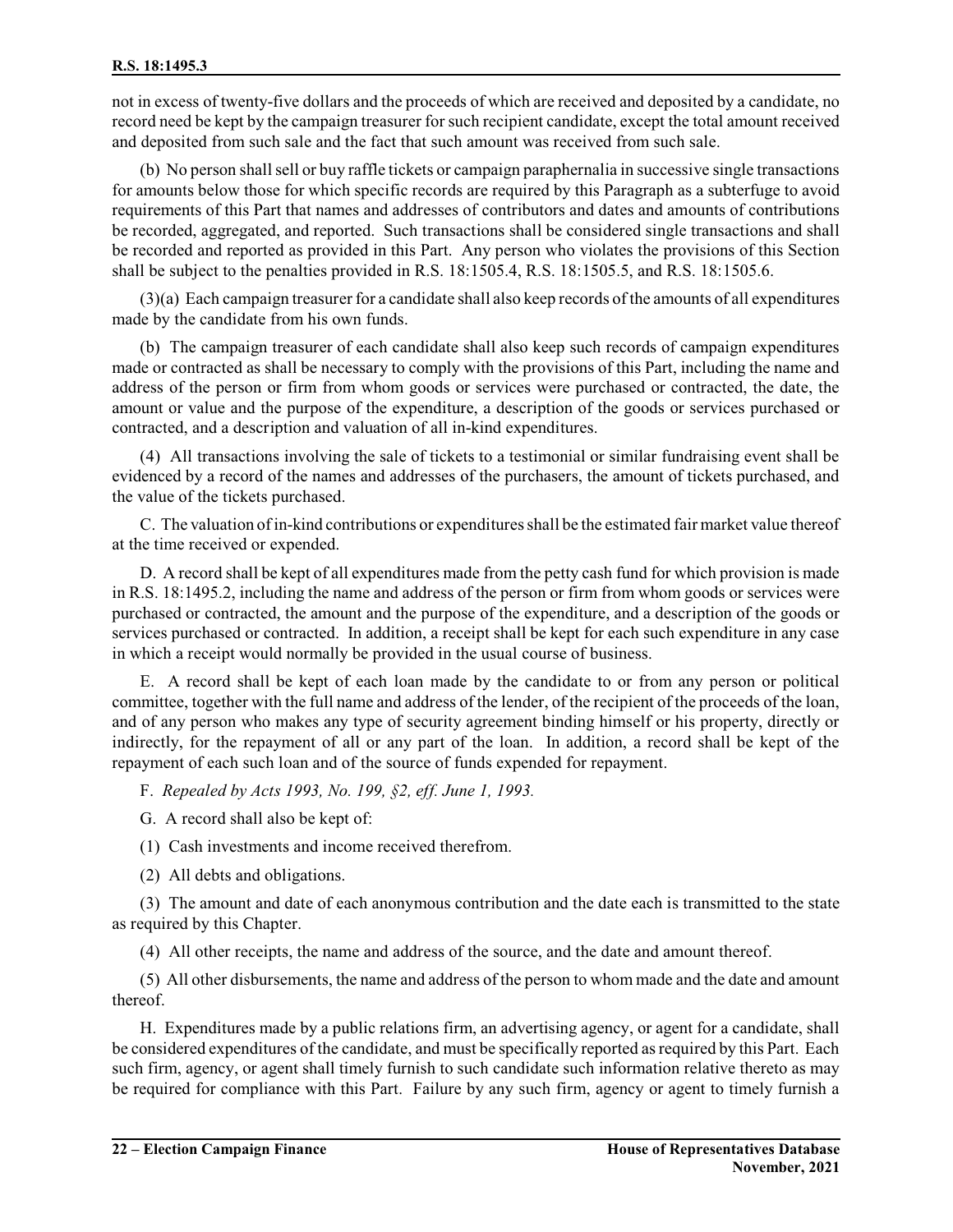candidate such information required for compliance with this Part shall be grounds for a civil action for damages.

I. A campaign treasurer shall preserve records required by this Part for two years after the final report which he is required by this Part to file for the election has been filed, including any supplemental reports required.

J. The accounts and records kept by a campaign treasurer under the provisions of this Part shall be available for inspection or use by the supervisory committee in connection with any investigation pursuant to this Chapter, or by any grand jury or court in connection with any proceeding instituted under the provisions of this Chapter; however, such accounts and records shall be kept strictly confidential by the supervisory committee and any court, except to the extent any contents thereof may become a public record in any judicial proceeding to enforce the provisions of this Chapter.

*Acts 1980, No. 786, §1, eff. Jan. 1, 1981. Acts 1988, No. 994, §1, eff. Jan. 1, 1989; Acts 1993, No. 199, §2, eff. June 1, 1993; Acts 2020, No. 161, §1, eff. Jan. 1, 2021.*

### **§1495.4. Reports required; reporting times and periods; extension**

A. The candidate and his campaign treasurer, if any, shall be responsible for filing a report of all information required in this Section and R.S. 18:1495.5 with the supervisory committee at the times required in this Section. The candidate and his campaign treasurer, if any, shall certify, in each report, that the information contained in the report is true and correct to the best of their knowledge, information and belief, that no expenditures have been made and no contributions have been received that are not reported therein, and that no information required by this Part has been deliberately omitted.

B. A report shall be filed for a candidate for each regularly scheduled election in which the candidate participates according to the following schedule:

(1) Each candidate for major office shall file a report no later than the one hundred eightieth day prior to the primary election, which shall be complete through the one hundred ninetieth day prior to the primary election.

(2) Each candidate for major office shall file a report no later than the ninetieth day prior to the primary election, which shall be complete through the one hundredth day prior to the primary election.

(3) Each candidate shall file a report no later than the thirtieth day prior to the primary election, which shall be complete through the fortieth day prior to the primary election.

(4) Each candidate shall file a report no later than the tenth day prior to the primary election which shall be complete through the twentieth day prior to the primary election.

(5) Each candidate shall file a report no later than the tenth day prior to the general election which shall be complete through the twentieth day prior to the general election. This shall be the final report for the election for any candidate who does not participate in the general election, unless supplemental reports are required as provided in Subsection D of this Section.

(6) Each candidate shall file a report no later than the fortieth day after the general election which shall be complete through the thirtieth day after the general election. This report shall be the final report for the election for any candidate who participated in the general election, unless supplemental reports are required as provided in Subsection D of this Section.

(7) The final report of a candidate who either withdraws as a candidate or is unopposed for election to the office he seeks shall be the next report due as required in this Subsection as of the date that the candidate withdraws or ascertains that he is unopposed, unless supplemental reports are required as provided in Subsection D of this Section. The report shall contain a statement that it is the final report and the reasons therefor.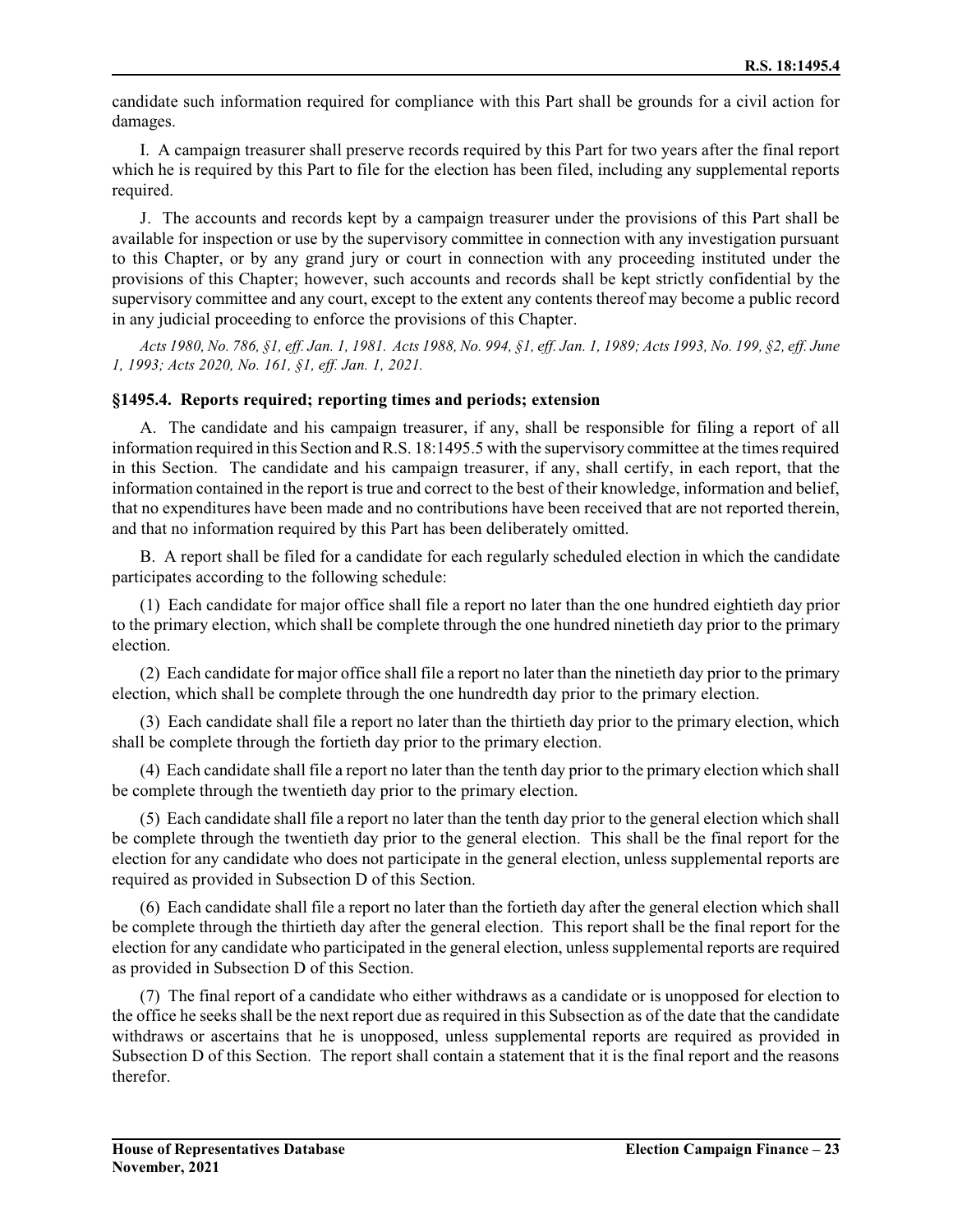C. During the period beginning at midnight of the twentieth day prior to a primary election and extending through midnight of primary election day, and during the period beginning at midnight of the twentieth day prior to a general election and extending through midnight of general election day, each candidate shall file a report with the supervisory committee of:

(1)(a) The full name and address of each person from whom the candidate has received and accepted a contribution or loan during such period in excess of the following amounts: a candidate for any major office, one thousand dollars; a candidate for district office, five hundred dollars; a candidate for any other office, two hundred fifty dollars.

(b) Such reportshall include the amount and date of each such contribution or loan reported, and a brief description and valuation of each in-kind contribution. If a loan is reported, the report shall contain the name and address of the lender, of the recipient of the proceeds of the loan, and of any person who makes any type of security agreement binding himself or his property, directly or indirectly, for the repayment of all or any part of the loan.

(2) Any expenditure in excess of two hundred dollars made to a candidate, committee, or person required to file reports by this Chapter, who makes endorsements, including the full name and address of each person to whom such expenditure is made, the amount, date, and purpose of each such expenditure, and a brief description and valuation of an in-kind expenditure.

(3) Each report required by this Subsection shall be filed within two business days of the contribution or loan being received or expenditure being made. Ifsuch time falls other than during regular working hours, the report shall be filed as soon as possible after the opening of the office of the supervisory committee on the next working day after the time at which the report is otherwise due.

D.(1) If the final report of a candidate for an election, as required by Paragraph (5), (6), or (7) of Subsection B of this Section, shows a deficit or a surplus, the candidate and his treasurer, if any, shall file supplemental reports with the supervisory committee of all information required in R.S. 18:1495.5. Such reports shall be filed annually no later than February fifteenth and shall be complete through the preceding December thirty-first. Such a supplemental report shall be filed each year until a report has been filed which shows no deficit and until any surplus campaign funds have been disposed of in accordance with R.S. 18:1505.2(I). The report on surplus funds shall disclose the disbursement of such funds in the same manner as expenditures are reported.

(2) "Deficit", for purposes of this Subsection, means debts or obligations owed by the candidate which are required to be reported by R.S. 18:1495.5(B)(14).

(3)(a) A report need not be filed under this Subsection if the candidate is not an elected public official and shows either a deficit or a surplus of less than two thousand five hundred dollars. However, if the candidate is not an elected public official and his deficit or surplus is equal to or greater than two thousand five hundred dollars, the candidate shall file supplemental reports with the supervisory committee of all information required in R.S. 18:1495.5. Such report shall be filed annually no later than February fifteenth and shall be complete through the preceding December thirty-first. Such report shall be filed each year for five years or until a report has been filed which shows no deficit or surplus.

(b) However, if after five years a candidate with a deficit receives any contribution or if any repayment occurs on an outstanding debt or loan, such candidate shall file a supplemental report by the following February fifteenth which shall be complete through the preceding December thirty-first.

(c) Any individual who was a candidate and who is elected to or is serving in any elected public office during the reporting period for any supplemental report required by this Paragraph shall be considered to be an elected public official for the purposes of this Paragraph whether or not the office to which he is elected is the office for which his candidacy resulted in the deficit or surplus for which a report is required.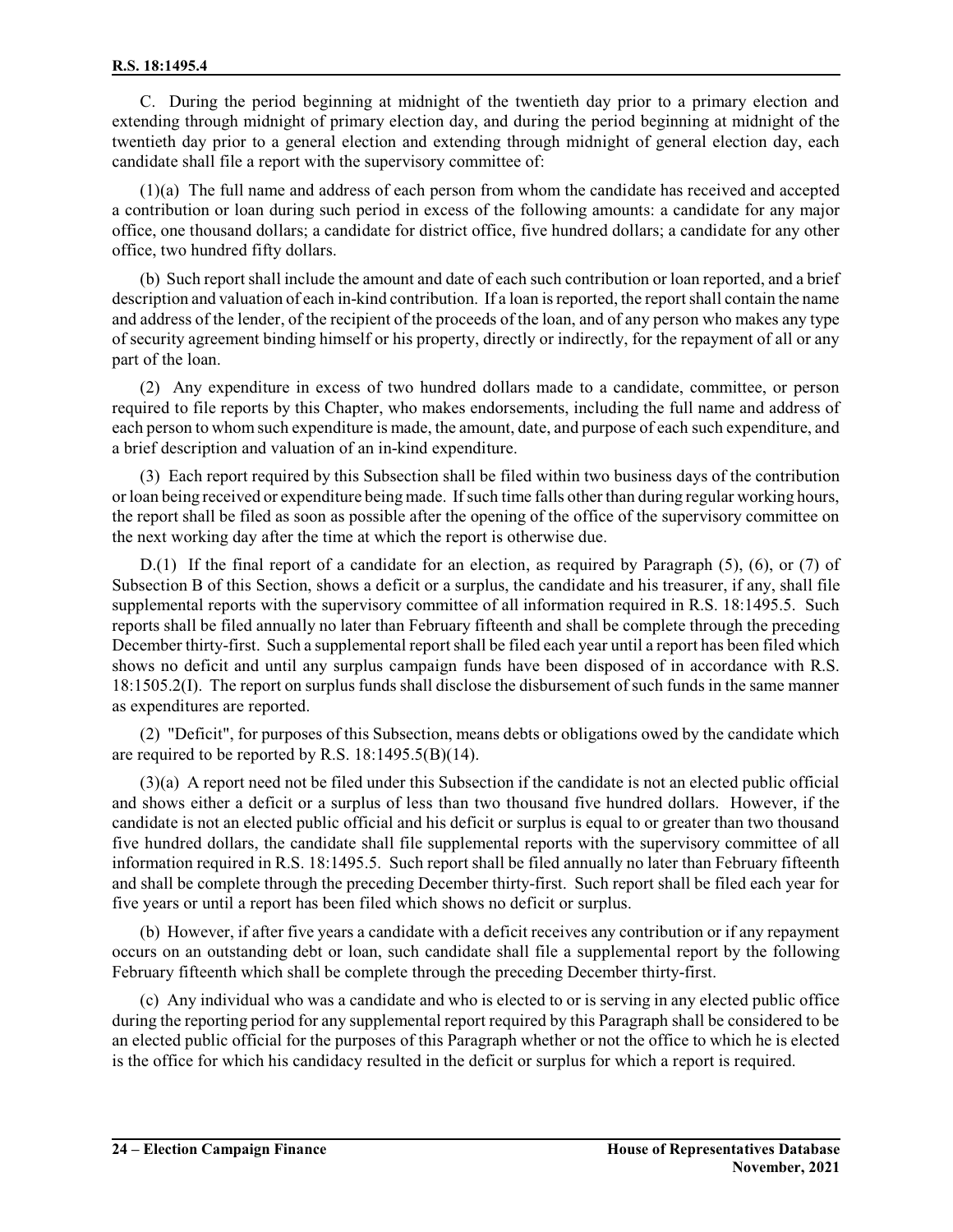(d) If the candidate or former candidate has surplus campaign funds, a report need not be filed under this Subsection if such candidate or former candidate files an annual report in accordance with Subsection E of this Section which includes such surplus campaign funds.

E. A report shall be filed for each candidate, as defined by R.S. 18:1483(3), of all information required in R.S. 18:1495.5 no later than February fifteenth of each year which shall be complete as of the preceding December thirty-first. The annual report required by this Subsection shall not be required:

(1) If under another provision of this Section the candidate has filed another report of the information required by R.S. 18:1495.5 at any time after the preceding December tenth and prior to February fifteenth due date, or

(2) If the candidate files a supplemental report as required by R.S. 18:1495.4(D) and has not otherwise, during the reporting period, become a candidate, as defined in R.S. 18:1483(3), or

(3) If the candidate has received no contributions, made no expenditures, and received or made no loans during the reporting period for such report.

F. The reports required for any regularly scheduled election shall also be filed for any special election to the extent the dates for filing reports occur after the call for the election. The supervisory committee may promulgate rules to effect the provisions of this Subsection. Such rules may waive any report required to be filed within ten days after the call for a special election.

G. The reporting period for all reports of candidates, except the first report for any election, shall be the period from the time through which the preceding report was complete through the closing date for the particular report. The reporting period for the first report of candidate for any election shall be the period from the time when the candidate becomes a candidate through the closing date for the report. Notwithstanding the foregoing, if a candidate is required to file reports in connection with a previous candidacy, the reporting period for the first report for the election shall be the period from the time through which the latest report is complete through the closing date for the particular report.

H. Notwithstanding any other provision of this Section to the contrary, the supervisory committee shall grant any candidate in service in the uniformed services at the time a report is due an automatic extension of thirty days past the deadlines otherwise required by law to file such report if the candidate gives written notice of such service to the supervisory committee prior to the due date of the report. The failure of such a candidate to give such prior notice shall not impair the ability of the candidate to obtain a waiver for good cause pursuant to R.S. 42:1157.2. For purposes of this Subsection, the terms "service in the uniformed services" and "uniformed services" shall have the same meaning as provided in R.S. 29:403.

*Acts 1980, No. 786, §1, eff. Jan. 1, 1981. Amended by Acts 1982, No. 266, §1, eff. July 18, 1982; Acts 1984, No. 492, §1; Acts 1987, No. 757, §1; Acts 1988, No. 994, §1, eff. Jan. 1, 1989; Acts 1990, No. 180, §1, eff. Jan. 1, 1991; Acts 1999, No. 862, §1, eff. July 2, 1999; Acts 2004, No. 506, §1, eff. June 25, 2004; Acts 2006, No. 782, §1; Acts 2021, No. 381, §1, eff. June 17, 2021.*

### **§1495.5. Reports; contents**

A. Unless otherwise specifically provided, each report required by this Part shall contain the following information:

- (1) The name and address of the candidate for whom the report is filed.
- (2) The name and address of the treasurer completing the report.
- (3) The office sought.

(4) If the candidate has designated any subsidiary committees, the name of all subsidiary committees for whom the candidate is reporting and the address of such committees, or if a committee has no address, the address of the committee chairman.

B. Each report required to be in conformity with this Section shall contain the following information: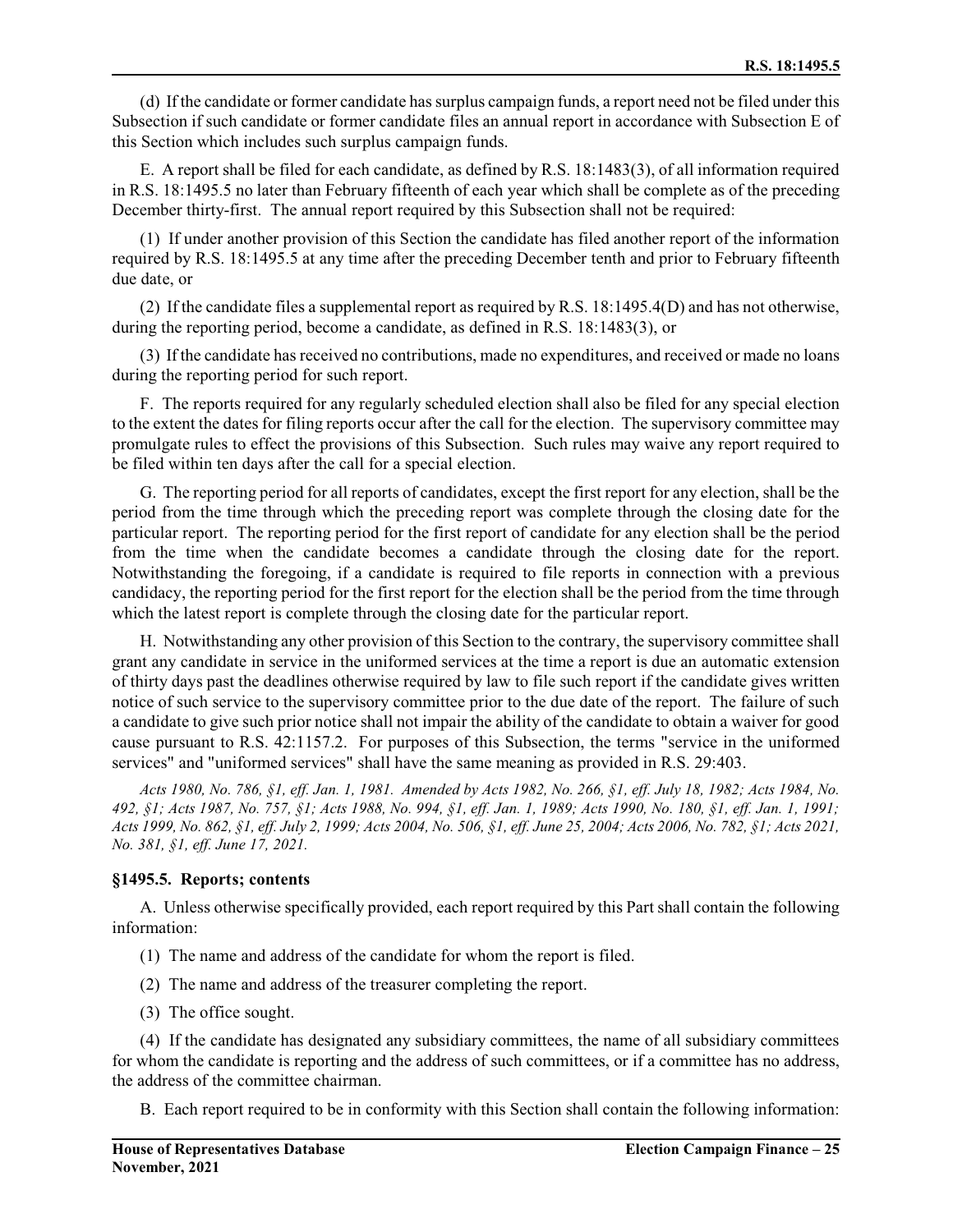(1) The amount of cash and cash investments on hand at the end of the prior reporting period.

(2) The total of all contributions received and accepted by the candidate during the reporting period.

(3) Cash income from investments received during the reporting period.

(4) Contribution(s) received during the reporting period for which the report is being completed shall be reported, and the same shall be reported irrespective of the amount thereof as follows:

(a) The full name and address of each person who has made one or more contributions to and which have been received and accepted by the candidate during the reporting period; the aggregate amount of such contributions, except in-kind contributions, from each person, and the date and amount of each such contribution; and a brief description of each in-kind contribution from each person, the valuation thereof made by the candidate and the campaign treasurer, and the date(s) of the in-kind contribution.

(b) The aggregate amount of all contributions, other than in-kind contributions, received and accepted during the reporting period.

(c) The aggregate valuation of in-kind contributions received during the reporting period.

(5)(a) The gross proceeds received and accepted by the candidate during the reporting period from the sale of items such as political campaign pins, buttons, badges, flags, emblems, hats, banners, literature, and similar materials. Purchases of such campaign items and materials which are made by the same person and which are of such amount as to be reportable, either singly or in the aggregate, as required in Paragraph (4) ofthis Subsection, shall be so reported; however, single transactions to purchase campaign items or materials which are not in excess of twenty-five dollars must be reported only in the report of gross proceeds and shall not be required to be reported as provided in Paragraph (4) of this Subsection.

(b) The gross proceeds received and accepted by the candidate during the reporting period from the sale of raffle tickets. Purchases of raffle tickets that are made by the same person and are of such amount as to be reportable, either singly or in the aggregate, as provided in Paragraph (4) of this Subsection, shall be so reported; however, single transactions to purchase raffle tickets which are not in excess oftwenty-five dollars must be reported only in the report of gross proceeds and shall not be required to be reported as provided in Paragraph (4) of this Subsection.

(6) The gross proceeds received and accepted by the candidate during the reporting period from the sale of tickets to testimonials or similar fundraising events. The proceeds of any such sales shall be considered a contribution, and such contributions shall also be reported as provided in Paragraph (4).

(7) Any other cash receipts, not contributions, from any other source not included above during the reporting period, for example, refunds of overpayments and the nature, source, and an explanation thereof.

(8) Total of all receipts for the reporting period.

(9) The date and amount of each loan for campaign purposes made or received by the candidate to or from any person or political committee during the reporting period, together with the full name and address of the lender, of the recipient of the proceeds of the loan, and of any person who makes any type of security agreement binding himself or his property, directly or indirectly, for the repayment of all or any part of the loan.

(10) The total of all loans made and the total of all loans received during the reporting period.

(11) The total of all expenditures made by the candidate during the reporting period.

(12) The full name and address of each person to whom an expenditure has been made by the candidate during the reporting period. The amount, a description of the purpose as it relates to the expenditure, and the date of each expenditure shall be reported. A brief description of an in-kind expenditure shall be given, as well as the valuation made by the candidate and the campaign treasurer and the date(s) of the expenditure. When multiple expenditures have been made to the same person, during the reporting period, the aggregate amount of such expenditures, other than in-kind expenditures, and the aggregate valuation of in-kind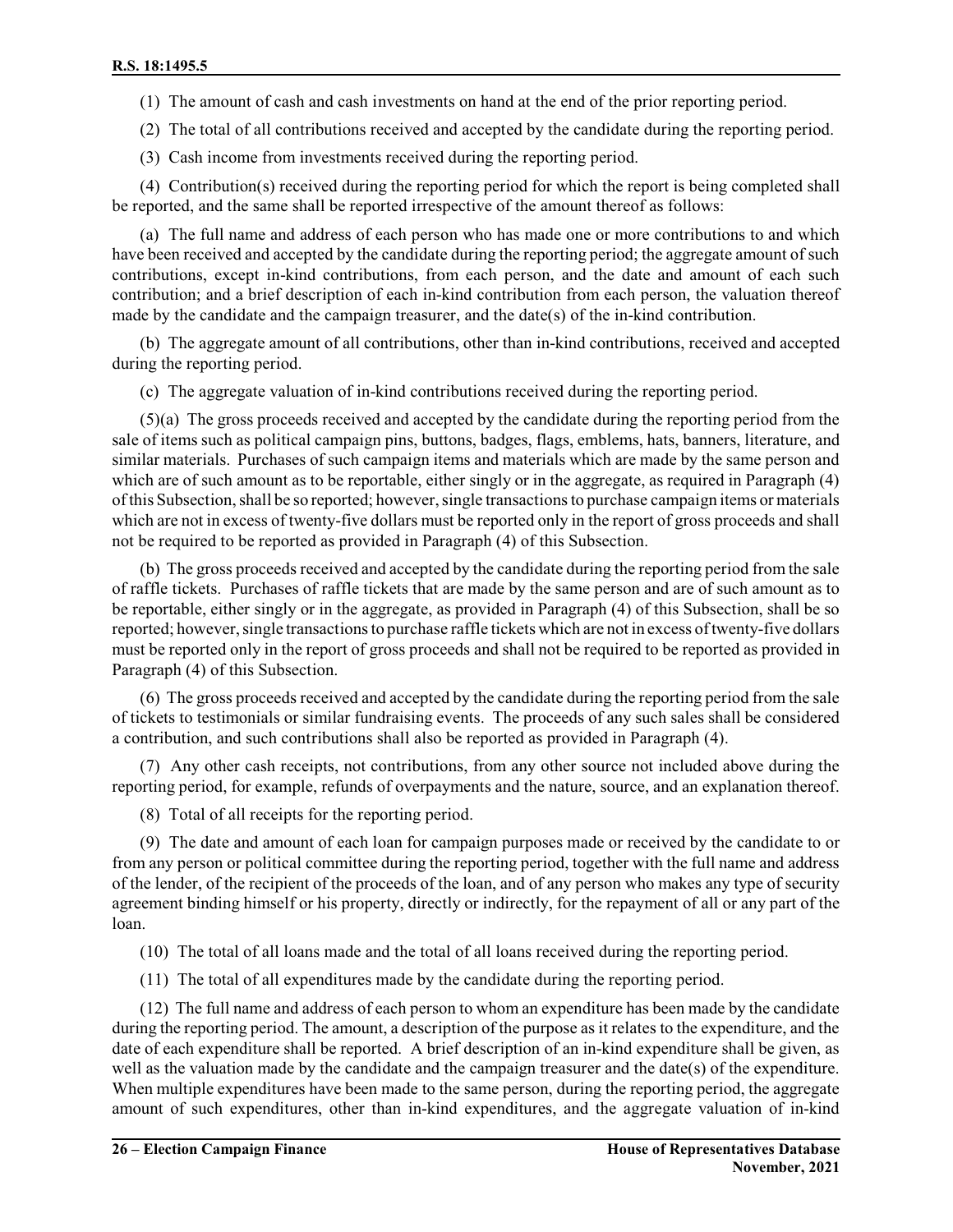expenditures shall be reported for each such person. The aggregate of all expenditures made during the reporting period, other than in-kind expenditures, and the aggregate valuation of all in-kind expenditures shall also be reported. The aggregate amount expended for each candidate shall also be reported.

(13) The total amount of monetary expenditures made by the candidate from his own funds during each reporting period.

(14) The amount and nature of debts and obligations owed by or to the candidate, during the reporting period, which relate to the conduct of any political campaign, including but not limited to loans required to be reported under Paragraph (9) of this Subsection.

(15) All payments made during the reporting period to repay loans, the amount, date, and source thereof.

(16) *Repealed by Acts 1993, No. 199, §2, eff. June 1, 1993.*

(17) The total amount of expenditures during the reporting period from the petty cash fund.

(18) The date and amount of each anonymous contribution received and the date each was transmitted to the state as required by R.S. 18:1505.2(B) during the reporting period and the total amount of such anonymous contributions received and transmitted during the reporting period.

(19) The amount of cash and cash investments of the candidate on hand at the end of the reporting period.

(20) All other disbursements, not expenditures, made during the reporting period, and the nature, recipient, and an explanation thereof.

(21) The total amount of expenditures during the reporting period made in relation to the publication, distribution, transportation, or transmission of statements relative to candidates or propositions which do not fully disclose the name of the individual or the name of the association, organization, committee, or corporation and the full and correct name and address of its chairman or other chief administrative officer and whether or notsuch individual, association, organization, committee, or corporation supports or opposes such candidate or proposition.

C. Expenditures made by a public relations firm, an advertising agency, or agent for a candidate shall be considered expenditures of the candidate and must be reported as required by this Section. Each such firm, agency, or agent which makes any expenditure for any candidate shall timely furnish to such candidate such information relative thereto as may be required for compliance with this Part.

D. The supervisory committee may require the reporting of totals of any information otherwise required to be reported, including totals of amounts reported in the current report, or in the current report and other previous reports.

E. The reports required in this Part shall be filed on forms provided by the supervisory committee as more specifically provided in R.S. 18:1511.3.

*Acts 1980, No. 786, §1, eff. Jan. 1, 1981. Acts 1988, No. 994, §1, eff. Jan. 1, 1989; Acts 1990, No. 180, §2, eff. Jan. 1, 1991; Acts 1990, No. 1088, §§1 and 2, eff. Jan. 1, 1991; Acts 1992, No. 751, §1, eff. July 7, 1992; Acts 1993, No. 199, §2, eff. June 1, 1993; Acts 1995, No. 300, §1, eff. June 15, 1995; Acts 1997, No. 1420, §1, eff. Jan. 1, 1998; Acts 2014, No. 838, §1, eff. Jan. 1, 2015; Acts 2014, No. 857, §1; Acts 2020, No. 161, §1, eff. Jan. 1, 2021.*

### **§1495.6. Small campaigns; affidavit in lieu of reports**

Any candidate, for a major or district office required by this Chapter to file reports of information as provided in R.S. 18:1495.5, who did not receive a contribution in excess of two hundred dollars and who did not make expenditures totaling in excess of five thousand dollars in the aggregate during the aggregating period, may file an affidavit setting out such facts in lieu of each report required by R.S. 18:1495.4, but a separate affidavit shall be required in lieu of each such report.

*Acts 1980, No. 786, §1, eff. Jan. 1, 1981. Amended by Acts 1982, No. 266, §1, eff. July 18, 1982; Acts 1988, No. 994, §1, eff. Jan. 1, 1989.*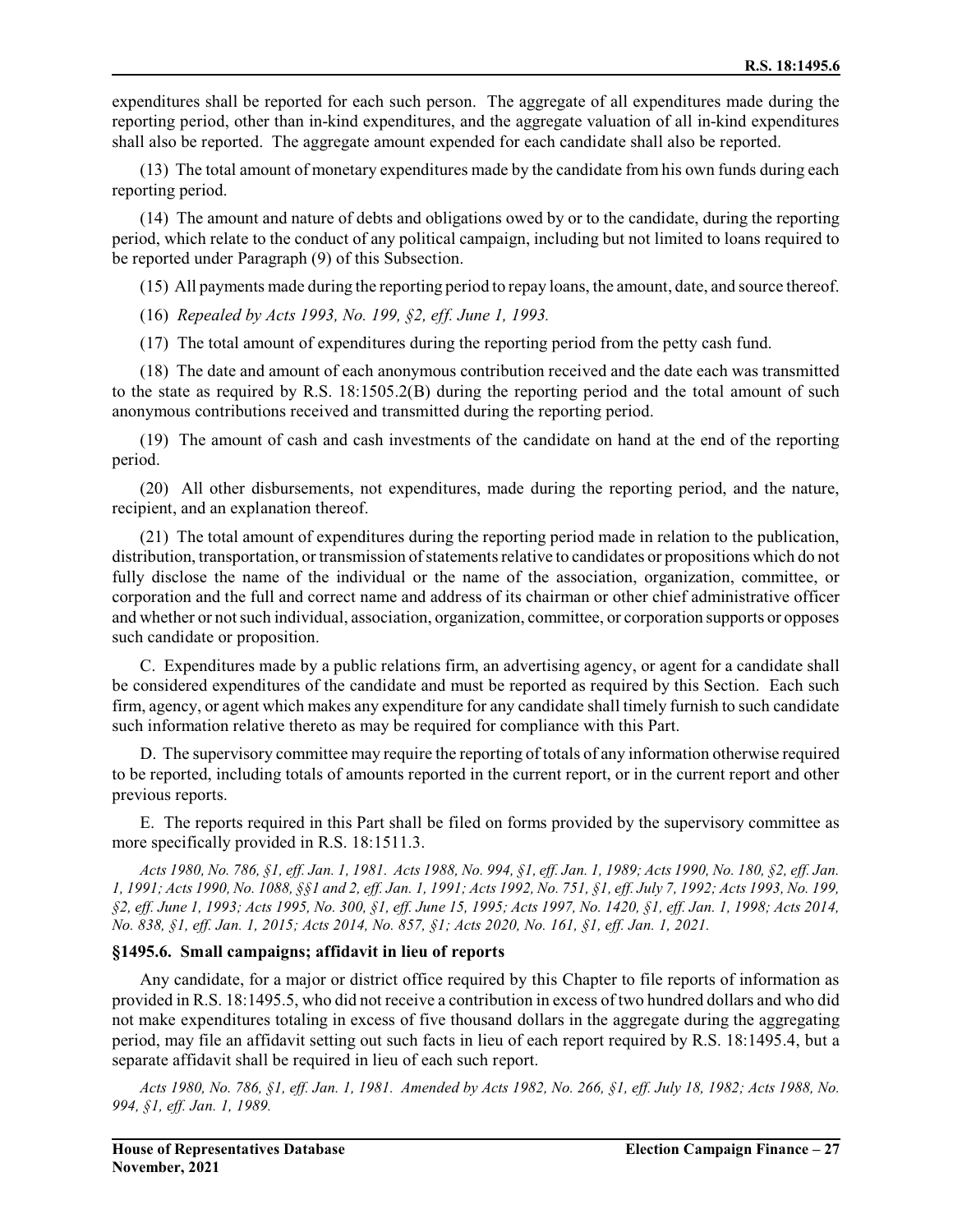### **§1495.7. Financial disclosure statements**

A.(1) Any person who becomes a candidate for an office for which the holder of the office is required to file financial disclosure statements pursuant to R.S. 42:1124, 1124.2, or 1124.3 shall file a financial disclosure statement as required byR.S. 42:1124, 1124.2, or 1124.3 for the office for which he is a candidate. The statement required by this Section shall be filed within three business days after the close of the qualifying period during which the candidate files his notice of candidacy for the office. If the person is required by R.S. 42:1124, 1124.2, or 1124.3 to file a statement for the office for which he is a candidate, such filing shall satisfy the requirements of this Section.

(2) Any person who becomes a candidate for an office prior to April fifteenth of any calendar year shall not be required to certify on his personal financial disclosure report that he has filed his federal and state income tax returns or filed for an extension thereof for the prior year.

B. Any person who fails to file or fails to timely file the financial statement required by Subsection A of this Section, or who fails to disclose or fails to accurately disclose information required to be included in the financial statement required by Subsection A of this Section, shall be subject to penalties as provided in R.S. 42:1124.4.

*Acts 2008, 1 st Ex. Sess., No. 1, §1, eff. Jan. 1, 2009; Acts 2008, No. 162, §1, eff. Jan. 1, 2009; Acts 2012, No. 574, §1, eff. Jan. 1, 2013; Acts 2014, No. 744, §1.*

**NOTE:** *See Acts 2008, No. 162, §4 regarding applicability to R.S. 42:1124.3.*

# **PART IV. OTHER PERSONS REQUIRED TO REPORT**

### **§1501.1. Reports by persons not candidates or committees**

A.(1) Any person, other than a candidate or a political committee, who makes any expenditure or who accepts a contribution, other than to or from a candidate or to or from a political committee, shall file reports if either said expenditures or said contributions exceed five hundred dollars in the aggregate during the aggregating period as defined for committees.

(2) Each person, other than a candidate or political committee, who makes an expenditure for purposes of canvassing, irrespective of the amount expended, shall submit in writing to the candidate or political committee on whose behalf such expenditure was made the name, address and the last four digits of the social security number of each individual to whom such an expenditure was made.

B. Such reports shall be filed at the same time, shall contain the same information, and shall be certified correct in the same manner as reports required of political committees by this Chapter.

C. In addition to the reports filed in Subsection B of this Section, during the period beginning at midnight of the twentieth day prior to a primary election and extending through midnight of primary election day, and during the period beginning at midnight of the twentieth day prior to a general election and extending through midnight of general election day, any person, other than a candidate or a political committee, who makes any expenditure or who accepts a contribution, other than to or from a candidate or to or from a political committee, shall file a report with the supervisory committee of:

(1) The full name and address of each person from whom such person has received and accepted a contribution, or to whom such person has made an expenditure during such period in excess of the following amounts:

- (a) In support or opposition to a candidate for any major office, one thousand dollars.
- (b) In support or opposition to a candidate for district office, five hundred dollars.
- (c) In support or opposition to a candidate for any other office, five hundred dollars.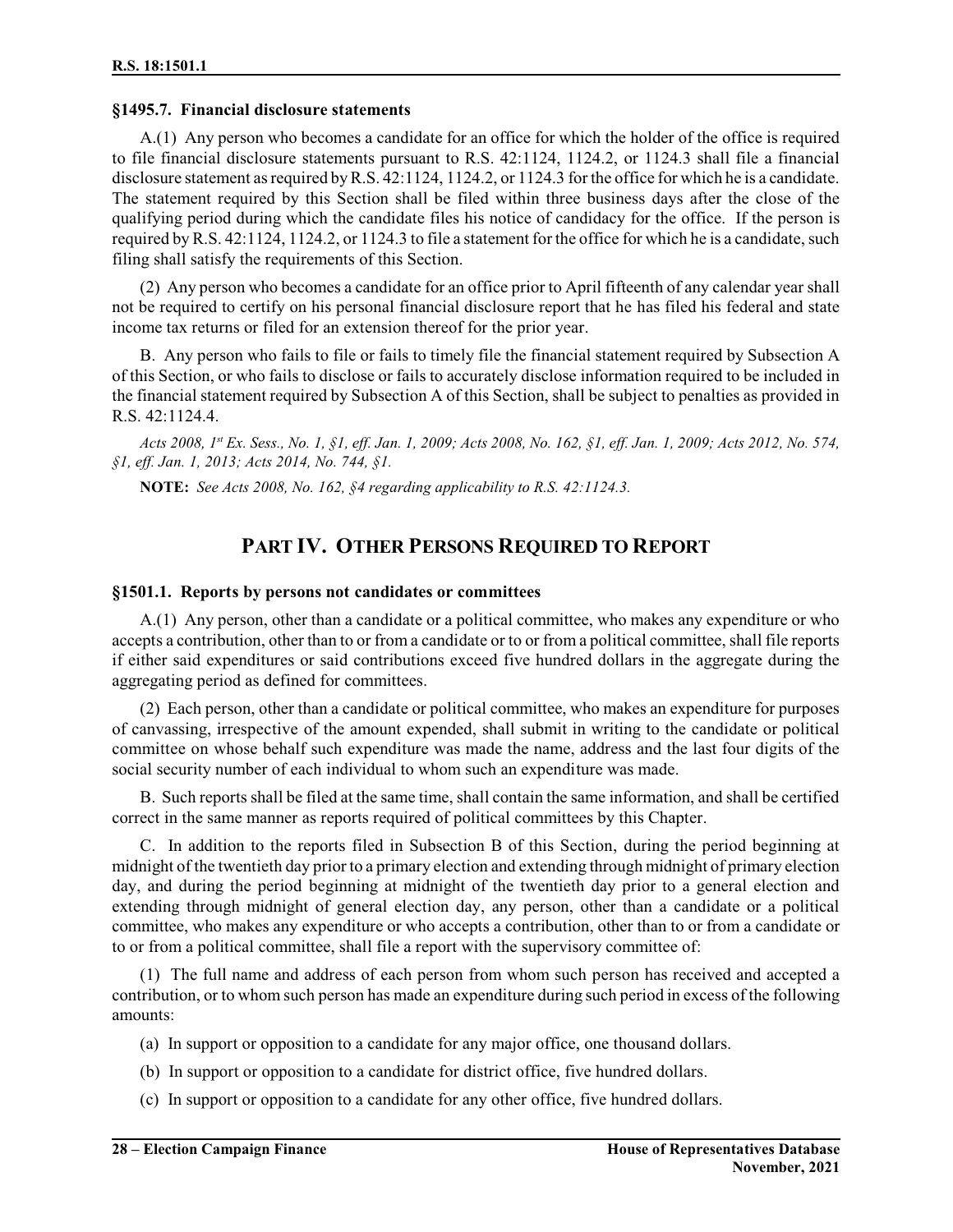(2) Each report required by this Subsection shall be filed within forty-eight hours after the time the contribution is received or expenditure made. If such time falls other than during regular working hours, the report shall be filed as soon as possible after the opening of the office of the supervisory committee on the next working day after the time at which the report is otherwise due.

*Acts 1980, No. 786, §1, eff. Jan. 1, 1981; Acts 2004, No. 862, §1, eff. July 12, 2004; Acts 2008, 1st Ex. Sess., No. 27, §1, eff. March 20, 2008.*

**§1501.2.** *Repealed by Acts 2008, No. 821, §2, eff. July 8, 2008.*

## **PART V. PROHIBITED PRACTICES AND LIMITATIONS; PENALTIES**

#### **§1505.1. Failure to submit report; failure to file report timely or properly**

A. Failure to submit the reports required by this Chapter shall constitute a violation of this Chapter. Failure to submit any such report within three days after the final date for filing shall be presumptive evidence of intent not to file the report.

B. Failure to submit the reports required by this Chapter at the time required shall constitute a violation of this Chapter.

C. Failure to disclose or failure to disclose accurately any information required to be reported by this Chapter shall constitute a violation of this Chapter.

D. Failure to properly submit statements in accordance with R.S. 18:1491.1(E) shall constitute a violation of this Chapter.

*Acts 1980, No. 786, §1, eff. Jan. 1, 1981; Acts 1988, No. 994, §2, eff. July 27, 1988.*

### **§1505.2. Contributions; expenditures; certain prohibitions and limitations**

A.(1) No person shall give, furnish, or contribute monies, materials, supplies, or make loans to or in support of a candidate or to any political committee, through or in the name of another, directly or indirectly. This prohibition shall not apply to dues or membership fees of any membership organization or corporation made by its members or stockholders, if such membership organization or corporation is not organized primarily for the purpose of supporting, opposing, or otherwise influencing the nomination for election, or election of any person to public office.

(2)(a) Any person who violates the provisions of this Subsection unknowingly shall be assessed a penalty equal to the amount of the contribution plus ten percent.

(b)(i) Any person who violates the provisions of this Subsection knowingly and willfully shall be assessed a penalty equal to twice the amount of the contribution.

(ii) "Knowing and willful" for the purposes of this Subsection means conduct which could have been avoided through the exercise of due diligence.

B.(1) No candidate, political committee, or other person required to file reports under this Chapter shall make any expenditure from funds the source of which is anonymous, and any contribution received by a candidate, political committee, or other person required to file reports under this Chapter from an anonymous source and deposited shall be reported as provided in R.S. 18:1491.7(B)(19) and R.S. 18:1495.5(B)(18) and shall escheat to the state and shall be paid over to the state by such candidate, political committee, or other such person.

(2) Any single transaction involving the sale of items such as political campaign pins, buttons, badges, flags, emblems, hats, banners, literature, and similar materials, which transaction is for not in excess of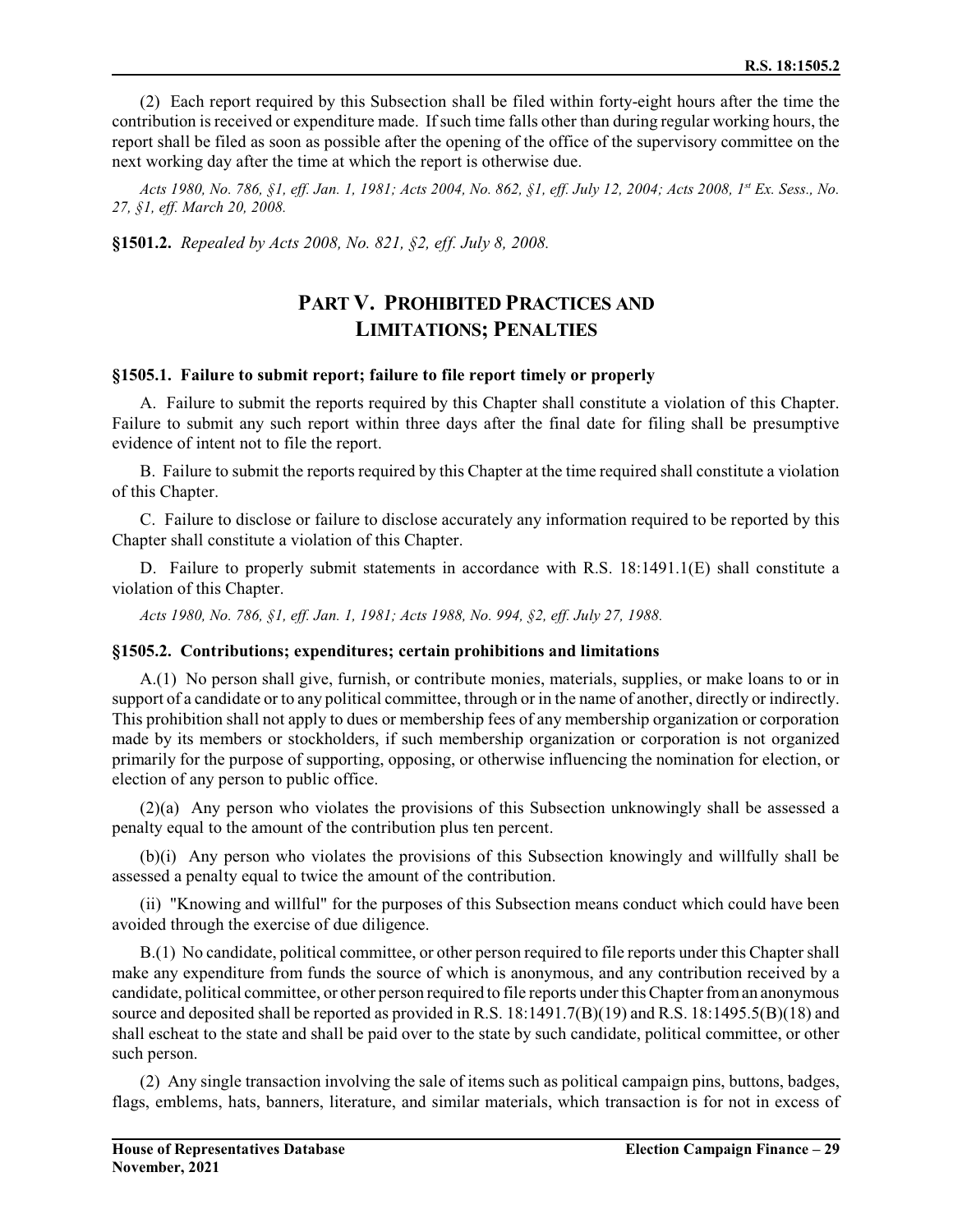twenty-five dollars and in which transaction the purchaser is not known, shall not be deemed to constitute an anonymous contribution under the provisions of this Subsection.

C.(1) No person shall make a cash contribution to a candidate or a committee and no candidate or committee shall receive cash contributions in excess of one hundred dollars during any calendar year. Any contribution in excess ofsuch one hundred dollar aggregate amount, other than an in-kind contribution, shall be made by an instrument containing the name of the donor and the name of the payee.

(2) Upon receipt of a cash contribution of one hundred dollars or less, the candidate or committee receiving the contribution shall provide to the contributor a receipt for the exact amount of the contribution; such receipt shall contain the name and address of the contributor, shall be signed by the contributor, and the candidate or committee receiving the contribution shall retain a copy of the receipt. If the contributor refuses to furnish his name or address or refuses to sign the receipt, the contribution shall be immediately returned to said contributor. If the contributor is unable to write, he shall affix his mark to the receipt, and the person receiving the contribution shall affix the name of the incapacitated person to the receipt, provided he does so in the presence of a witness who shall also sign his name as witness to the mark. The copy of the receipt retained by the candidate or committee provided for in this Subsection shall be available to the supervisory committee for inspection. The supervisory committee shall promulgate rules and regulations relative to the receipt required by this Subsection.

D.(1) No person shall knowingly coerce or attempt to coerce another person to give or withhold a contribution.

(2) No person based on an individual's contribution, promise to make a contribution, or failure to make a contribution shall directly or indirectly affect an individual's employment by means of:

(a) Denial or deprivation or the threat of the denial or deprivation of any employment or position.

(b) Denial or deprivation or the threat of the denial or deprivation of the loss of any compensation, payment, benefit, or other emolument derived from or related to such employment or position.

(c) Discharge, promotion, degradation, or change in any manner in rank or classification, or the threat or promise to do so.

(3)(a) No person based on an individual's contribution, promise to make a contribution, or failure to make any contribution shall directly or indirectly affect an individual by means of:

(i) Denial or deprivation or the threat of the denial or deprivation of membership or participation in any organization.

(ii) Denial or deprivation or the threat of the denial or deprivation of the loss of any compensation, payment, benefit, or other emolument derived from or related to such membership or participation in any organization.

(iii) Discharge, promotion, degradation, or change in any manner in rank, status, or classification in any organization, or the threat or promise to do so.

(b)(i) No organization shall directly or indirectly have as a condition of membership or participation the requirement that a person make a contribution to such organization which will be used by such organization for the purpose of supporting, opposing, or otherwise influencing the nomination or election of any person to public office, for the purpose of supporting or opposing a proposition or question submitted to the voters, or for the purpose of supporting or opposing the recall of a public officer.

(ii) For the purposes of this Subparagraph, "contribution" shall have the same meaning as provided for in R.S. 18:1483(6) and shall also include any dues or membership fees of any organization.

(c) For the purposes of this Paragraph, "organization" shall mean a partnership, association, labor union, political committee, corporation, or other legal entity, including its subsidiaries.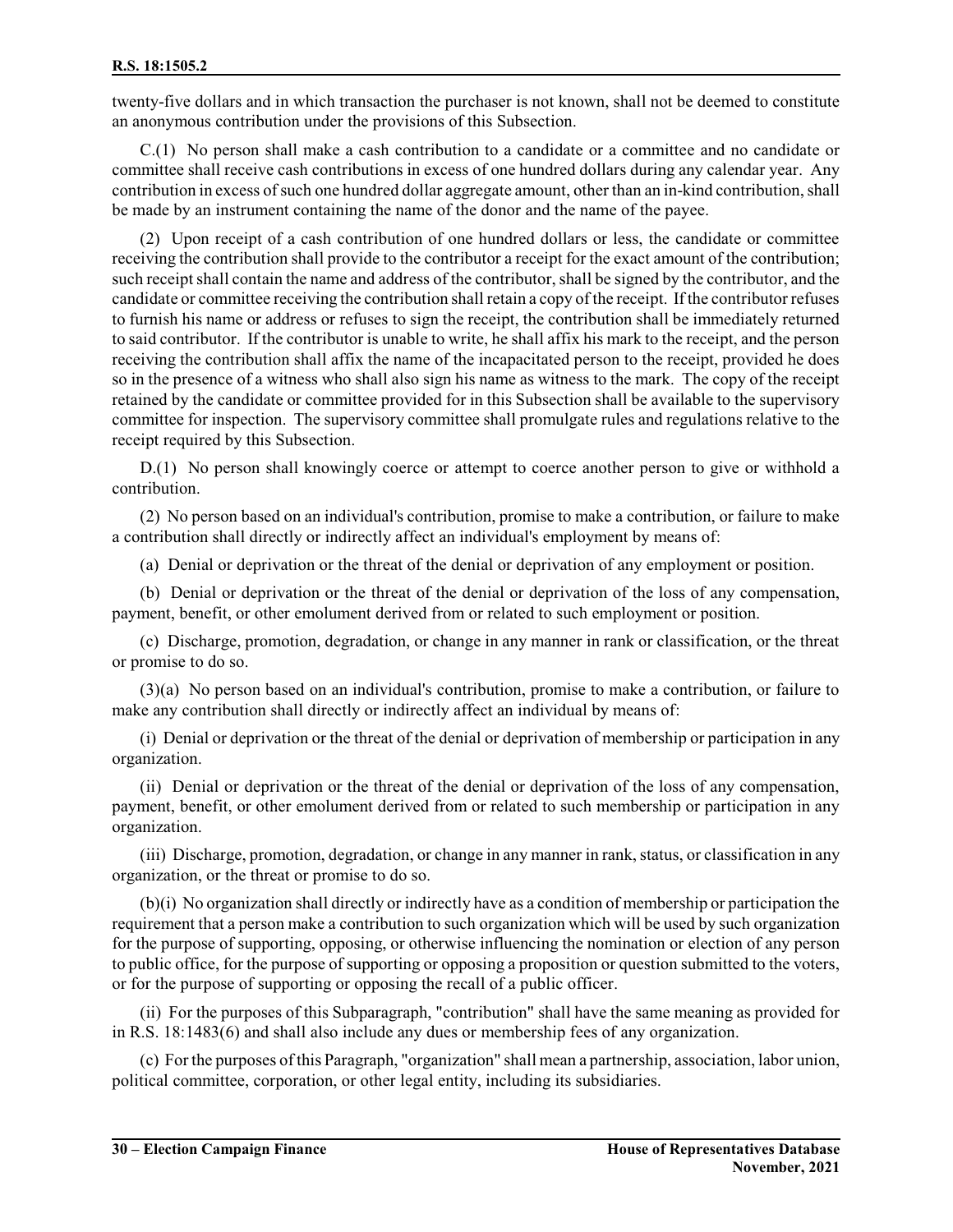(4) No political committee, candidate, or other person shall knowingly and willfully make a contribution or expenditure using funds which were obtained through practices prohibited in this Subsection.

(5) Any contribution received by a candidate, political committee, or other person required to file reports under this Chapter which was obtained through practices prohibited in this Subsection shall be reported as provided in R.S.  $18:1491.7(B)(21)$  and  $1495.5(B)(20)$  and shall escheat to the state and shall be paid over to the state by such candidate, political committee, or other such person.

E. No expenditure in excess of one hundred dollars shall be made from a petty cash fund and no expenditure shall be made from a petty cash fund for any personal services, except for gratuities paid for the serving of food or drink. No expenditure shall be made from the petty cash fund in violation of R.S. 18:1531.

F. No profit or nonprofit corporation, labor organization, or trade, business, or professional association shall make any campaign contribution or expenditure unless specifically authorized to do so whether: by the vote of the board of directors of the corporation, of the executive board of the labor organization or of the trade, business, or professional association at a regular or special meeting thereof; by the president, vice president, secretary, or treasurer of a corporation or labor organization whom the board has specifically empowered to authorize such contributions or expenditures, or, for a corporation, by any other person designated by resolution of the board of directors of a corporation to authorize contributions or expenditures; or by a vote of the membership of the labor organization. No profit or nonprofit corporation, labor organization or trade, business, or professional association shall make any contribution or expenditure, other than an in-kind contribution or expenditure, except by check.

G. No committee shall receive contributions or loans or make expenditures or loans, or make or receive a transfer of funds to or from another committee in the aggregate in excess of five hundred dollars during a calendar year until it has filed the annual statement of organization required by R.S. 18:1491.1. The chairman and the treasurer of any committee which violates the provisions of this Subsection shall be subject to the penalties provided in this Part. No candidate shall make a contribution to any committee required to file an annual statement of organization by the provisions of R.S. 18:1491.1 which has not filed such a statement.

H.(1)(a) The following contribution limits are established for contributions made to candidates or the principal campaign committee and any subsidiary committee of a candidate for the following offices:

(i) Major office - five thousand dollars.

(ii) District office - two thousand five hundred dollars.

(iii) Other office - one thousand dollars.

(b) The provisions of this Paragraph shall not apply to contributions made to a candidate or the principal or any subsidiary committee of a candidate by a recognized political party or any committee thereof.

(c) Notwithstanding the provisions of Subparagraph (a), the contribution limit for contributions made to an unsuccessful major office candidate, or the principal campaign committee and any subsidiary committee of such unsuccessful candidate, who does not participate in the general election and for the time period for which such candidate has a deficit for expenditures made through the day of the primary election, shall be ten thousand dollars.

(2)(a) Notwithstanding the provisions of Paragraph (1), the following contribution limits are established for contributions by political committees supporting or opposing a candidate for the following offices:

(i) Major office - five thousand dollars.

(ii) District office - two thousand five hundred dollars.

(iii) Other office - one thousand dollars.

(b) Notwithstanding the provisions of Paragraph (1) and Subparagraph (2)(a) of this Subsection, the following campaign contribution limits are established for contributions by political committees supporting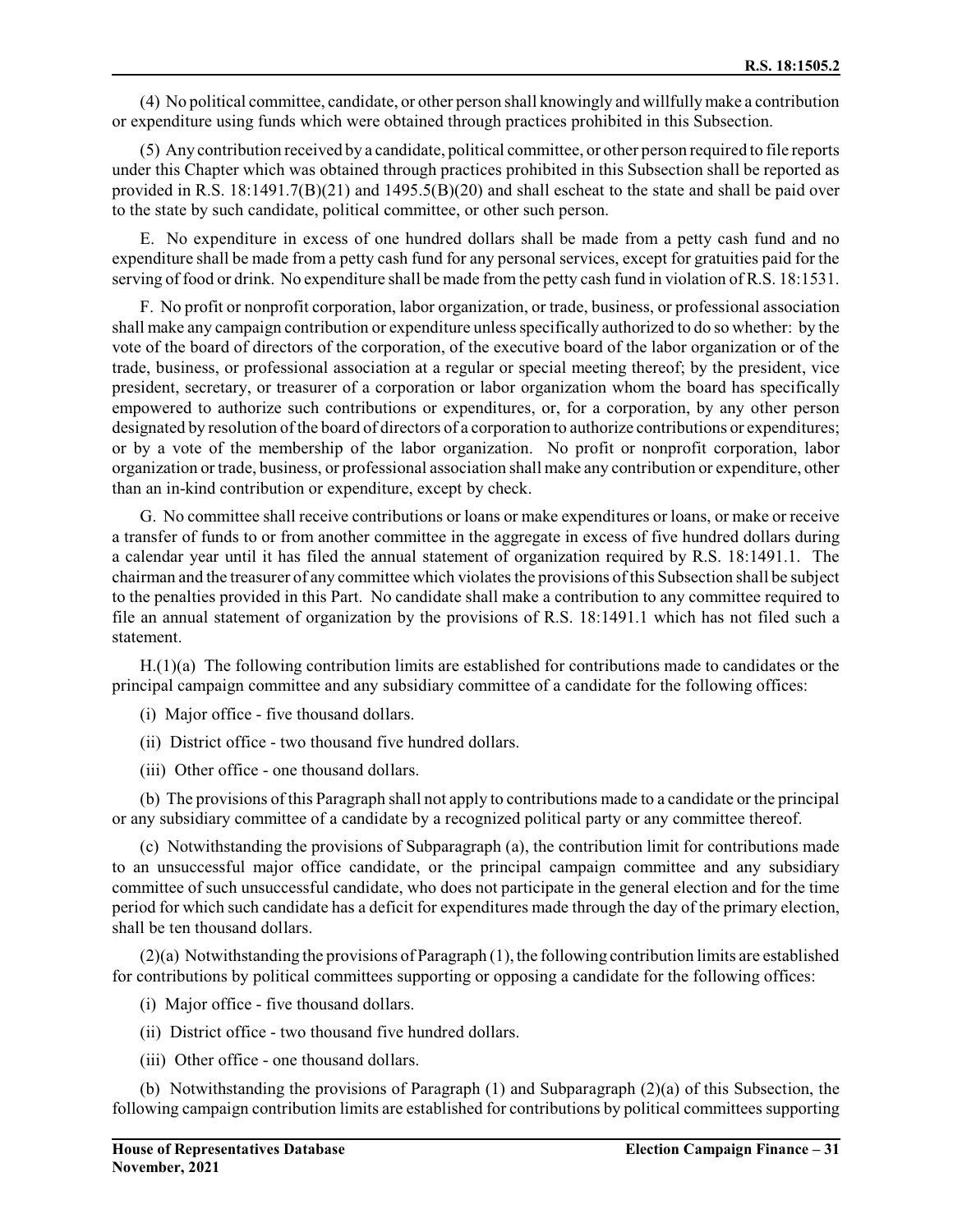or opposing a candidate for the following offices, the membership of which political committee exceeds two hundred and fifty members as of the December thirty-first of the preceding calendar year, and additionally provided that at least two hundred and fifty of the members have each contributed at least fifty dollars to the political committee during the preceding one-year period:

(i) Major office - ten thousand dollars.

(ii) District office - five thousand dollars.

(iii) Other office - two thousand dollars.

No contribution in excess of the limits contained in Subparagraph (2)(a) of this Subsection shall be made by any political committee untilsuch membership certification is made on the statement of organization form required by this Chapter and timely submitted to the supervisory committee by the applicable due date. Any political committee certified under this Paragraph shall notify the supported candidate in writing at the time any contribution is made under this Paragraph.

(c) If the contribution is made to a committee which is supporting or opposing candidates for different offices, the highest applicable limit shall apply.

(d) The provisions of this Paragraph shall not apply to recognized political parties and their committees.

(e) Notwithstanding the provisions of Paragraph (1) and Subparagraph (2)(a) of this Subsection, the contributions limit for contributions by political committees to an unsuccessful major office candidate, or the principal campaign committee and subsidiary committee of such unsuccessful candidate, who does not participate in the general election and for the time period for which such candidate has a deficit for expenditures made through the day of the primary election, shall be ten thousand dollars.

(f) Notwithstanding the provisions of Paragraph (1) and Subparagraphs (2)(a) and (b) of this Subsection, the contributions limit for contributions by political committees certified according to the provisions of Subparagraph (2)(b) to an unsuccessful major office candidate, or the principal campaign committee and subsidiary committee of such unsuccessful candidate, who does not participate in the general election and for the time period for which such candidate has a deficit for expenditures made through the day of the primary election, shall be twenty thousand dollars.

(g) Notwithstanding the provisions of Subparagraphs (a) and (b) of this Paragraph, the contribution limit for contributions by a political committee to a recognized political party or any committee thereof shall be as provided in Subsection K of this Section.

(3)(a) For purposes of this Subsection, a primary election and a general election shall constitute two separate elections. For purposes of this Subsection, for candidates and committees that participate in a general election, the reporting period for the general election shall be deemed to begin the day following the primary election.

(b) No person shall make a loan, transfer of funds, or contribution, including but not limited to funds for any purchase of campaign materials for more than twenty-five dollars, funds for the purchase of testimonial tickets, and any in-kind contribution, in the aggregate for all reporting periods for an election, as defined in this Paragraph, including reporting periods for any supplemental reports required, in excess of the contribution limits established in Paragraphs (1) and (2) of this Subsection, except as otherwise specifically provided in this Subsection.

(c) No candidate including his principal campaign committee and any subsidiary committee thereof, shall accept from the same contributor a loan, transfer of funds, or contribution, including but not limited to funds for any purchase of campaign materials for more than twenty-five dollars, funds for the purchase of testimonial tickets, and any in-kind contribution, in the aggregate for all reporting periods of an election, as defined in this Paragraph, including reporting periods for any supplemental reports, in excess of the contribution limits established in Paragraph (1) of this Subsection, except as otherwise specifically provided in this Subsection, and except that the provisions of Paragraph (2) shall apply for contributions accepted from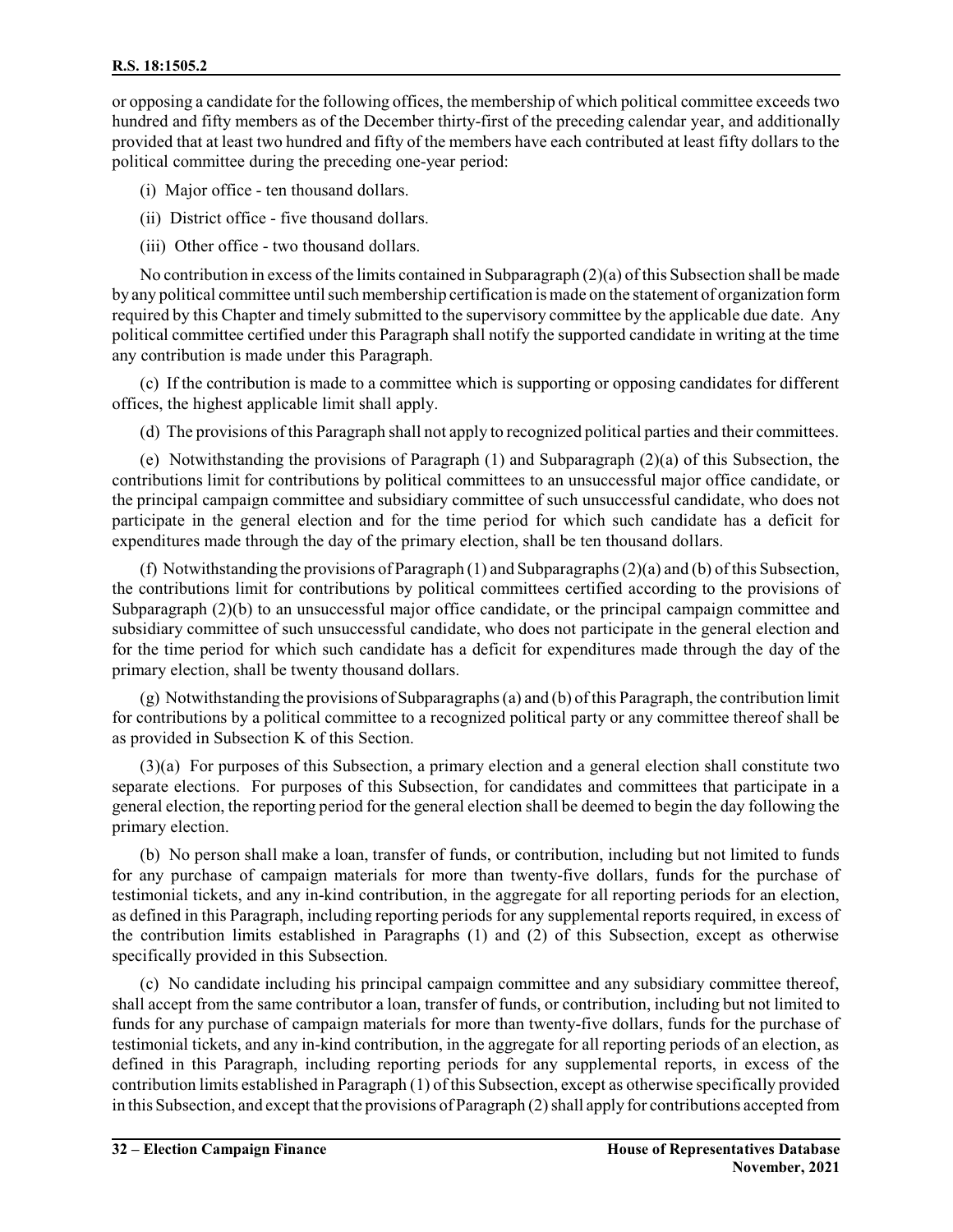a political committee. The provisions of this Subparagraph shall not apply to recognized political parties and their committees.

(d) After January 1, 1989, no person shall make a loan, transfer of funds, or contribution to a candidate including his principal campaign committee with funds loaned to him without disclosing to the candidate or his committee the source of the funds. A candidate or his committee receiving such a loan, transfer of funds, or contribution shall not only report the name of the contributor, but also the source of the funds contributed.

(4) The provisions of this Subsection shall not prohibit a transfer of funds between a candidate or his principal campaign committee and any subsidiary committee thereof, provided that all parties shall comply with applicable reporting requirements.

(5) The provisions of this Subsection shall not apply to any contributions or loans a candidate makes to his own campaign.

(6)(a) For purposes of this Subsection, "loan" shall not include any loan of money by a state bank, a federally chartered depository institution, or a depository institution the deposits or accounts of which are insured by the Federal Deposit Insurance Corporation, or the National Credit Union Administration, any licensed lender under the Louisiana Consumer Credit Law, or an insurance company, other than any overdraft made with respect to a checking or savings account, made in accordance with applicable law and in the ordinary course of business, but such loan:

(i) Shall be considered a loan by each endorser or guarantor, in that proportion of the unpaid balance that each endorser or guarantor bears to the total number of endorsers or guarantors, and such loan by each endorser and guarantor shall be subject to the contribution limits provided in this Subsection;

(ii) Shall be made on a basis which assures repayment, evidenced by a written instrument, and subject to a due date or amortization schedule; and

(iii) Shall bear the usual and customary interest rate of the lending institution.

(7) *Repealed by Acts 2021, No. 428, §1.*

I.(1) On and after January 1, 1991, contributions received by a candidate or a political committee may be expended for any lawful purpose, but such funds shall not be used, loaned, or pledged by any person for any personal use unrelated to a political campaign, the holding of a public office or party position, or, in the case of a political committee, other than a candidate's principal campaign committee or subsidiary committee, the administrative costs or operating expenses of the political committee; except that excess campaign funds may be returned to contributors on a pro rata basis, given as a charitable contribution as provided in 26 USC 170(c), given to a charitable organization as defined in 26 USC 501(c)(3), expended in support of or in opposition to a proposition, political party, or candidacy of any person, or maintained in a segregated fund for use in future political campaigns or activity related to preparing for future candidacy to elective office. However, the use of campaign funds of a candidate or his principal or subsidiary committees to reimburse a candidate for expenses related to his political campaign or his holding of a public office or party position shall not be considered personal use by the candidate. If a candidate is required by state or federal law to pay taxes on the interest earned by campaign funds of the candidate or any political committee of the candidate, the candidate may use the interest on which such tax is paid for such purpose. A payment from campaign funds shall not be considered as having been spent for personal use when the funds are used to replace articles lost, stolen, or damaged in connection with the campaign.

(2) The provisions of this Subsection shall not apply to campaign funds received prior to July 15, 1988.

(3)(a) A candidate or his principal or subsidiary campaign committee shall not make an expenditure of funds derived from contributions for any purpose so long as the candidate owes a fine, fee, or penalty imposed by a final order of a court or the supervisory committee pursuant to the provisions of this Chapter and against which all appeal delays have lapsed. This Paragraph shall apply to all contributions regardless of the date received by the candidate or committee.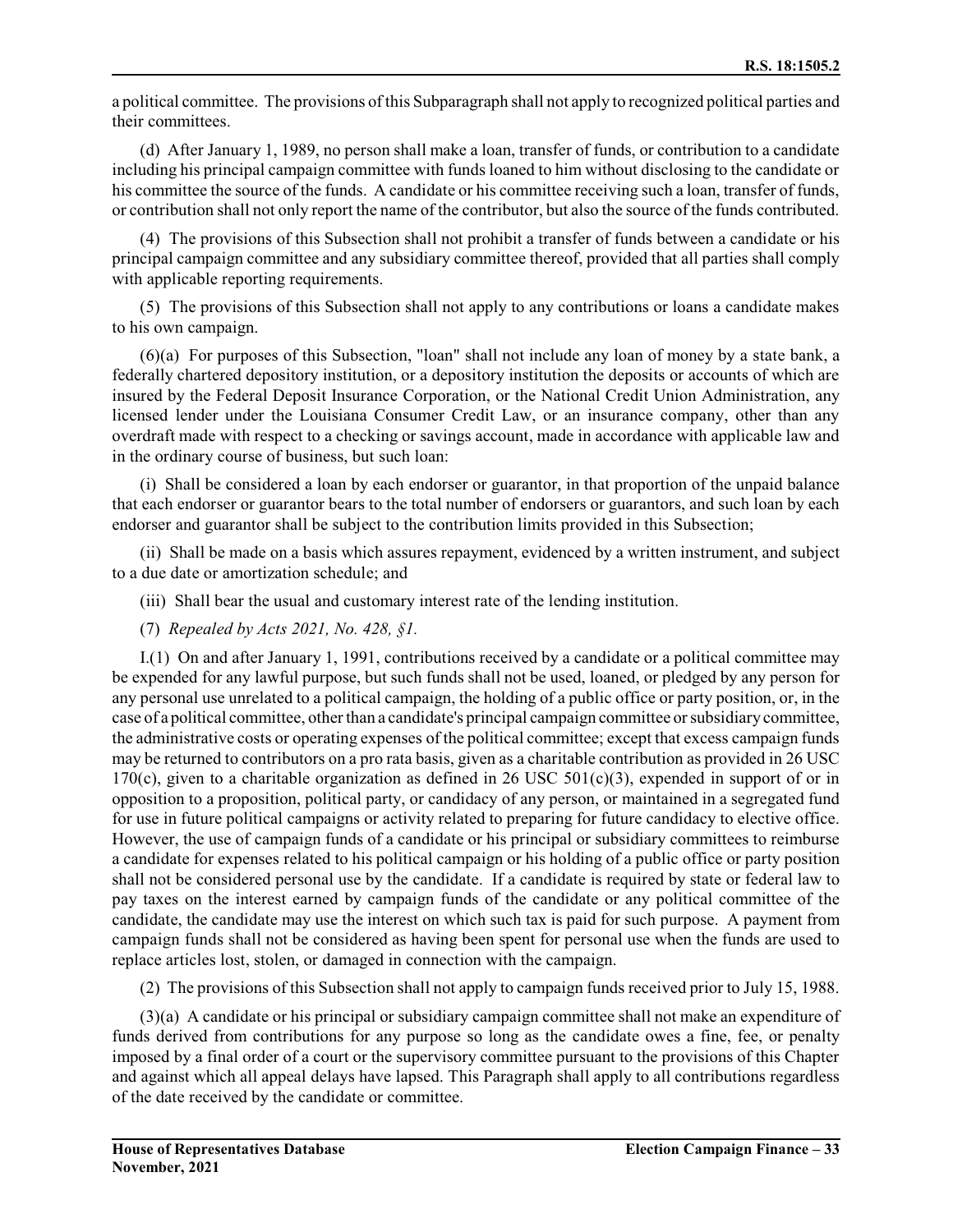(b) Any person who makes an expenditure in violation of Subparagraph (a) of this Paragraph may be assessed a civil penalty not to exceed two hundred percent of the expenditure or one thousand dollars, whichever is greater.

(4) No candidate, political committee, person required to file reports under this Chapter, nor any other person shall use a contribution, loan, or transfer of funds to pay a fine, fee, or penalty imposed pursuant to the provisions of Chapter 15 of Title 42 of the Louisiana Revised Statutes of 1950.

(5)(a) No candidate nor the principal or any subsidiary political committee of a candidate shall use a contribution, loan, or transfer of funds received by such candidate or committee to make any payment or expenditure to any immediate family member of the candidate.

(b) This Paragraph shall not prohibit a payment or expenditure to a business in which an immediate family member has any ownership interest, provided that all of the following apply:

(i) The business is a bona fide business that is doing business and has been doing business regularly in the state for at least twelve months at the time of the payment or expenditure and the business either:

(aa) Has been registered and in good standing with the secretary of state for at least twelve months at that time and provides goods or services related to the payment or expenditure.

(bb) Holds and has held an occupational license for at least twelve months at that time for a business which provides goods or services related to the payment or expenditure and which license was duly issued by the appropriate local governmental subdivision.

(ii) The payment or expenditure is made solely for campaign purposes.

(iii) The payment or expenditure is made through an arm's length transaction in which the value of the goods or services furnished is commensurate with the consideration provided.

(c) This Paragraph shall not prohibit a candidate nor the principal or any subsidiary political committee of a candidate from using a contribution, loan, or transfer of funds received by such candidate or committee to make a contribution, loan, or transfer of funds to any immediate family member who is a candidate or to any principal or subsidiary political committee of such family member who is a candidate.

(d) For purposes of this Paragraph, "immediate family member" shall mean the candidate's children, the spouses of his children, his brothers and their spouses, his sisters and their spouses, his parents, his spouse, and the parents of his spouse.

(e) Any candidate who violates the provisions of this Paragraph or whose principal campaign committee or subsidiary committee violates the provisions of this Paragraph shall be subject to the penalties provided in Subsection J of this Section, and the supervisory committee shall enforce the provisions of this Paragraph as provided in Subsection J of this Section and as otherwise provided in this Chapter.

(6) No candidate, political committee, or other person required to file reports pursuant to this Chapter, shall use a contribution, loan, or transfer of funds received by such candidate, committee, or person to purchase immovable property or a motor vehicle. For purposes of this Paragraph, "motor vehicle" shall have the same meaning as provided in R.S. 32:781, except that "motor vehicle" shall not include a "trailer" as that term is defined in R.S. 32:1252.

J.(1) Any candidate, treasurer, or chairman of a political committee who violates any provision of Subsection H or I of this Section shall be assessed a penalty of not more than five thousand dollars or the amount of the violation, whichever is greater, except that the penalty for a knowing and willful violation shall not be more than ten thousand dollars or two hundred percent of the violation, whichever is greater. "Knowing and willful", for purposes of this Subsection, means conduct which could have been avoided through the exercise of due diligence. The civil penalties provided for in R.S. 18:1505.5 shall be inapplicable to violations of Subsection H or I. Enforcement of Subsections H and Ishall be in the same manner provided for in Part VI of this Chapter.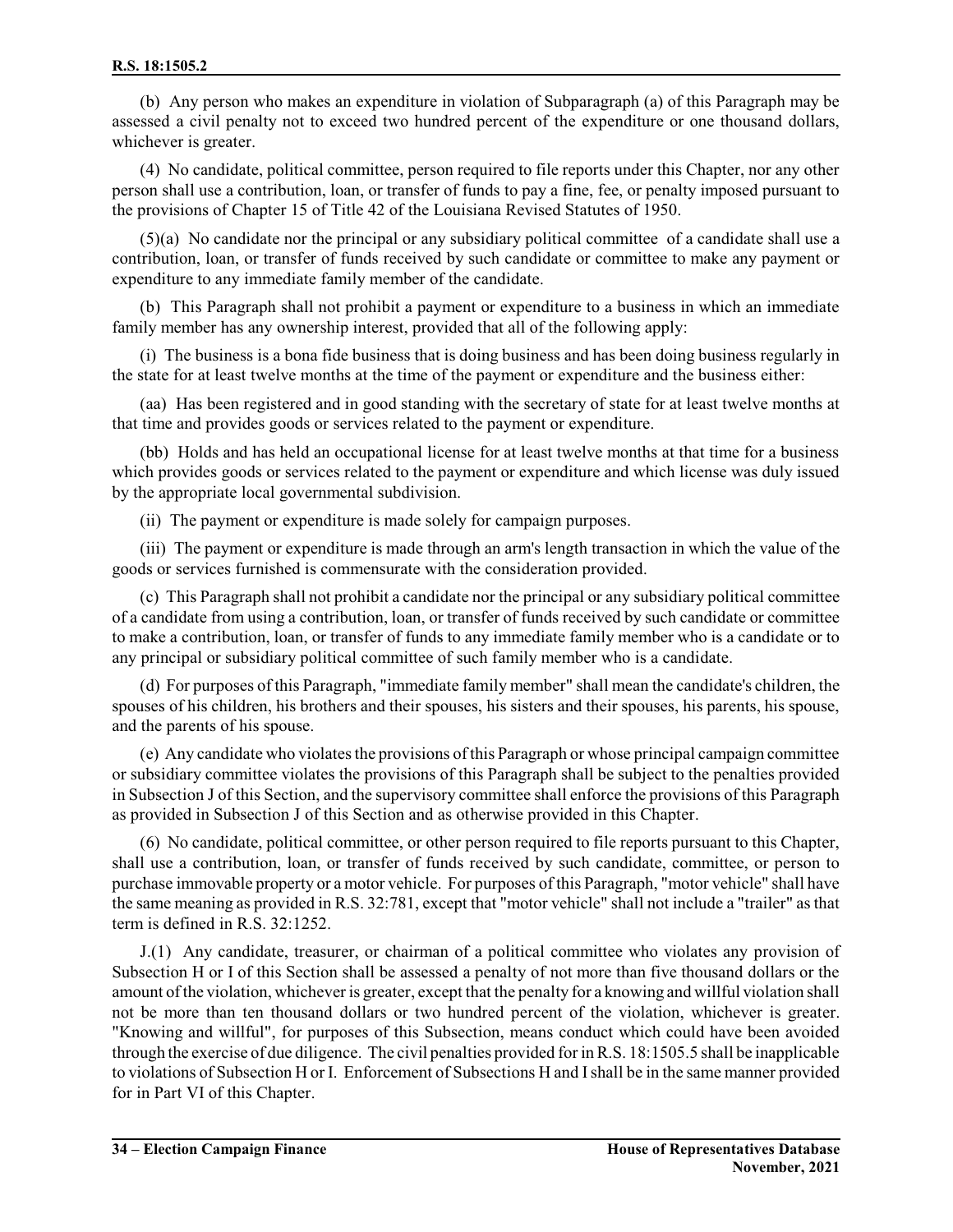(2) The supervisory committee shall institute civil proceedings to collect the civil penalties provided for in this Subsection as soon as the committee determines, as a result of its review and investigation of any sworn complaint or other document or information received by the supervisory committee, that a violation of Subsection H or I of this Section has occurred. If the supervisory committee makes a determination of such violation at least ten days prior to the election in which the candidate, treasurer, or chairman of a political committee in apparent violation is participating, the supervisory committee shall institute such civil proceedings at least by the fourth calendar day prior to the election.

K.(1) During any four year calendar period commencing January 1, 1991 and every fourth year thereafter, no person shall contribute more than one hundred thousand dollars to any political committee or any subsidiary committee of such political committee, other than the principal or any subsidiary committee of a candidate. Such limitation on a contribution shall not apply to any contribution from a national political committee to an affiliated regional or state political committee.

(2) During the time period provided for in Paragraph (1) of this Subsection, no political committee or subsidiary of such political committee, other than the principal or any subsidiary committee of a candidate, shall accept more than one hundred thousand dollars from any person.

(3) The provisions of this Subsection shall not apply to contributions made by a recognized political party or any committee thereof.

L.(1) The legislature recognizes that it is essential to the operation of effective democratic government in this state that citizens have confidence in the electoral process and that elections be conducted so as to prevent influence and the appearance of influence of candidates for public office and of the election process by special interests, particularly by persons substantially interested in the gaming industry in this state.

(2) No person to whom this Subsection is applicable as provided in Paragraph (3) of this Subsection shall make a contribution, loan, or transfer of funds, including but not limited to any in-kind contribution, as defined in this Chapter, to any candidate, any political committee of any such candidate, or to any other political committee which supports or opposes any candidate. This Section shall not prohibit contributions made to any account of a political committee affiliated with a recognized political party organized under the laws of another jurisdiction, where the account is segregated and no funds from such segregated account are used to support or oppose any candidate in this state or any political committee of any candidate in this state, provided that any person to whomthis Section applies shall expressly request, priorto making a contribution, that such political committee shall not use such funds to support or oppose any candidate or any political committee of any candidate in Louisiana.

(3) This Subsection shall be applicable to all of the following:

(a)(i) Any person who holds a license or permit as a distributor of gaming devices, who holds a license or permit as a manufacturer of gaming devices, who holds a license or permit as a device service entity, and any person who owns a truck stop or a licensed pari-mutuel or off-track wagering facility which is a licensed device establishment, all pursuant to the Video Draw Poker Devices Control Law.1

(ii) Any person who holds a license to conduct gaming activities on a riverboat, who holds a license or permit as a distributor or supplier of gaming devices or gaming equipment including slot machines, or who holds a license or permit as a manufacturer of gaming devices or gaming equipment including slot machines issued pursuant to the Louisiana Riverboat Economic Development and Gaming Control Act,2 and any person who owns a riverboat upon which gaming activities are licensed to be conducted.

(iii) Any person who holds a license or entered into a contract for the conduct of casino gaming operations, who holds a license or permit as a distributor of gaming devices or gaming equipment including slot machines, or who holds a license or permit as a manufacturer of gaming devices or gaming equipment including slot machines issued pursuant to the Louisiana Economic Development and Gaming Corporation Act,3 and any person who owns a casino where such gaming operations are licensed.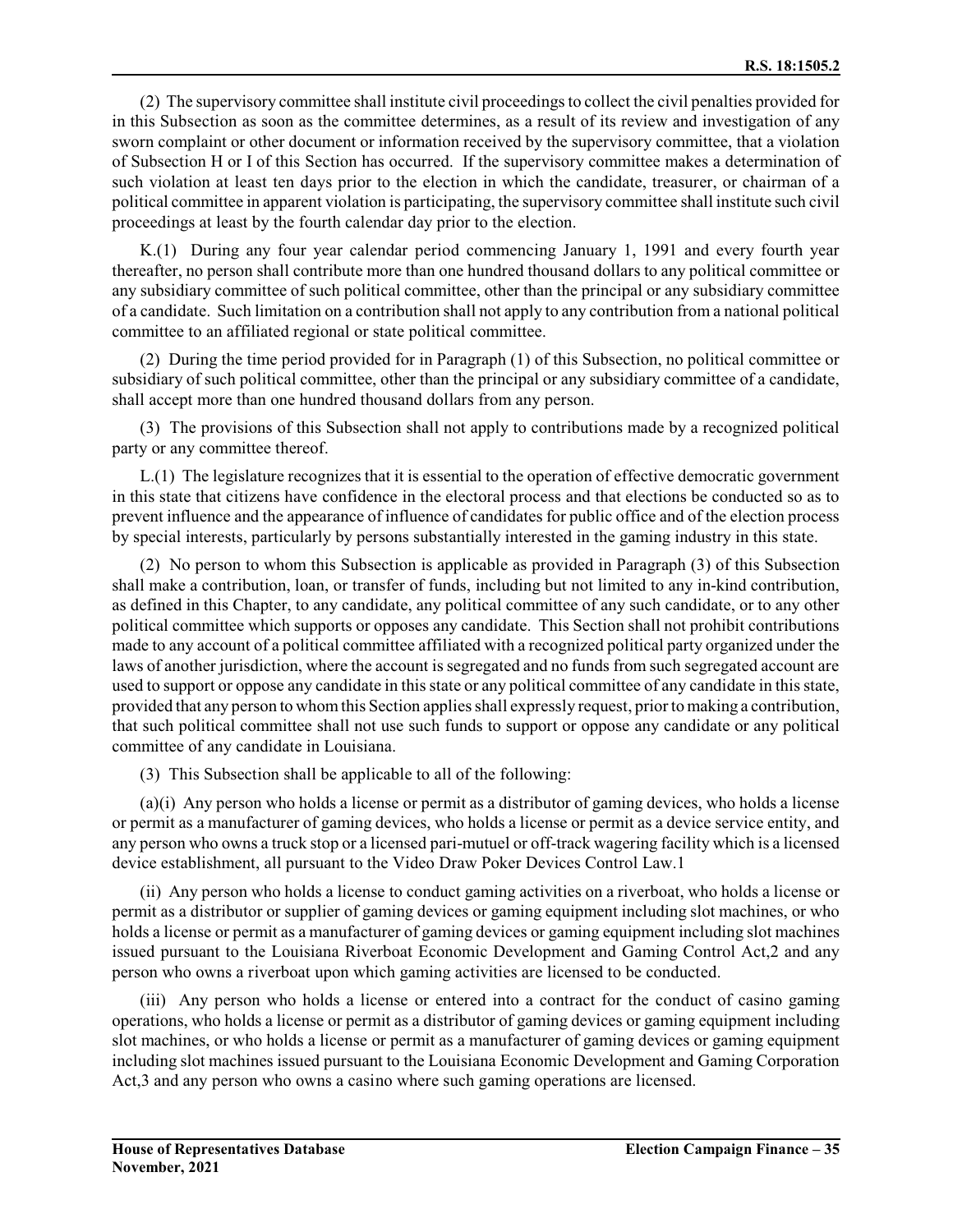(b)(i) Any person who has an interest, directly or indirectly, in any legal entity included in Subparagraph (a) of this Paragraph. "Interest", as used in this Subparagraph, means ownership by an individual or his spouse, either individually or collectively, of an interest which exceeds ten percent of any legal entity. An indirect interest is ownership through any number of layers of legal entities when twenty-five percent or more of each legal entity is owned by the legal entity ownership beneath it.

(ii) Any holding, intermediary, or subsidiary company of any person included in Subparagraph (a) of this Paragraph and any officer, director, trustee, or partner thereof.

(c) Any officer, director, trustee, partner, or senior management level employee or key employee as defined in R.S. 27:205(19) of any person included in Subparagraph (a) or (b) of this Paragraph.

(d) Any person subject to the provisions of R.S.  $27:63(C)(4)$ ,  $226(C)(4)$ , or  $261(D)$ .

(e) The spouse of any person to whom this Subsection is made applicable by this Paragraph.

(4) This Subsection shall not prohibit an expenditure by a candidate for his own campaign or a contribution, loan, or transfer of funds by a candidate to his own political committee.

(5)(a)(i) Any person who makes a contribution, loan, or transfer of funds in violation of this Subsection shall be assessed a civil penalty in the same amounts as provided in Paragraph  $(J)(1)$  of this Section. The penalties provided in R.S. 18:1505.5 shall not be applicable to any violation of this Subsection.

(ii) If a candidate, committee, or person required to file reports is notified by the supervisory committee that a contribution, loan, or transfer of funds to such candidate, committee, or person was made in violation of this Subsection, such contribution, loan, or transfer of funds shall escheat to the state. Any such contribution, loan, or transfer of funds, or an amount equal thereto, shall be paid over to the state by the recipient candidate, committee, or other person required to file reports within ten business days after the recipient candidate, committee, or person required to file reports is notified by the supervisory committee that the contribution, loan, or transfer of funds was made by a person prohibited by this Subsection from making such contribution, loan, or transfer of funds.

(b) The supervisory committee shall institute civil proceedings to collect the civil penalties provided for in this Subsection as provided in Paragraph (J)(2) of this Section.

(c) The criminal penalties provided in R.S. 18:1505.6(C) shall be applicable to any violation of this Subsection.

 $(d)(i)$  In addition to all other applicable penalties, the violation of this Subsection by any person to whom the Subsection is applicable pursuant to Paragraph (3) of this Subsection shall be reported by the supervisory committee to the gaming division of the office of state police, the Riverboat Gaming Commission4 and the board of directors of the Louisiana Economic Development and Gaming Corporation.

(ii) Such a violation of this Subsection shall be prohibited conduct under the Louisiana Riverboat Economic Development and Gaming Control Act, the Louisiana Economic Development and Gaming Corporation Act, and the Video Draw Poker Devices Control Law that renders the violator unsuitable to hold the license which made him subject to the provisions of this Subsection.

(6)(a) The gaming enforcement section of the office of state police of the Department of Public Safety and Corrections, with the technical assistance ofthe supervisory committee, shall provide written notification of the provisions of this Subsection to each person issued or granted a permit, license, or contract as provided in Paragraph (3)(a)(i) and (ii) of this Subsection.

(b) The Louisiana Economic Development and Gaming Corporation, with the technical assistance of the supervisory committee, shall provide written notification of the provisions of this Subsection to each person issued or granted a permit, license, or contract as provided in Paragraph (3)(a)(iii) of this Subsection.

M.(1) No foreign national shall, directly or through any other person, make any contribution of money or other thing of value, or promise expressly or impliedly, any such contribution, in connection with an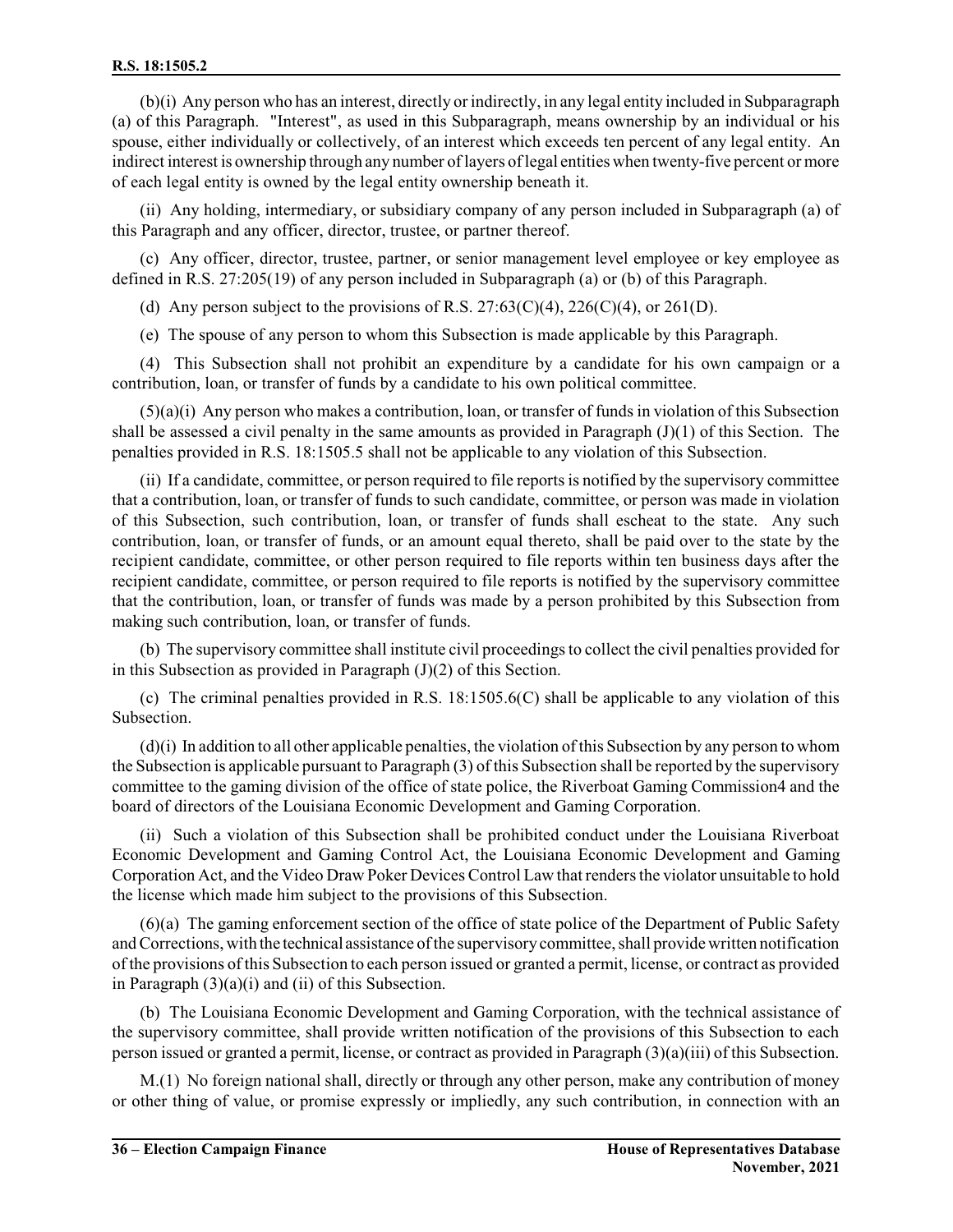election to any political office or in connection with any primary election, convention, or caucus held to select candidates for any political office; norshall any person solicit, accept, or receive any such contribution from such foreign national.

(2) As used in this Subsection, "foreign national" means:

(a) A foreign principalsuch as a government of a foreign country or a foreign political party, except that "foreign national" shall not mean any individual.

(b) A partnership, association, corporation, organization, or other combination of persons organized under the laws of or having its principal place of business in a foreign country, unless authorized and qualified to do business in Louisiana.

(c) An individual who is not a citizen of the United States and who is not lawfully admitted for permanentresidence and accorded the privilege ofresiding permanently in the United States as an immigrant.

(3)(a) Any person who makes a contribution, loan, or transfer of funds in violation of this Subsection shall be subject to the penalties provided in R.S. 18:1505.5 and R.S. 18:1505.6.

(b) If a candidate, committee, or person required to file reports is notified by the supervisory committee that a contribution, loan, or transfer of funds to such candidate, committee, or person was made in violation of this Subsection, such contribution, loan, or transfer of funds shall escheat to the state. Any such contribution, loan, or transfer of funds, or an amount equal thereto, shall be paid over to the state by the recipient candidate, committee, or other person required to file reports within ten business days after the recipient candidate, committee, or person required to file reports is notified by the supervisory committee that the contribution, loan, or transfer of funds was made by a person prohibited by this Subsection from making such contribution, loan, or transfer of funds.

N. Any interest payments made to a candidate from campaign funds of such candidate or any political committee of such candidate on loans made by the candidate to his campaign or to his political committee shall not be considered as having been spent for personal use to the extent that the interest charged on such loans does not exceed the judicial interest rate at the time the loan was made.

O.(1) A fine, fee, or penalty assessed for a violation of this Chapter shall be paid only by the person against whom the fine, fee, or penalty was assessed. All such fines, fees, or penalties may be paid only with the personal funds of such person or with contributions in accordance with Subsection I of this Section; however, the supervisory committee may prohibit a candidate or elected official from using contributions received by, or other campaign funds of, such candidate or elected official or the principal or a subsidiary campaign committee of such candidate or elected official to pay a fine, fee, or penalty, assessed for a violation of this Chapter upon a finding that the violation was intentional or egregious.

(2) "Intentional" for the purposes of this Subsection shall mean actions which, in the considered opinion of the supervisory committee, were designed to avoid full and accurate compliance with the provisions of this Chapter. "Egregious" for the purposes of this Subsection shall mean actions which, in the considered opinion of the supervisory committee, significantly injured the public's right to full and accurate disclosure of the financing of election campaigns.

P. No funds contributed which are subject to the Federal Election Campaign Act of 1971, as amended, to or for a person who seeks election to an office subject to the provisions of said Act shall be transferred, loaned, or contributed by a candidate, his agent, or his federal campaign committee to the candidate, any political committee of such candidate, or to any other political committee which supports the candidate; nor shall the candidate, his federal campaign committee, or his agent use such funds to otherwise support his candidacy.

Q.(1) No legislator or any principal or subsidiary committee of a legislator shall accept or deposit a contribution, loan, or transfer of funds or accept and use any in-kind contribution, as defined in this Chapter, for his own campaign during a regular legislative session.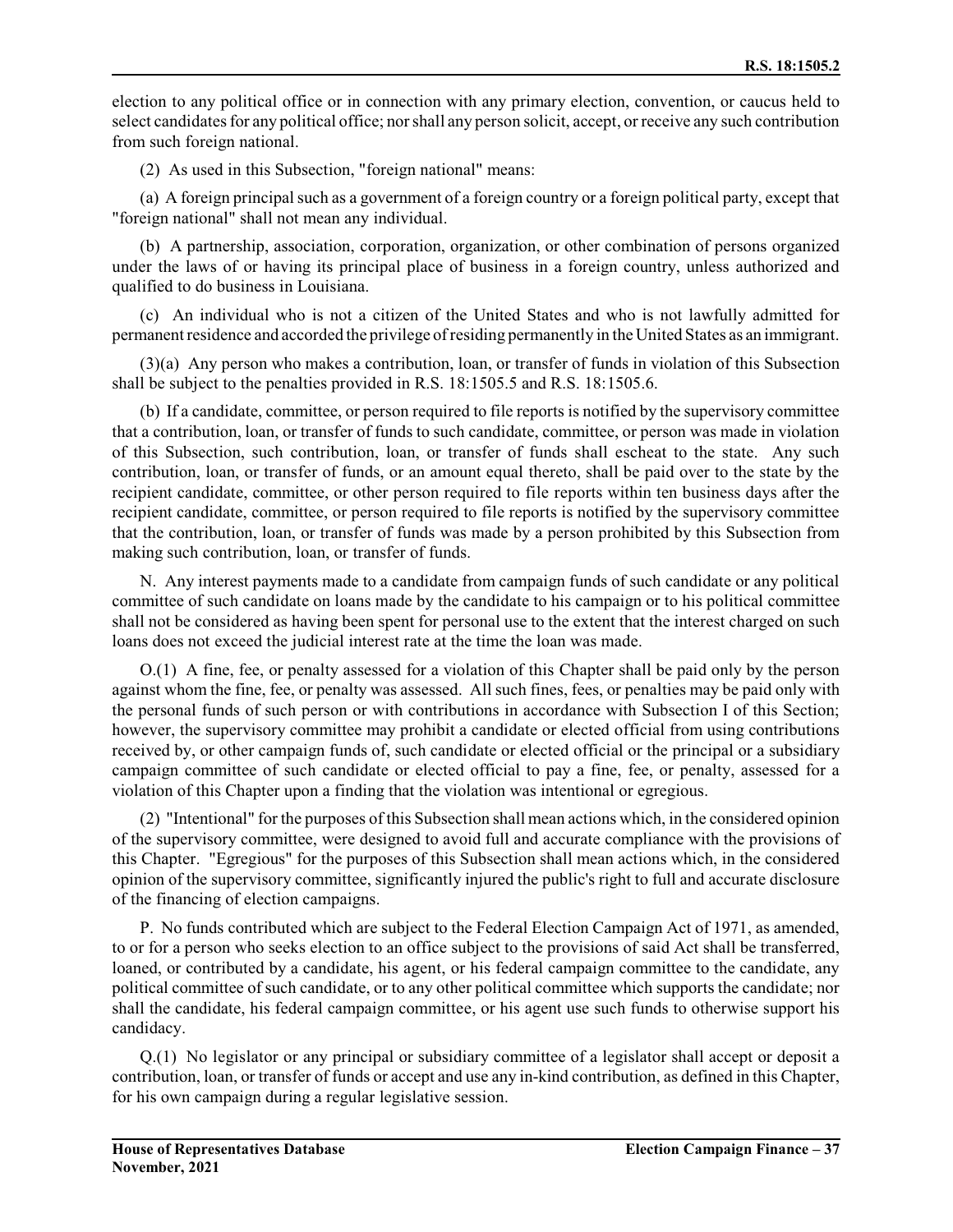(2) If a legislator or any principal or subsidiary committee of a legislator receives a contribution, loan, or transfer of funds during a regular legislative session in violation of this Subsection, the legislator shall return such contribution, loan, or transfer of funds to the contributor within ten days after the receipt of such contribution, loan, or transfer of funds. Any contribution, loan, or transfer of funds so returned shall not be deemed to be accepted.

(3)(a)(i) The provisions of this Subsection shall not prohibit an expenditure by a legislator for his own campaign or a contribution, loan, or transfer of funds by a legislator to his own political committee.

(ii) The provisions of this Subsection shall not prohibit a legislator from obtaining a loan for his own campaign from a state bank, a federally chartered depository institution, or a depository institution the deposits or accounts of which are insured by the Federal Deposit Insurance Corporation, or the National Credit Union Administration, any licensed lender under the Louisiana ConsumerCredit Law, or an insurance company, made in accordance with applicable law and in the ordinary course of business, provided that the legislator is the sole endorser or guarantor of the loan and that the loan is made on a basis which assures repayment evidenced by a written instrument, is subject to a due date or amortization schedule, and bears the usual and customary interest rate of the lending institution.

(b) The provisions of Paragraphs (Q)(1) and (2) of this Subsection shall not apply to any legislator who is a candidate for the office of United States senator; the office of United States representative; an office which is to be filled by an election which occurs during the regular legislative session during which the contribution, loan, or transfer of funds or in-kind contribution is accepted or within sixty days after such regular legislative session adjourns; or an office other than that of a member of the state legislature. However, if a legislator accepts a contribution, loan, or transfer of funds or in-kind contribution during a regular legislative session for a state or local office to which the prohibition in this Subsection does not apply and the legislator chooses not to seek said office or fails to qualify forsaid office, such legislatorshall return, in the manner prescribed by the supervisory committee, each such contribution, loan, transfer of funds, or in-kind contribution which remains unexpended or unencumbered for expenses directly related to the campaign for said office.

R.(1) Neither the governor nor any principal or subsidiary committee of the governor shall accept or deposit a contribution, loan, or transfer of funds or accept and use any in-kind contribution, as defined in this Chapter, for his own campaign during a regular legislative session or within thirty days after such regular legislative session adjourns.

(2) If the governor or any principal or subsidiary committee of the governor receives a contribution, loan, or transfer of funds in violation of this Subsection, the governor shall return such contribution, loan, or transfer of funds to the contributor within ten days after the receipt of such contribution, loan, or transfer of funds. Any contribution, loan, or transfer of funds so returned shall not be deemed to be accepted.

(3)(a)(i) The provisions of this Subsection shall not prohibit an expenditure by the governor for his own campaign or a contribution, loan, or transfer of funds by the governor to his own political committee.

(ii) The provisions of this Subsection shall not prohibit the governor from obtaining a loan for his own campaign from a state bank, a federally chartered depository institution, or a depository institution the deposits or accounts of which are insured by the Federal Deposit Insurance Corporation, Federal Savings and Loan Insurance Corporation, or the National Credit Union Administration, any licensed lender under the Louisiana Consumer Credit Law, or an insurance company, made in accordance with applicable law and in the ordinary course of business, provided that the governor is the sole endorser or guarantor of the loan and that the loan is made on a basis which assures repayment evidenced by a written instrument, is subject to a due date or amortization schedule, and bears the usual and customary interest rate of the lending institution.

(b) The provisions of Paragraphs  $(R)(1)$  and (2) of this Subsection shall not apply if the governor is a candidate for the office of United States senator; the office of United States representative; an office which is to be filled by an election which occurs during the regular legislative session during which the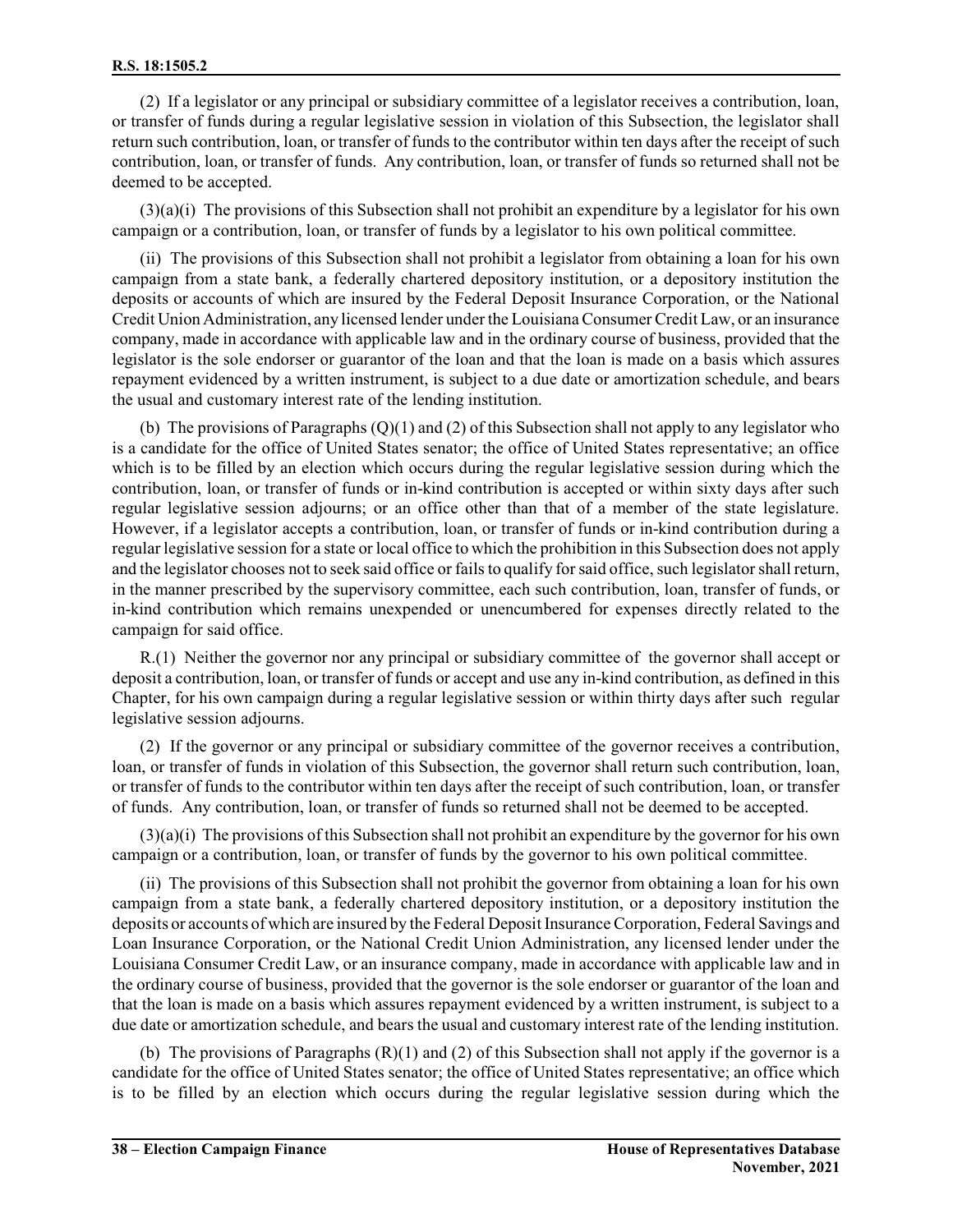contribution, loan, or transfer of funds or in-kind contribution is accepted or within sixty days after such regular legislative session adjourns; or an office other than that of governor. However, if the governor accepts a contribution, loan, or transfer of funds or in-kind contribution during a regular legislative session or within thirty days after such a regular legislative session adjourns for a state or local office to which the prohibition in this Subsection does not apply and the governor chooses not to seek said office or fails to qualify forsaid office, the governorshall return, in the manner prescribed by the supervisory committee, each such contribution, loan, transfer of funds, or in-kind contribution which remains unexpended or unencumbered for expenses directly related to such campaign for said office.

S.(1) No candidate for the office of the commissioner of insurance shall accept any campaign contribution, loan, or transfer of funds or accept and use any in-kind contribution for his or her campaign from any service provider who has contracted with the Louisiana Citizens Property Insurance Corporation and which service provider subcontracts with insurance adjusters to adjust claims for the Louisiana Citizens Property Insurance Corporation.

(2) Any contribution, loan, transfer of funds, or any in-kind contribution prohibited under Paragraph (1) of this Subsection made on or after January 1, 2006, shall be returned or refunded to the contributor by the candidate.

- (3) As used in this Subsection, the term "service provider" shall include any of the following entities:
- (a) An individual.
- (b) A person, whether or not incorporated.
- (c) A partnership, including the individual partners or members of the partnership.
- (d) A corporation, including its individual officers and members of the board of directors.
- (e) A limited liability company, or any of its owners, members, or officers.

(f) Any other legal entity which contracts orsubcontracts to provide services beneficial to the Louisiana Citizens Property Insurance Corporation.

T.(1) Notwithstanding the provisions of Subsections H and I ofthis Section, any loans a candidate makes to his own campaign, as provided for in this Section, may be repaid from campaign funds received in connection with an election in which the candidate qualified for a public office.

(2) The provisions of this Subsection shall apply only to those candidates who have terminated their public service as an elected official for at least one year from the date of their last day in office.

*Acts 1980, No. 786, §1, eff. Jan. 1, 1981. Amended by Acts 1982, No. 266, §1, eff. July 18, 1982; Acts 1988, No. 994, §1, eff. Jan. 1, 1989; Acts 1989, No. 179, §1, eff. Jan. 1, 1990; Acts 1990, No. 180, §1, eff. Jan. 1, 1991; Acts 1990, No. 997, §1, eff. Jan. 1, 1991; Acts 1992, No. 949, §1, eff. Jan. 1, 1993; Acts 1993, No. 199, §§1 and 2, eff. June 1, 1993; Acts 1996, 1st Ex. Sess., No. 67, §1, eff. July 1, 1996; Acts 1997, No. 542, §1; Acts 1997, No. 1164, §1; Acts 1997, No. 1420, §1, eff. Jan. 1, 1998; Acts 1999, No. 62, §1; Acts 1999, No. 830, §1, eff. July 2, 1999; Acts 1999, No. 958, §1; Acts 2001, No. 294, §1; Acts 2001, No. 340, §1, eff. June 8, 2001; Acts 2001, No. 800, §1; Acts 2001, No. 1208, §1; Acts 2002, 1st Ex. Sess., No. 126, §1, eff. April 23, 2002; Acts 2003, No. 935, §1, eff. July 1, 2003; Acts 2004, No. 115, §1, eff. June 2, 2004; Acts 2004, No. 760, §1, eff. July 6, 2004; Acts 2004, No. 783, §1; Acts 2006, No. 128, §1, eff. June 2, 2006; Acts 2006, No. 849, §1, eff. July 10, 2006; Acts 2008, 1st Ex. Sess., No. 26, §1, eff. April 26, 2008; Acts 2008, 1st Ex. Sess., No. 27, §1, eff. March 30, 2008; Acts 2008, No. 821, §1, eff. July 8, 2008; Acts 2009, No. 369, §1; Acts 2010, No. 848, §1, eff. June 30, 2010; Acts 2013, No. 220, §29, eff. June 11, 2013; Acts 2014, No. 613, §1; Acts 2016, No. 450, §1; Acts 2020, No. 161, §1, eff. Jan. 1, 2021; Acts 2020, No. 314, §1; Acts 2021, No. 428, §1.*

- *<sup>1</sup>R.S. 27:401 et seq.*
- *<sup>2</sup>R.S. 27:41 et seq.*
- *<sup>3</sup>R.S. 27:201 et seq.*

*<sup>4</sup>Abolished May 1, 1996. See R.S. 27:31(A)(2).*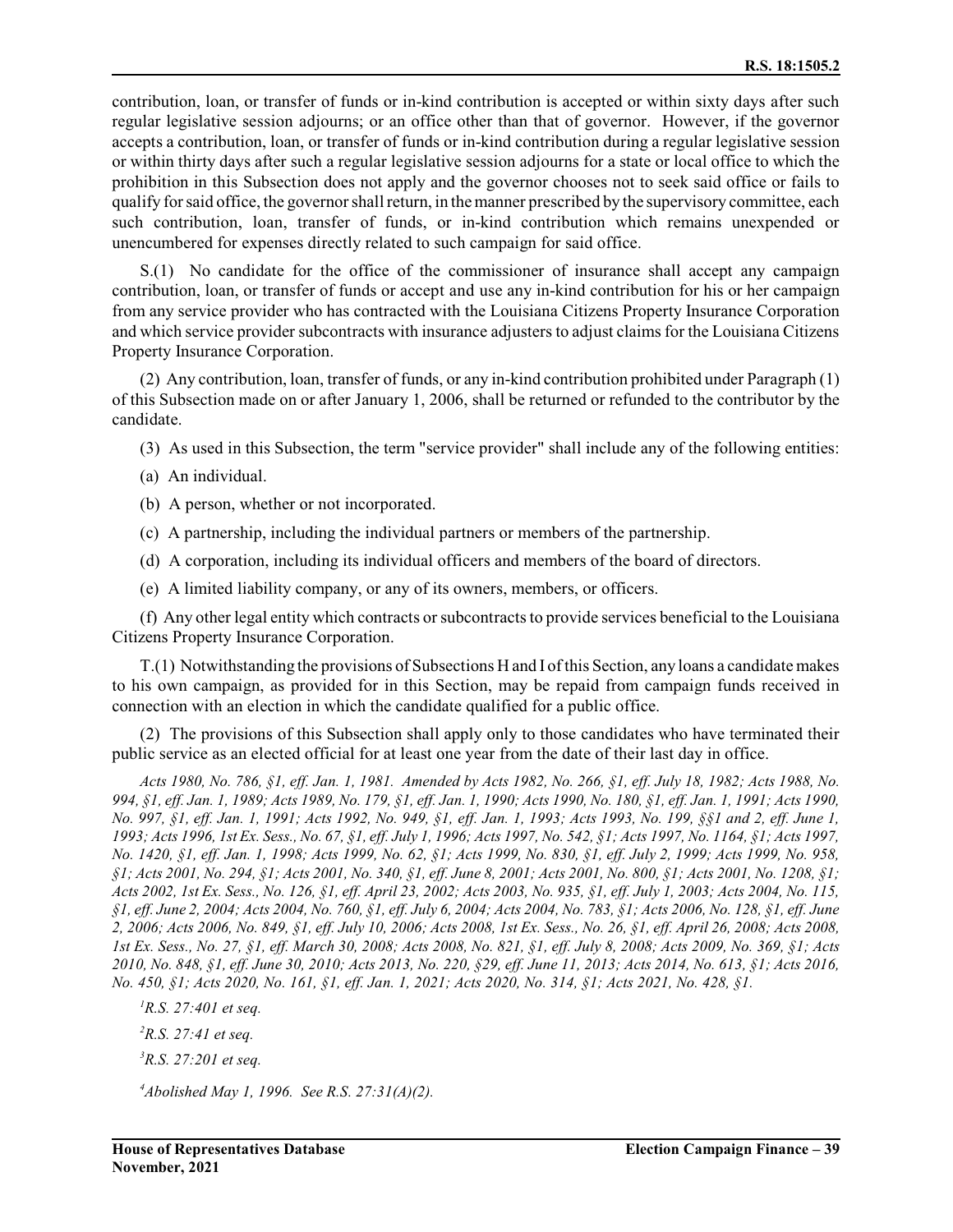**NOTE:** *R.S. 18:1505.2(L) - The U.S. Supreme Court refused to review the LA Supreme Court decision in Penn v. Foster, 99-2337 La. 10/29/99, 751 So.2d 823 which held that the prohibitions of R.S. 18:1505.2(L) as applied to those persons set forth in R.S. 18:1505.2(L)(3)(a)(i)(certain licensees under the Video Draw Poker Devices Control Law) are unconstitutional. On June 21, 2002, the La. Supreme Court, in the matter of Casino Association of Louisiana, Inc, et al. v. State of Louisiana, 820 So.2d 494, upheld the constitutionality of the prohibitions of R.S. 18:1505.2(L) as applied to certain licensees under the Louisiana Riverboat Economic Development and Gaming Control Act and the La. Economic Development and Gaming Corporation Act.*

### **§1505.3. Subterfuge to avoid compliance with Chapter**

A. As more specifically provided in R.S. 18:1491.3(D), no committee shall nominally support an additional candidate or candidates for the purpose of avoiding designation as a subsidiary committee and the requirements of this Chapter. The committee chairman of any committee which violates the provisions of said Subsection D shall be subject to the penalties provided in R.S. 18:1505.4, R.S. 18:1505.5, and R.S. 18:1505.6.

B. As more specifically provided in R.S. 18:1491.2(B) no political committee shall dissolve and reorganize under a modified name, charter, or organizational structure as a subterfuge to avoid the reporting and other requirements of this Chapter. The chairman of any committee(s) which violates the provisions of said Subsection B shall be subject to the penalties provided in R.S. 18:1505.4, R.S. 18:1505.5, and R.S. 18:1505.6.

C. As more specifically provided in R.S.  $18:1491.5(B)(2)(b)$  and  $1495.3(B)(2)(b)$ , no person shall sell or buy raffle tickets or campaign paraphernalia in successive single transactions for amounts below those for which specific records are required as a subterfuge to avoid the requirements of this Chapter. Any person who violates the provisions of said Paragraphs shall be subject to the penalties provided in R.S. 18:1505.4, 1505.5, and 1505.6.

D.(1)(a) No public relations firm, advertising agency, media buyer, or other person who purchases media advertising time or space shall accept payment for placing any advertisement which purports to be paid for by a particular candidate or political committee from any source other than such candidate or political committee.

(b) Any person who violates the provisions of this Paragraph shall be assessed a penalty by the supervisory committee of not more than five thousand dollars or the amount of the payment, whichever is greater.

 $(2)(a)(i)$  No person shall pay for an advertisement which purports to be paid for by a particular candidate or political committee without the consent of such candidate or political committee.

(ii) Any person who violates the provisions of this Subparagraph shall be assessed a penalty by the supervisory committee of not more than five thousand dollars or the amount of the payment, whichever is greater.

(b) If a publisher or broadcaster of an advertisement which purports to be paid for by a particular candidate or political committee accepts payment forsuch an advertisement from any source other than such candidate or political committee, the publisher or broadcaster shall require, prior to publishing or broadcasting the advertisement, that the person making the payment provide a written statement containing the following:

(i) The full name and address of the individual or name of the organization, committee, or corporation, and the full name and address of its chairman or other chief administrative officer who is the source of the funds used to pay for the advertisement, and

(ii) A statement that the advertisement is being run with the knowledge and consent of the candidate or political committee which the advertisement purports has paid for the advertisement.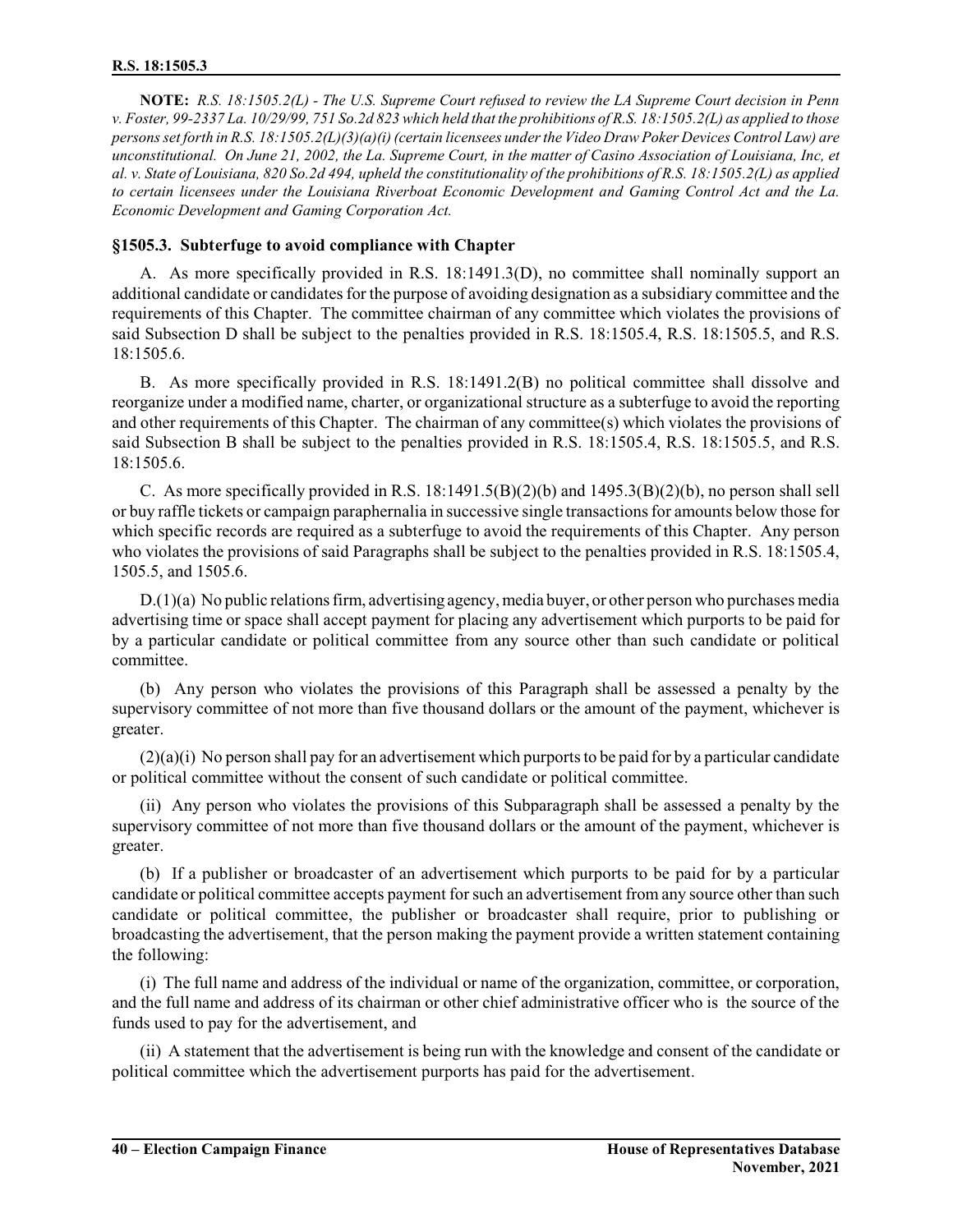(c) A completed form meeting the standards required by the rules promulgated by the Federal Communications Commission with regard to sponsorship identification of political advertisements shall be sufficient to meet the requirements of Subparagraph (b) of this Paragraph.

(d) The publisher or broadcaster shall maintain the statement as a public record at its official business address or at the station address for a period of two years during which time the publisher or broadcastershall make the statement available for public inspection as the custodian of a public record, pursuant to R.S. 44:1 et seq.

(e) Any person who provides false or inaccurate information in a statement required by this Paragraph shall be assessed a penalty by the supervisory committee of not more than ten thousand dollars.

(3) Nothing in this Subsection shall prohibit any person who publishes or broadcasts political advertisements from accepting payment for a political advertisement from any person, so long as the advertisement does not misrepresent who paid for the advertisement either directly or indirectly through the person who purchased the advertising time or space. However, if a third-party entity pays for a political announcement or advertisement for a candidate, the name of the third-party entity shall be displayed on the face of the advertisement. The font size of such display shall be no less than half of the font size of the content of the advertisement.

(4) The provisions of R.S. 18:1505.5 and 1505.6 shall not apply to violations of this Subsection.

*Acts 1980, No. 786, §1, eff. Jan. 1, 1981. Acts 1988, No. 994, §1, eff. Jan. 1, 1989; Acts 2001, No. 1194, §1; Acts 2008, 1st Ex. Sess., No. 14, §1, eff. Jan. 1, 2010; Acts 2020, No. 161, §1, eff. Jan. 1, 2021.*

### **§1505.4. Civil penalties; failure to file; timely and accurate filing; forfeiture**

A.(1) Any candidate, the treasurer or chairman of a political committee, or any other person required to file any reports under this Chapter, who knowingly fails to file or who knowingly fails to timely file any such reports as are required by this Chapter may be assessed a civil penalty as provided in R.S. 18:1511.4.1 for each day until such report is filed.

(2)(a) The amount of such penalty may be:

(i) One hundred dollars per day, not to exceed two thousand five hundred dollars, for each candidate for major office and any treasurer or chairman of any political committee designated as a principal campaign committee or subsidiary committee of such a candidate.

(ii) Sixty dollars per day, not to exceed two thousand dollars, for any candidate for district office and any treasurer or chairman of any political committee designated as a principal campaign committee or subsidiary committee of such a candidate.

(iii) Forty dollars per day, not to exceed one thousand dollars, for any candidate for all other offices and any treasurer or chairman of any political committee designated as a principal campaign committee or subsidiary committee of such a candidate.

(iv) Forty dollars per day, not to exceed one thousand dollars, for any person or the treasurer or chairman of any political committee, not supporting or opposing a candidate, but only supporting or opposing any proposition or question submitted to the voters or any recall of a public officer.

(v) Two hundred dollars per day, not to exceed three thousand dollars, for the treasurer or chairman of any political committee supporting or opposing a candidate, other than a candidate's principal or subsidiary campaign committee.

(b) The late filing fees for any report required by R.S. 18:1491.6(C) or R.S. 18:1495.4(C) may not exceed twice those otherwise applicable as provided in this Section.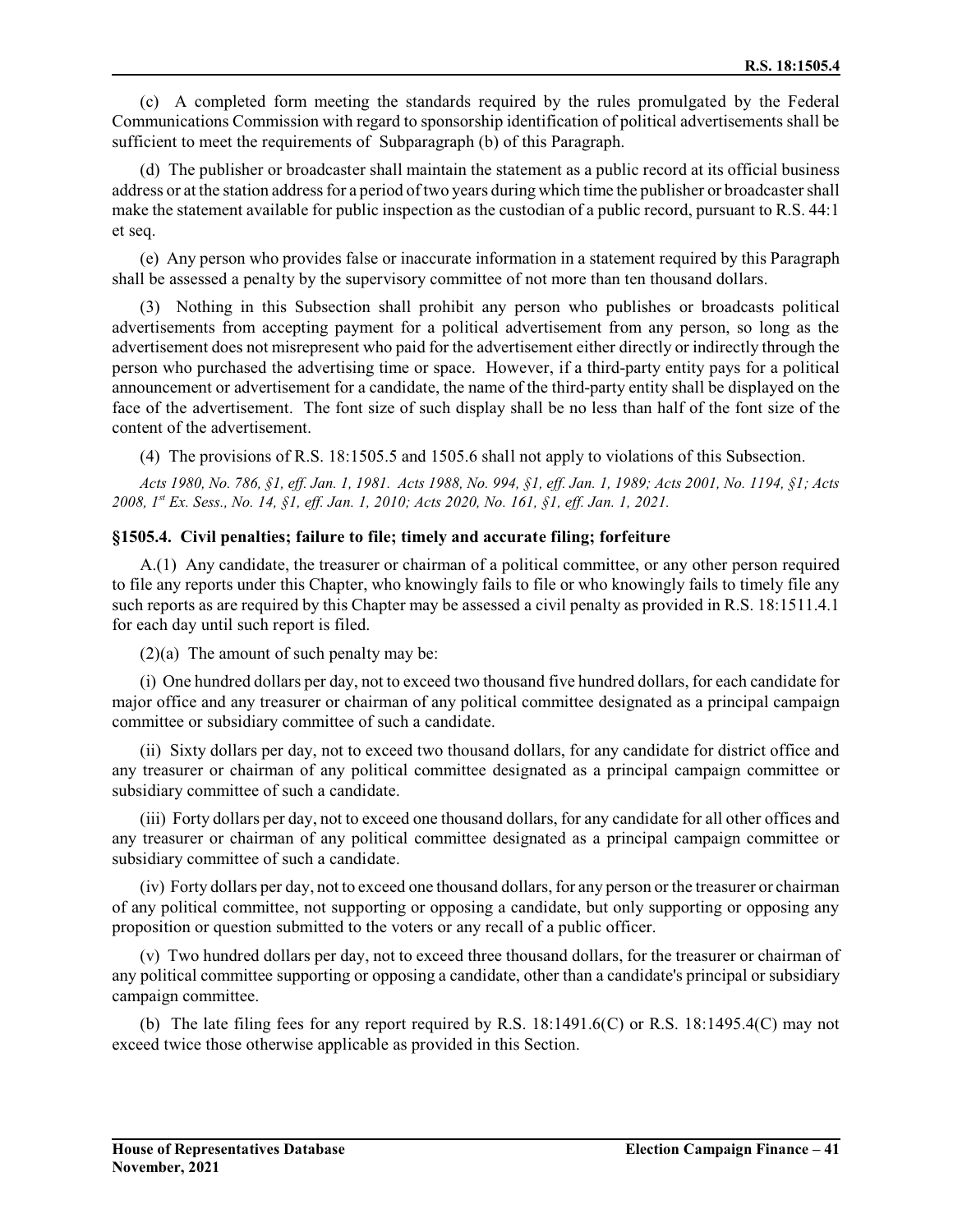(3)(a) If a person, other than a political committee, required to file is supporting or opposing a candidate or candidates, the penalty applicable to such candidate or candidates as provided in Item (i), (ii), or (iii) of Subparagraph (2)(a) of this Subsection shall apply.

(b) If a person, other than a political committee, required to file is supporting or opposing candidates with different penalty levels, the penalty shall be the highest penalty for any such candidate.

(4)(a) For reports required by this Chapter which are required to be filed between the time a candidate qualifies and election day, in addition to any penalties which may be imposed under this Section or any other law, the supervisory committee may impose on any person required to file such a report who has not filed such report by the sixth day after the report is due, after an adjudicatory hearing by an adjudicatory panel of the Ethics Adjudicatory Board conducted in accordance with the provisions of the Code of Governmental Ethics, with notice to the party who is the subject of the hearing, an additional civil penalty not to exceed ten thousand dollars.

(b) For all other reports required by this Chapter, in addition to any penalties which may be imposed by this Section or any other law, the supervisory committee may impose on any person required to file such a report who has not filed such report by the eleventh day after the report is due, after an adjudicatory hearing by an adjudicatory panel of the Ethics Adjudicatory Board conducted in accordance with the provisions of the Code of Governmental Ethics, with notice to the party who is the subject of the hearing, an additional civil penalty not to exceed ten thousand dollars.

B. Any candidate, the treasurer or chairman of any political committee, or any other person required to file reports under this Chapter who knowingly and willfully fails to disclose, or knowingly and willfully fails to accurately disclose, any information required by this Chapterto be disclosed in the reports required herein, may be assessed a civil penalty for each day until such information is disclosed by amendment to the appropriate report of such candidate, political committee, or other person. "Knowingly and willfully", for purposes of this Subsection, means conduct which could have been avoided through the exercise of due diligence. Such penalties shall be as provided in Subsection A above.

C.(1) Notwithstanding the provisions of Subsection A of this Section and the provisions of R.S. 18:1511.4.1, for a committee that is supporting, opposing, or otherwise influencing the nomination or election of a person to public office, the maximum amount of the penalty that shall be imposed for knowingly failing to file or knowingly failing to timely file any report required by this Chapter for a special election shall be the total of the expenditures made for the purpose of supporting, opposing, or otherwise influencing the nomination or election of a person or persons to public office in such special election or the maximum penalty under the provisions of Subsection A of this Section, whichever is less.

(2) Notwithstanding any other provision of this Section and the provisions of R.S. 18:1511.4.1, for a committee that is supporting, opposing, or otherwise influencing the nomination or election of a person to public office that has made an expenditure in the form of a direct contribution to a candidate who was an elected official at the time of the contribution and who determines, after the contribution was made, to seek an office other than the office the candidate held at the time the contribution was made, no penalty for knowingly failing to timely file shall be assessed provided the contribution was disclosed on a report filed by the political committee prior to the election in which the candidate participates.

(3) This Subsection shall not apply to a candidate's principal campaign committee or any designated subsidiary committee of a candidate.

D.(1) Any elected official who fails to comply with a final order of a court or the supervisory committee or a final decision of an adjudicatory panel of the Ethics Adjudicatory Board which imposes a fine, fee, or penalty pursuant to this Chapter and against which all appeal delays have lapsed shall be subject to forfeiture of the nonexempt portion of his public salary, as provided in this Subsection, until such time as he has complied with such order or final decision. The forfeiture shall take effect no less than twenty days after notice is sent to the elected official pursuant to Paragraph (2) of this Subsection.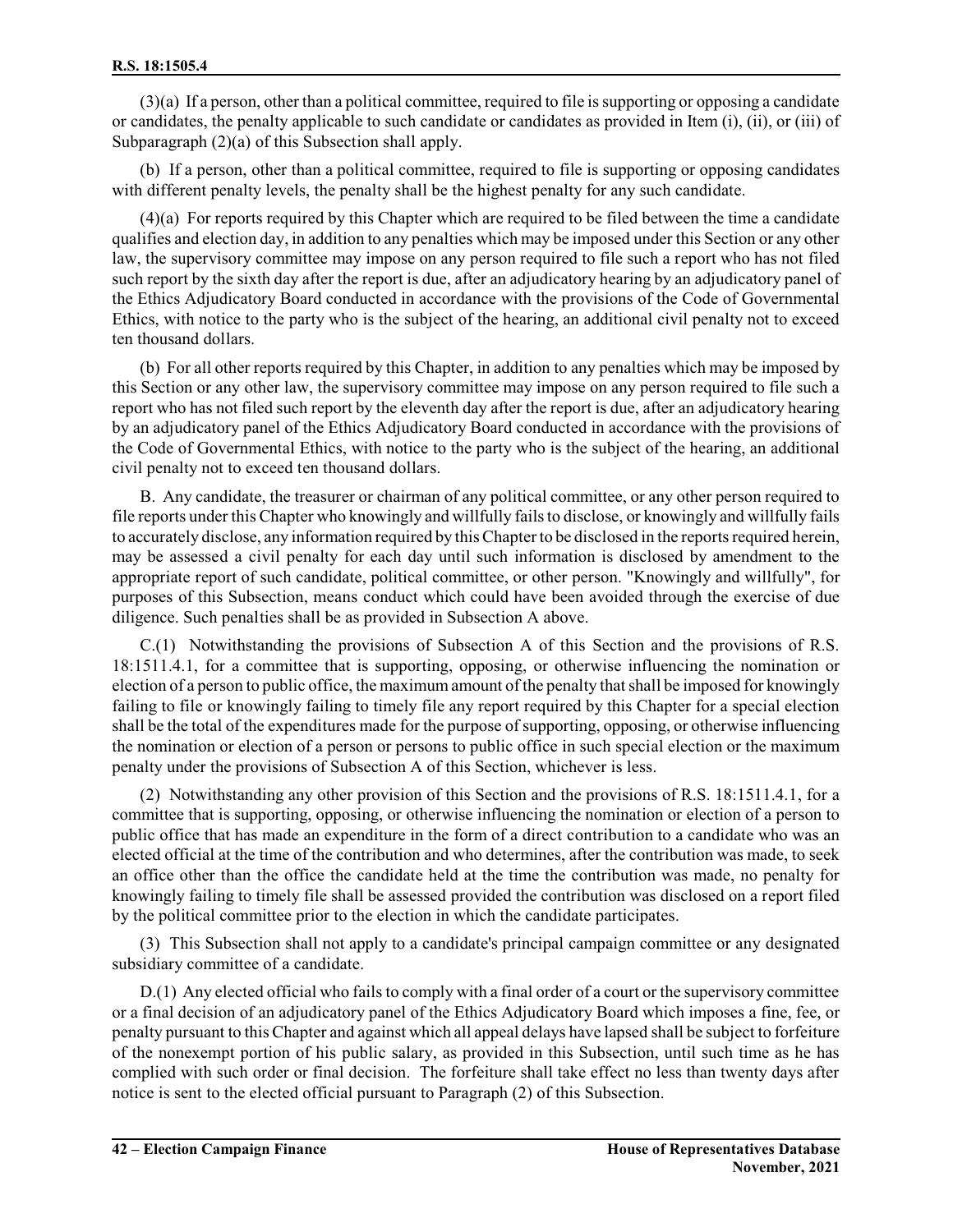(2) The supervisory committee shall notify the elected official in writing when he is subject to the forfeiture provided for in this Subsection. The notice shall provide the name of the elected official, the office he holds, the amount of the outstanding fines, fees, or penalties which are subject to forfeiture, and the date on which the forfeiture is to take effect. The supervisory committee shall send two copies of the notice by certified mail, one to the campaign address of the elected official on file with the supervisory committee and the other to the official address of the office which he holds. Additionally, the supervisory committee shall send a copy of the notice by certified mail to the entity which is responsible for disbursing the elected official's salary, along with instructions as to the proper method for forwarding the forfeited funds.

(3)(a) "Forfeiture" pursuant to this Subsection shall be an alternative means of collecting an outstanding fine, fee, or penalty imposed by a final order of a court or the supervisory committee pursuant to the provisions of this Chapter and against which all appeal delays have lapsed.

(b) On the next payroll date following the effective date of the forfeiture, and each payroll date thereafterso long as the forfeiture remains in effect, the entity which is responsible for disbursing the elected official's salary shall withhold that portion of the elected official's salary which is not exempt from seizure, as provided in R.S. 13:3881. This portion of the elected official's salary shall be forwarded to the supervisory committee, as directed in the notice. The forfeiture shall remain in effect until such time as the supervisory committee notifies the entity which is responsible for disbursing the elected official's salary that the elected official has complied with the order.

(c) The entity which is responsible for disbursing the elected official's salary may withhold three dollars from the nonexempt portion of the elected official's salary for each pay period during which the forfeiture is in effect to cover the administrative costs of the forfeiture.

(4) The supervisory committee shall treat all sums forwarded to it under this Subsection as payments by the elected official of the outstanding fines, fees, or penalties and shall immediately notify the entity which is responsible for disbursing the elected official's salary when the elected official has complied with the order or when the fines, fees, and penalties have been paid in full from the forfeited funds.

(5) For the purposes of this Subsection, an elected officialshall be deemed to have complied with a final order upon paying the fine, fee, or penalty in full or upon entering into and remaining current on an agreement with the supervisory committee providing for a payment schedule. The failure to remain current on a payment schedule shall subject the elected official to forfeiture.

*Acts 1980, No. 786, §1, eff. Jan. 1, 1981. Amended by Acts 1982, No. 266, §1, eff. July 18, 1982; Acts 1988, No. 994, §1, eff. Jan. 1, 1989; Acts 1989, No. 179, §1, eff. Jan. 1, 1990; Acts 1990, No. 180, §1, eff. Jan. 1, 1991; Acts 1995, No. 1046, §1, eff. June 29, 1995; Acts 1996, 1st Ex. Sess., No. 66, §1, eff. Jan. 1, 1997; Acts 1997, No. 352, §1; Acts 1999, No. 1349, §1, eff. July 12, 1999; Acts 2001, No. 1208, §1; Acts 2012, No. 609, §1, eff. June 7, 2012; Acts 2014, No. 792, §1.*

### **§1505.5. Civil penalties; violations of Chapter**

A. Except as provided in R.S. 18:1505.4, any person who knowingly and willfully violates any provision of R.S. 18:1505.2 or R.S. 18:1505.3 or any other provision of this Chapter shall be assessed a civil penalty for each violation. "Knowingly and willfully", for purposes of this Subsection, means conduct which could have been avoided through the exercise of due diligence.

B. The amount of such penalty shall be:

(1) Not in excess of five hundred dollars for each candidate for a major office and any treasurer or chairman of any political committee designated as a principal campaign committee or subsidiary committee of such a candidate.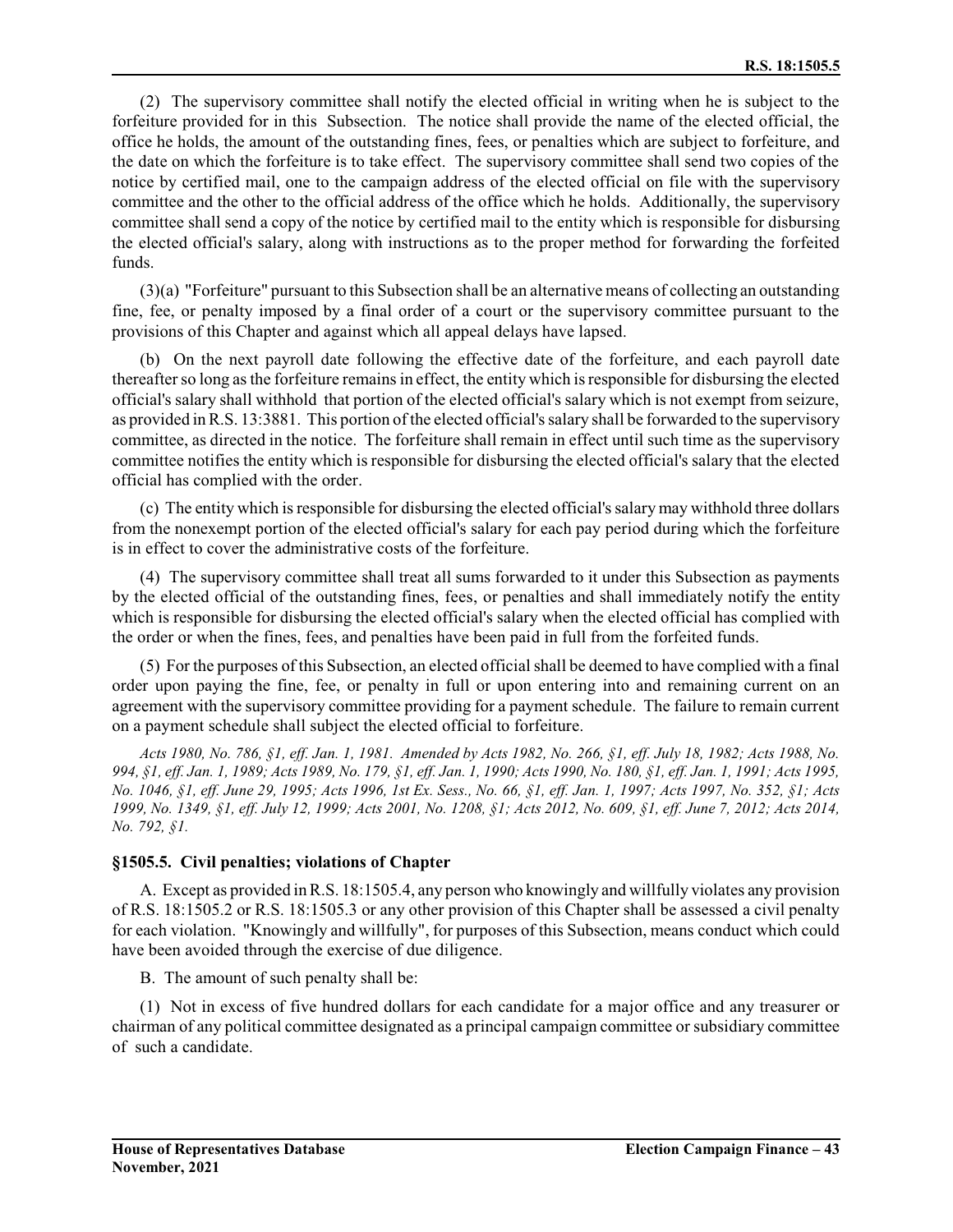(2) Not in excess of three hundred dollars for any candidate for district office and any treasurer or chairman of any political committee designated as a principal campaign committee or subsidiary committee of such a candidate.

(3) Not in excess of one hundred dollars for any candidate for all other offices and any treasurer or chairman of any political committee designated as a principal campaign committee orsubsidiary committee of such a candidate.

(4) Not in excess of one hundred dollars for any person or any treasurer or chairman of any political committee, not supporting or opposing a candidate, but only supporting or opposing any proposition or question submitted to the voters or any recall of a public officer.

(5) Not in excess of one thousand dollars for the treasurer or chairman of any political committee supporting or opposing a candidate, other than a candidate's principal or subsidiary campaign committee.

 $C(1)(a)$  If a person, other than a political committee, required to file is supporting or opposing a candidate or candidates, the penalty applicable to such candidate or candidates as provided in Paragraph (1), (2), or (3) of Subsection B of this Section shall apply.

(b) If a person, other than a political committee, required to file is supporting or opposing candidates with different penalty levels, the penalty shall be the highest penalty for any such candidates.

(2) Each day of violation, if applicable, shall constitute a separate offense. Maximum civil penalties imposed under this Section shall be as provided in R.S. 18:1505.4(A).

*Acts 1980, No. 786, §1, eff. Jan. 1, 1981. Amended by Acts 1982, No. 266, §1, eff. July 18, 1982; Acts 1995, No. 1046, §1, eff. June 29, 1995; Acts 1997, No. 352, §1.*

### **§1505.6. Criminal penalties**

A.(1) Itshall be unlawful for any candidate, treasurer, or chairman of a political committee, or any other person required to file reports under this Part to knowingly, wilfully, and fraudulently fail to file or knowingly, wilfully, and fraudulently fail to timely file any such report.

(2) Any candidate, treasurer, or chairman of a political committee, or any other person required to file reports under this Chapter who knowingly, wilfully, and fraudulently fails to file such report or knowingly, wilfully, and fraudulently fails to file such report timely shall, upon conviction, be sentenced to not more than six months in a parish jail or to pay a fine of not more than five hundred dollars, or both.

B.(1) Itshall be unlawful for any candidate, treasurer, or chairman of a political committee, or any other person required to file reports under the Chapter knowingly, wilfully, and fraudulently to fail to disclose, or knowingly, wilfully, and fraudulently to disclose inaccurately, any information required to be disclosed in the reports required by this Chapter.

(2) Any candidate, treasurer, or chairman of a political committee, or any other person required to file such reports who knowingly, wilfully, and fraudulently fails to disclose any such information or who knowingly, wilfully, and fraudulently fails to accurately disclose such information shall, upon conviction, be sentenced to not in excess of six months in the parish jail or to pay a fine of not more than five hundred dollars, or both.

C. Any candidate, chairman of a political committee, treasurer, person required to file reports under this Chapter, or any other person who knowingly, wilfully, and fraudulently violates any provision of R.S. 18:1505.2 or R.S. 18:1505.3, or any other provision of this Chapter shall, upon conviction, be sentenced to not in excess of six months in the parish jail or to pay a fine of not more than five hundred dollars, or both.

D.(1) It shall be unlawful for any person to commit an intentional criminal violation of the provisions of R.S. 18:1501.1(A)(2).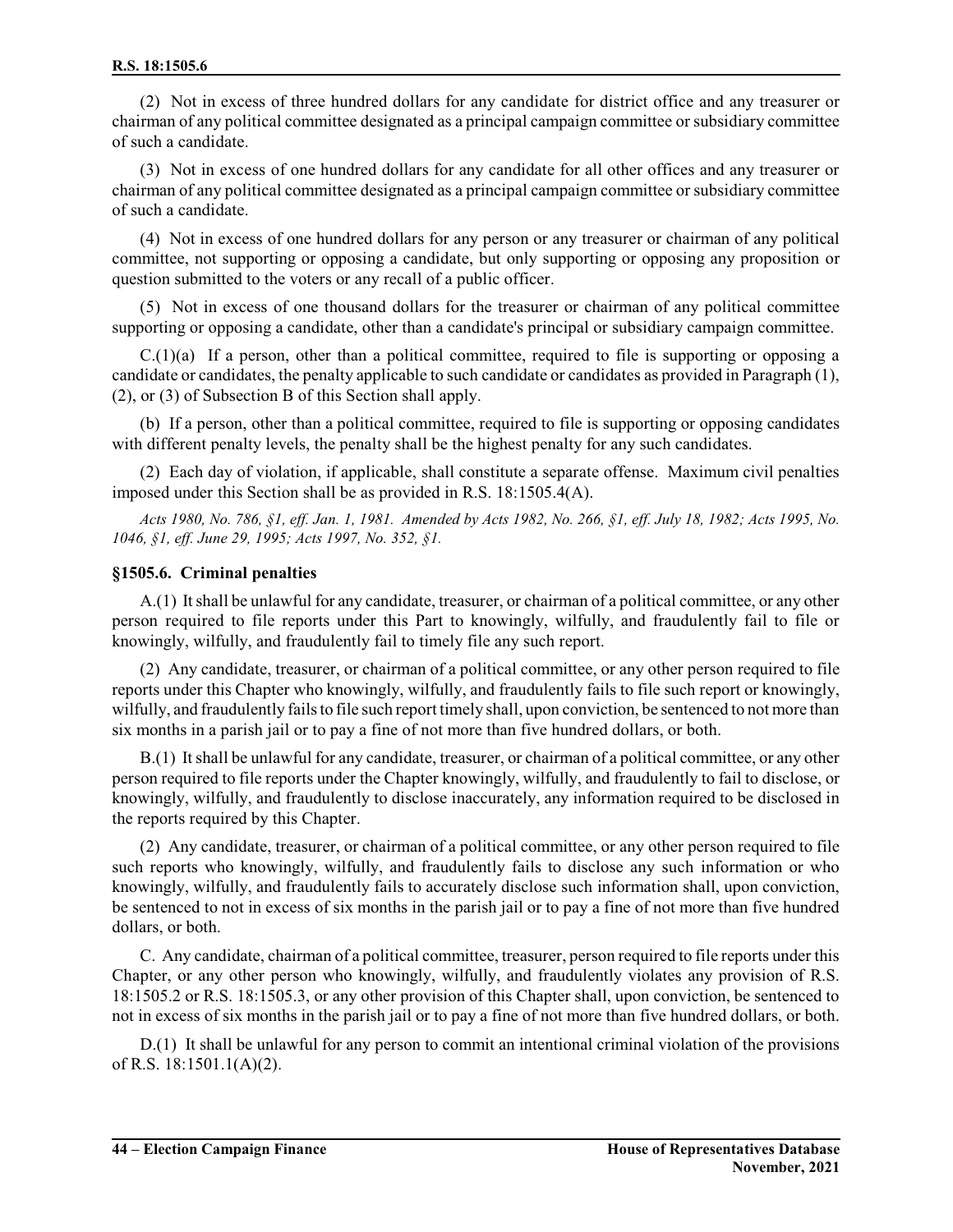(2) Any person who commits an intentional criminal violation of R.S. 18:1501.1(A)(2) shall, upon conviction, be fined not more than twice the amount of such expenditure or compensation or imprisoned, with or without hard labor, for not more than five years, or both.

*Acts 1980, No. 786, §1, eff. Jan. 1, 1981. Acts 1988, No. 994, §1, eff. Jan. 1, 1989; Acts 2008, 1st Ex. Sess., No. 27, §1, eff. March 30, 2008.*

### **PART VI. ENFORCEMENT**

### **§1511.1. Supervisory Committee on Campaign Finance Disclosure/Board of Ethics; functions; compensation; immunity**

A. The Supervisory Committee on Campaign Finance Disclosure is established. The Board of Ethics, as established in R.S. 42:1132, shall function as the supervisory committee to administer and enforce the provisions ofthis Chapter and the rules, regulations, and orders issued hereunder. The members ofthe Board of Ethics shall constitute the supervisory committee.

B. The members of the supervisory committee shall be paid the same per diem as members of the legislature for each day of attendance at committee meetings, and shall receive reimbursement for vouchered traveling, lodging, and other expenses at the rate established for state employees.

C. The members of the supervisory committee shall be immune from any civil liability for any official action taken in the exercise of their functions pursuant to or in connection with the provisions of this Chapter, except any wrongful and malicious act or gross negligence.

*Acts 1980, No. 786, §1, eff. Jan. 1, 1981. Amended by Acts 1981, No. 59, §1, eff. June 17, 1981.*

#### **§1511.2. Supervisory Committee; rule-making authority; advisory opinions**

A. The supervisory committee may adopt and promulgate rules and regulations in accordance with the Administrative Procedure Act necessary to effectuate the provisions and purposes ofthis Chapter. Such rules shall be in conformity with the provisions of this Chapter and may include but shall not be limited to any rule to:

(1) Provide for operations of the committee and for committee investigations and proceedings pursuant to this Chapter.

(2) Clarify a provision of this Chapter.

(3) Define a term used in this Chapter.

(4) Apply a general provision of this Chapter or of a committee rule or regulation to specific circumstances.

(5) *Repealed by Acts 2014, No. 857, §3.*

B. The supervisory committee may render an advisory opinion concerning the application of a general provision of this Chapter, or a general provision prescribed as a rule or regulation by the committee. The supervisory committee may render an opinion in response to a request by any public official, any candidate for public office, any political committee, or the committee may render an advisory opinion on its own initiative. Such an opinion shall not constitute a rule under the provisions of the Administrative Procedure Act and the supervisory committee shall not be subject to that Act in carrying out the provisions of this Subsection.

C. The supervisory committee or the staff of the supervisory committee may request clarification or additional information froma candidate, political committee, or other person required to file reports pursuant to this Chapter, regarding any information disclosed on a report or that is required to be disclosed on a report.

*Acts 1980, No. 786, §1, eff. Jan. 1, 1981; Acts 2014, No. 657, §1; Acts 2014, No. 857, §3.*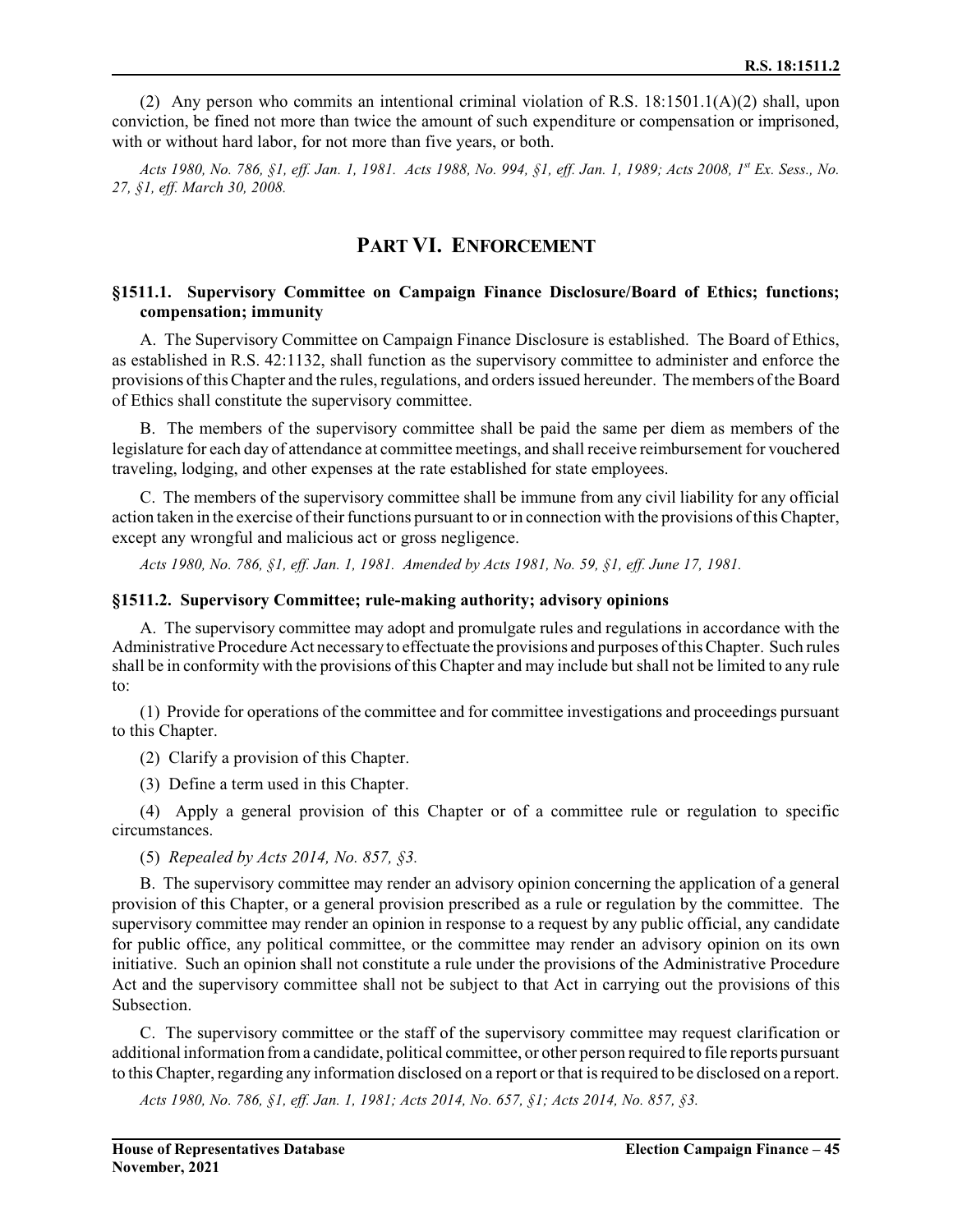### **§1511.3. Filing of reports; forms; notice**

A.(1) All reports required by this Chapter shall be filed with the supervisory committee as otherwise provided in this Chapter on forms provided by the supervisory committee. The supervisory committee shall prepare forms for all reports required by this Chapter in conformity with the requirements of this Chapter and shall cause such forms to be printed and sufficient copies thereof furnished to the clerks of court and in Orleans Parish to the clerk of the criminal district court, who shall make them available to all persons required to file reports under the provisions of this Chapter. All forms shall contain instructions directing the person filing with whom to file reports. It is the intent of the legislature that the supervisory committee shall provide forms in a simple format in conformity with the requirements of this Chapter.

(2) Notwithstanding the provisions of R.S.  $42:1134(A)(1)$  or the Administrative Procedure Act, all forms required by this Chapter and all instructions and explanation for the completion of such forms prepared by the supervisory committee shall be submitted to the Senate Committee on Senate and Governmental Affairs and the House Committee on House and Governmental Affairs for review and approval. The approval of each legislative committee shall be required prior to the utilization of a form or related instructions or explanation pursuant to this Chapter. Upon receipt of a proposed form, instructions, or explanation, the legislative committees shall meet, either separately or jointly, within sixty days to consider and act on the proposed form, instructions, or explanation. Approval by either legislative committee, meeting separately, shall require a favorable vote of a majority of the members present and voting, a quorum of the legislative committee being present. Approval by the two legislative committees, meeting jointly, shall require a favorable vote of a majority of the members of each legislative committee present and voting, each house voting separately, a quorum of the joint legislative committee being present. If the proposed form, instructions, or explanation fails to receive the approval of both legislative committees within sixty days after submission by the supervisory committee, the proposed form, instructions, or explanation shall be withdrawn from consideration.

B. The supervisory committee shall prepare and distribute to the general public through the offices of the clerks of court and in Orleans Parish the office of the clerk of the criminal district court, booklets of explanation and instruction concerning the provisions of this Chapter in such a manner as to inform the citizens of this state as to the procedures and requirements of this Chapter. The supervisory committee may publish and distribute additional material to assist persons in complying with the provisions of this Chapter.

C. The supervisory committee shall take all action necessary to receive and file the reports, statements, documents, and papers filed with them under the provisions of this Chapter. The supervisory committee shall make copies of any report available to the public upon request.

D. The supervisory committee shall retain all reports for three years from the date of filing.

E. The supervisory committee shall notify each person who has qualified for office the preceding year and whose last filed disclosure report reflects a deficit, each person who filed a supplemental report the preceding year which reflected a deficit, and each declared but unqualified candidate who filed a report the previous year, of the date that the annual report as provided in R.S. 18:1491.6(E) and 18:1495.4(E) is due and of the information required in the report. Each notice shall be mailed at least thirty days prior to the date the report is due; however, failure by the supervisory committee to notify a candidate, committee, or other person as required by this Subsection shall not bar or be a defense to any action brought against a candidate, treasurer or chairman of any committee, or other person by the supervisory committee under the provisions of this Chapter.

*Acts 1980, No. 786, §1, eff. Jan. 1, 1981. Amended by Acts 1982, No. 652, §1. Acts 1984, No. 466, §1; Acts 1990, No. 1088, §1, eff. Jan. 1, 1991; Acts 2003, No. 935, §1, eff. July 1, 2003; Acts 2006, No. 7, §1; Acts 2014, No. 857, §1.*

### **§1511.4. Supervisory committee; investigations**

A. The supervisory committee may investigate any apparent or alleged violation of this Chapter. The supervisory committee by a two-thirds vote of its membership may initiate such an investigation when, as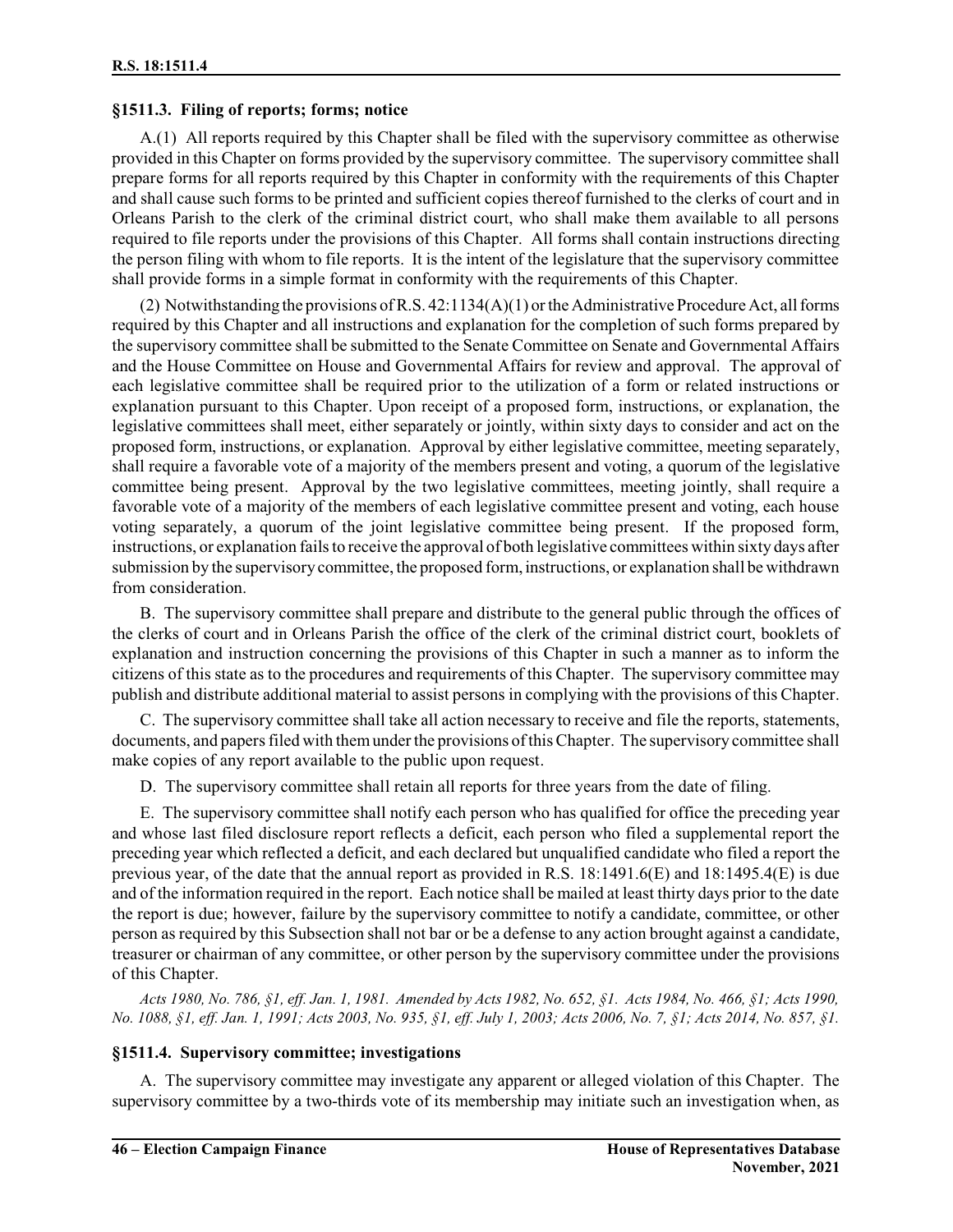a result of its review of reports, other documents or information, filed under provisions of this Chapter, it determines that there is reason to believe a violation of this Chapter has occurred, and it shall initiate an investigation when it makes such a determination upon receipt of a sworn complaint filed with the supervisory committee by any person who believes a violation of the Chapter has occurred.

B. In any investigation under the authority of this Chapter, the supervisory committee may examine or audit records and reports required to be maintained or filed under the provisions of this Chapter.

C.(1) Pursuant to its authority under this Chapter the supervisory committee shall have the power and authority to hold hearings, to subpoena witnesses, administer oaths, compel the production of books, records, and papers, public and private, require the submission under oath of written reports or answers to questions, and to do all that is necessary to effect the provisions of this Chapter.

(2) Upon motion by an affected party including, but not limited to, a candidate, committee, any member of a committee, a prospective witness or any person whose books, records, papers, or other documents are the subject of any subpoena, and for good cause shown, any district court within the jurisdiction of which any inquiry is being conducted may make any order which justice requires to protect such person from annoyance, embarrassment, oppression, or undue burden or expense, including one or more of the following:

(a) That the inquiry not be had.

(b) That the inquiry may be had only upon specified terms and conditions including a designation of the time and place.

- (c) That the inquiry shall be conducted by a method other than selected by the supervisory committee.
- (d) That certain matters not be inquired into or that the scope of the inquiry be limited to certain matters.
- (e) That the inquiry be conducted with no one present except persons designated by the court.

D. Upon petition by the supervisory committee or an adjudicatory panel of the Ethics Adjudicatory Board any district court within the jurisdiction of which any inquiry is being carried on may, in case of refusal to obey a subpoena or order of the supervisory committee or an adjudicatory panel of the Ethics AdjudicatoryBoard issued pursuant to this Chapter, issue an orderrequiring compliance. Any failure to obey the order of the court may be punished by the court as a contempt thereof.

*Acts 1980, No. 786, §1, eff. Jan. 1, 1981. Amended by Acts 1981, No. 59, §1, eff. June 17, 1981; Acts 1996, 1st Ex. Sess., No. 64, §2, eff. Jan. 1, 1997; Acts 2012, No. 609, §1, eff. June 7, 2012.*

### **§1511.4.1. Enforcement; failure to file; failure to timely file**

A. The staff of the supervisory committee may assess and issue a final order for the payment of civil penalties for knowingly failing to file or knowingly failing to timely file in accordance with R.S. 18:1505.4 and rules adopted by the supervisory committee.

B. The supervisory committee may waive all or part of any civil penalties assessed pursuant to Subsection A of this Section. A request for waiver of such penalties shall be made in writing to the supervisory committee, which shall promulgate rules governing the procedure to request a waiver. The supervisory committee may take into consideration the provisions of R.S. 18:1511.5(B) in its consideration of the request for waiver of civil penalties. The final disposition of a waiver request shall not be appealable to the Ethics Adjudicatory Board or a panel thereof.

C.(1) A final order issued pursuant to Subsection A of this Section shall be appealable to an adjudicatory panel of the Ethics Adjudicatory Board which shall conduct an adjudicatory hearing in accordance with the Code of Governmental Ethics.

(2) If a final order is appealed pursuant to Paragraph (1) of this Subsection, an adjudicatory panel of the Ethics Adjudicatory Board shall determine the penalties, if any, that should be imposed in accordance with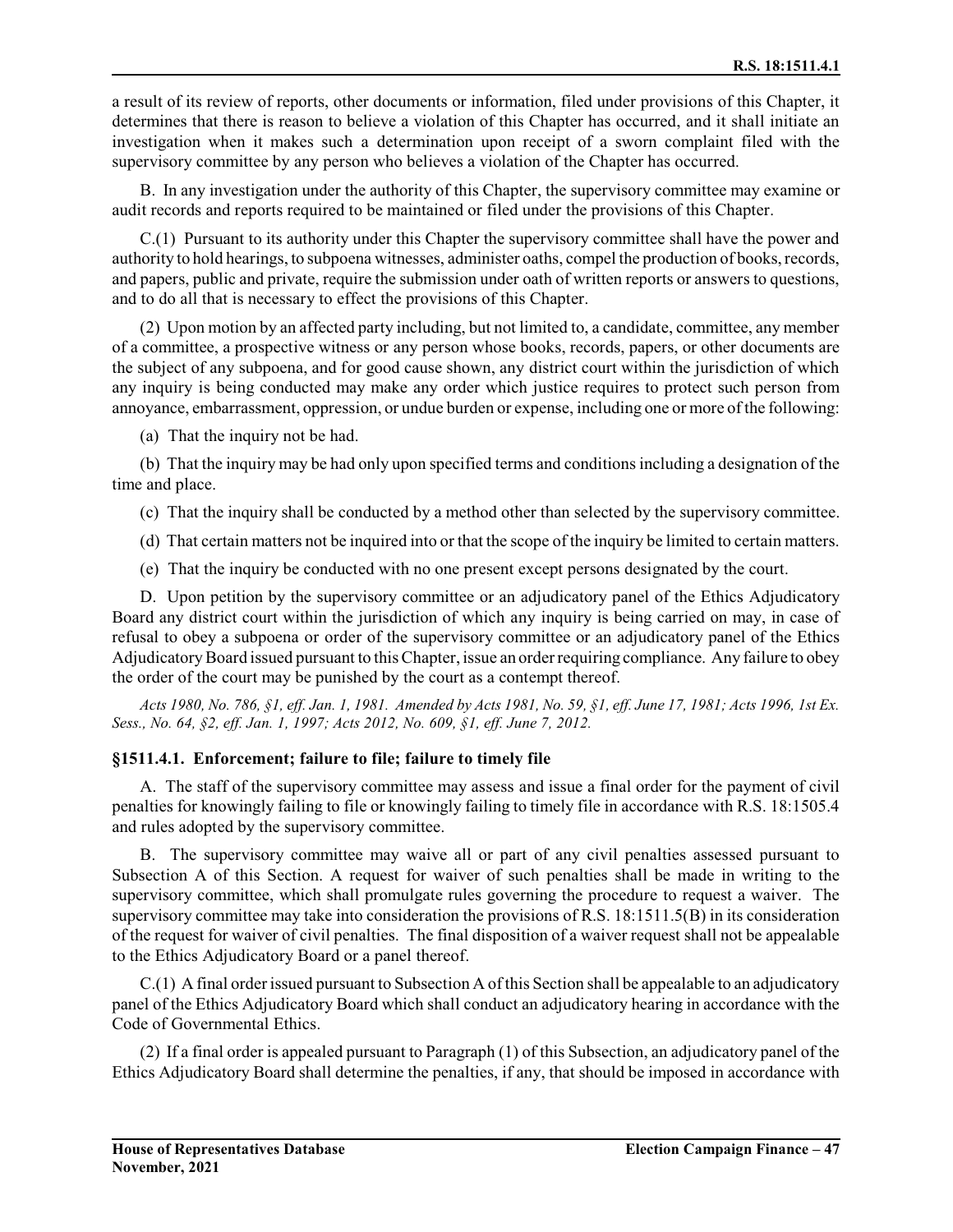this Chapter, and shall issue a final decision. The final decision may be appealed as provided in R.S. 42:1142.

(3) The Ethics Adjudicatory Board, or a panel thereof, shall have the power and authority to subpoena witnesses, administer oaths, compel the production of books, records, and papers, public and private, require the submission under oath of written reports or answers to questions, and to do all that is necessary to effect the provisions of this Chapter.

D. When all delays for a request for waiver or appeal have expired, a final order of the supervisory committee or its staff or final decision of an adjudicatory panel of the Ethics Adjudicatory Board shall become executory and may be enforced as any other money judgement. The supervisory committee may file civil proceedings to collect such civil penalties in the district court of the parish in which the candidate, chairman, or treasurer of the political committee or other person required to file reports is domiciled. The proceedings shall be conducted pursuant to the relevant provisions of the Louisiana Code of Civil Procedure. The proceeds of such civil penalties shall be paid directly to the treasurer of the state of Louisiana.

*Acts 2012, No. 609, §1, eff. June 7, 2012.*

### **§1511.5. Procedure for enforcement; civil**

A.(1) When the results of the investigation by the supervisory committee indicate that a violation of this Chapter has occurred which is subject to civil penalties, the supervisory committee is authorized to file civil proceedings to collect the civil penalties provided in R.S. 18:1505.4(B) or 1505.5.

(2) The provisions of this Section shall not apply to any action for the payment of civil penalties due pursuant to R.S. 18:1505.4 for knowingly failing to file or knowingly failing to timely file, which shall be governed by R.S. 18:1511.4.1.

(3) Except as provided in R.S. 18:1511.7, these proceedings shall be filed in the district court of the parish in which the candidate, chairman or treasurer of the political committee, or other person required to file reports, is domiciled. The proceedings shall be by rule to show cause and shall be conducted pursuant to the relevant provisions of the Louisiana Code of Civil Procedure.

B. In determining the amount of the civil penalty to be assessed, the district court shall take into consideration the reason for the failure to file timely, the reason for failing to disclose required information, the reason for inaccurately disclosing required information, the nature of the office sought by the candidate, the nature of the office or offices supported or opposed by a political committee or other person, the significance of the information undisclosed or inaccurately disclosed to the voting public, and whether or not the candidate, chairman or treasurer of the political committee, or other person actually has filed a report or disclosed such information prior to the election or prior to the institution of the rule to show cause.

C. A judgment of a district court assessing such civil penalties may be appealed suspensively to the appropriate court of appeal according to the provisions of the Louisiana Code of Civil Procedure.

D. A judgment assessing civil penalties shall become executory when all delays for appeal have expired according to the Louisiana Code of Civil Procedure, and may be enforced as any other money judgment. However, the proceeds of such civil penalties shall be paid directly to the treasurer of the state of Louisiana.

*Acts 1980, No. 786, §1, eff. Jan. 1, 1981. Amended by Acts 1982, No. 266, §1, eff. July 18, 1982; Acts 1988, No. 994, §1, eff. Jan. 1, 1989; Acts 1996, 1st Ex. Sess., No. 66, §1, eff. Jan. 1, 1997; Acts 2012, No. 609, §1, eff. June 7, 2012.*

### **§1511.6. Procedures for enforcement; criminal**

A. When the results of the supervisory committee's investigation indicate that a knowing, willful, and fraudulent violation or an intentional criminal violation of this Chapter has occurred, the supervisory committee shall forward all information concerning the alleged violation to the district attorney of the judicial district in which the alleged violation has occurred who shallreview such information and make such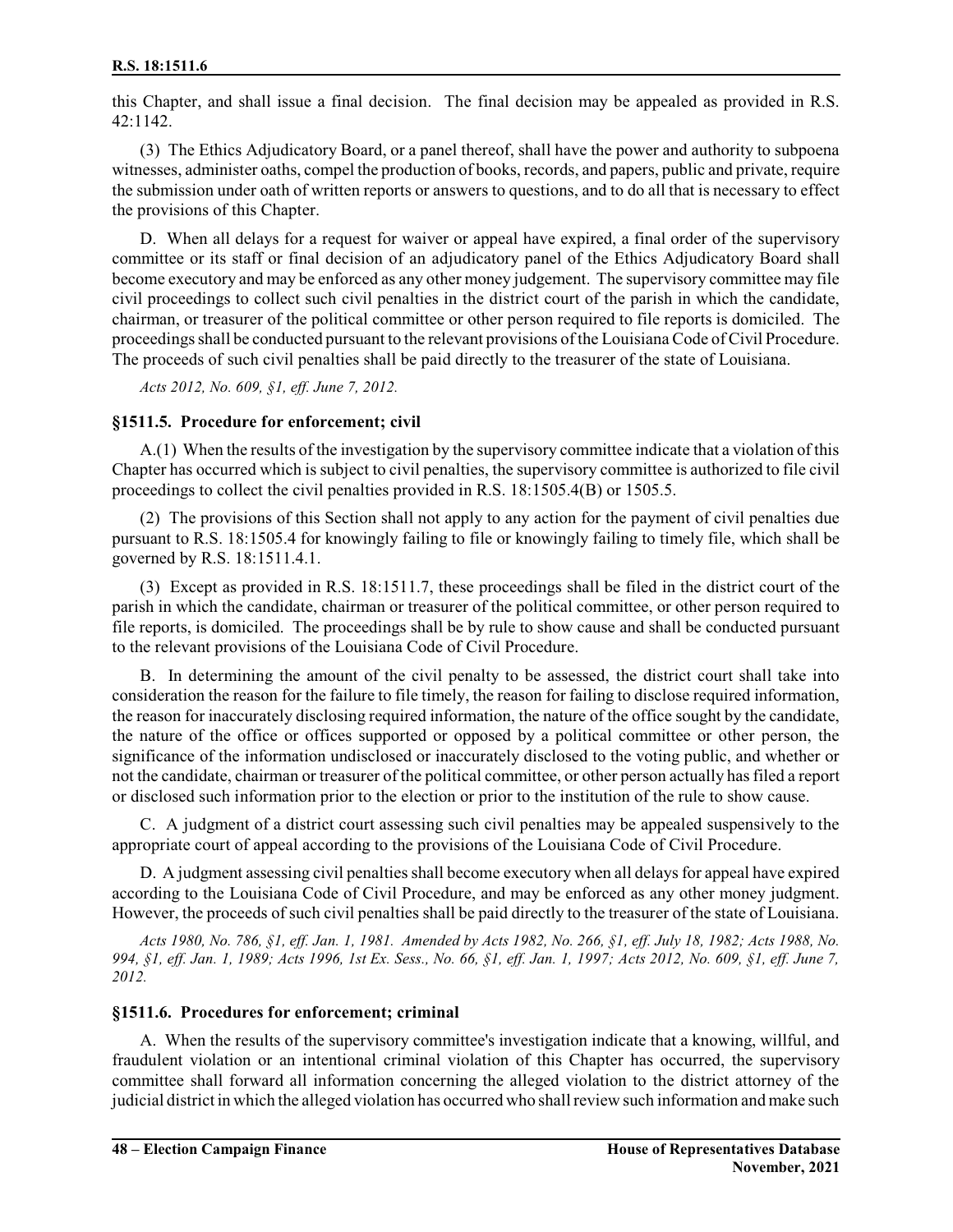investigation and initiate such prosecution as he shall deem necessary; except, if the violation occurred with regard to a campaign for the office of district attorney for the judicial district in which the violation took place, the committee shall forward all information concerning the alleged violation to the attorney general who, for cause, when authorized by the court which would have original jurisdiction and subject to judicial review, shall proceed with such criminal prosecutions as are provided by this Chapter.

B. Only the district attorney or attorney general may initiate criminal actions under the provisions of this Chapter. Initiation of such criminal actions by the district attorney or attorney general shall be on the basis of information forwarded by the supervisory committee to the district attorney or attorney general or on the basis of such other information as may be available to the district attorney or the attorney general. The supervisory committee shall have no authority to initiate prosecution.

C. The supervisory committee shall post on its website the name of each person or entity that is the target of any investigation forwarded to the district attorney or attorney general as provided in Subsection A of this Section. The posting shall indicate the date of such referral and the current status of prosecution. The status of each prosecution shall be updated quarterly for two years or until there is a final disposition of the matter, whichever occurs first.

*Acts 1980, No. 786, §1, eff. Jan. 1, 1981; Acts 2008, 1 st Ex. Sess., No. 27, §1, eff. March 30, 2008; Acts 2010, No. 904, §1.*

### **§1511.7. Venue**

A. Actions or proceedings for violation of R.S. 18:1505.1 shall be brought in the parish of East Baton Rouge.

B. Except as provided in Subsection A, actions or prosecutions for any violation of this Chapter shall be brought in the parish of the domicile of the offender and prosecutions shall be instituted by the district attorney of that parish.

*Acts 1980, No. 786, §1, eff. Jan. 1, 1981.*

### **§1511.8. Secrecy of proceedings**

A. Each complaint received by the supervisory committee, each review by the committee of reports for compliance with the provisions of this Chapter, and all information forwarded to or gathered by the supervisory committee with regard to such complaints or reviews and all investigation and proceedings of the supervisory committee with regard to the same shall be kept strictly confidential until such time that action with which the supervisory committee or the district attorney has proceeded, or in the case of possible criminal violations in campaigns for district attorney any action with which the attorney general has proceeded, becomes a public record, the prescriptive period has elapsed, or the matter is otherwise finally disposed of. In no event shall such records, evidence, testimony, notes or other data become public records unless and until civil or criminal charges have been instituted in accordance with this Chapter. This prohibition, however, shall not preclude the supervisory committee from:(a) divulging statistical information concerning complaints, reviews, alleged violations, referrals to district attorneys, and similar matters, or (b) divulging that a review or investigation was made or a complaint received with regard to a person or committee, and, upon investigation, no substantial reason was found to believe that a violation of this Chapter has occurred.

B. The attorney general or district attorney shall, prior to the use of any such accounts or records in any criminal proceeding, file a motion in a court of proper jurisdiction requesting a determination by such court of the relevancy or materiality of such accounts or records to a prosecution for violation of this Chapter. The court shall render such determination at an in camera proceeding which shall be confidential and not open to the public. If the court determines that the aforementioned accounts or records are relevant and material to the prosecution in accordance with this Chapter, then such accounts or records shall cease to be confidential in nature and may be introduced as evidence in a criminal proceeding without further restriction.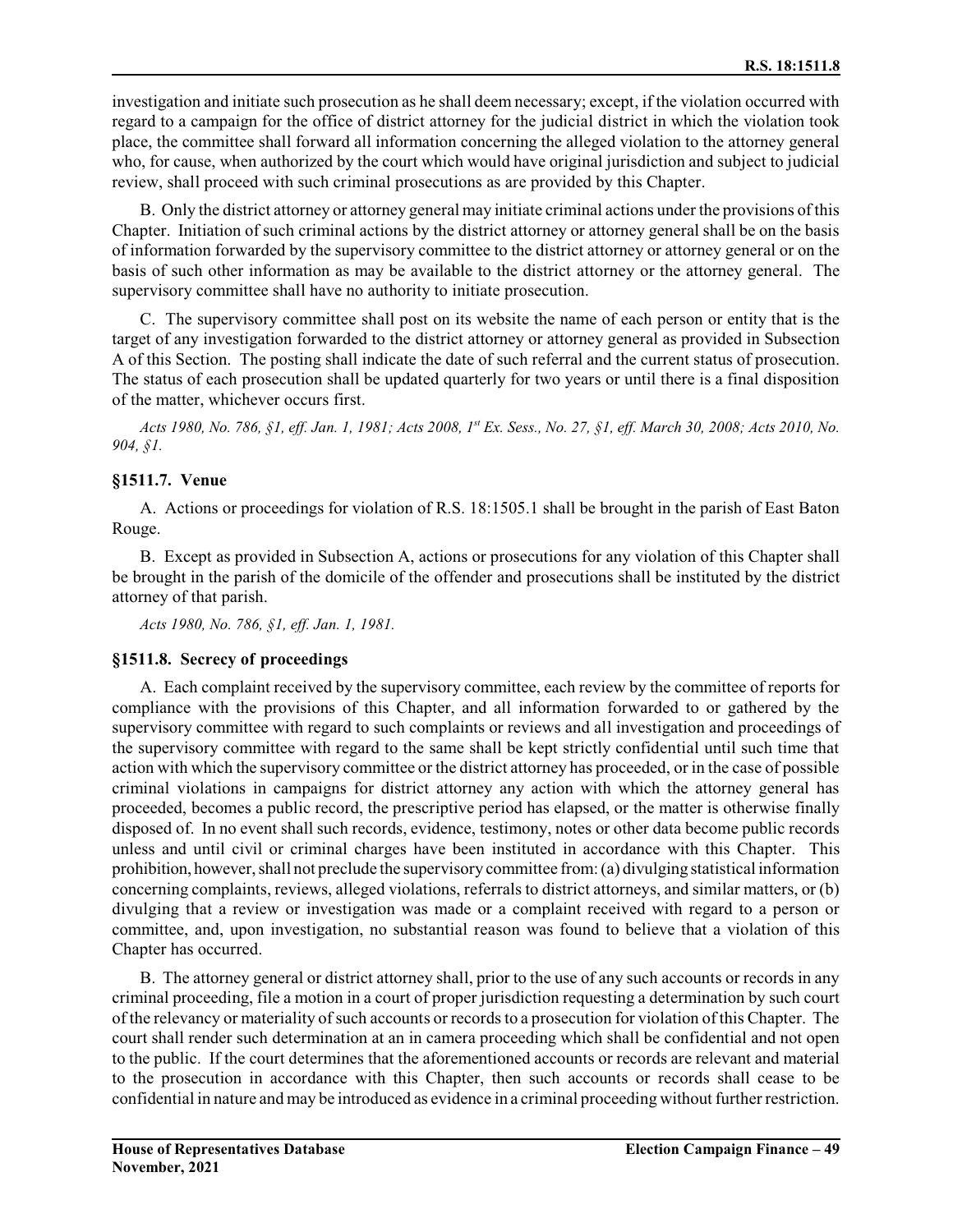The proceedings in connection with this Subsection shall be conducted in accordance with the provisions of the Louisiana Code of Criminal Procedure<sup>1</sup> governing motions to suppress evidence.

C. Prior to the use of any such accounts or records in any civil proceeding, the supervisory committee shall file a motion in a court of proper jurisdiction requesting a determination by such court of the relevancy or materiality of such accounts or records to an action for violation of this Chapter. The court shall render such determination at an in camera proceeding which shall be confidential and not open to the public. If the court determines that the aforementioned accounts or records are relevant and material to an action in accordance with this Chapter, then such accounts or records shall cease to be confidential in nature and may be introduced as evidence in a proceeding without further restriction.

*Acts 1980, No. 786, §1, eff. Jan. 1, 1981.*

*<sup>1</sup>LSA-C.Cr.P. Art. 703.*

#### **§1511.9. Immunity from prosecution; prohibition**

No person shall be granted immunity from prosecution for testimony or for providing information in connection with any investigation or proceeding conducted under the provisions of this Chapter.

*Acts 1980, No. 786, §1, eff. Jan. 1, 1981.*

### **§1511.10. False complaints**

Any person who knowingly and willfully files a false complaint with the supervisory committee, any person who knowingly and willfully discloses the contents of any complaint, any person who knowingly and willfully discloses any information forwarded to the appropriate officials with such a complaint, or any person who knowingly and willfully discloses any proceedings of the supervisory committee before any action with which the supervisory committee or district attorney has proceeded or, in the case of criminal actions relating to campaigns for district attorney, any action with which the attorney general has proceeded, becomes a public record, or before the prescriptive period has elapsed or the matter is otherwise finally disposed of, shall be guilty of a misdemeanor and shall be fined not in excess of five hundred dollars, or imprisoned for not in excess of six months, or both. The supervisory committee, district attorney or the attorney general investigating any complaint filed with the supervisory committee or any matter under their review or investigation under the provisions of this Chapter may concurrently investigate such complaint with a view to determining if there has been any violation of this Chapter, or if the complainant has knowingly and willfully filed a false complaint.

*Acts 1980, No. 786, §1, eff. Jan. 1, 1981.*

### **§1511.11. Precedence of actions; limitation of actions**

A. Any action brought under the provisions of this Chapter shall be advanced on the docket of the district court in which filed, and shall take precedence over and be considered in advance of all other actions other than actions brought under this Chapter.

B. Actions for violation of this Chapter must be commenced before three years have elapsed from the date of the violation or, if the violation is contained in a report, before one year has elapsed from filing of the relevant report.

*Acts 1980, No. 786, §1, eff. Jan. 1, 1981; Acts 1997, No. 286, §1.*

### **§1511.12. Legislative intent**

In amending and reenacting this Chapter in 1980 and subsequently, it is and was the intent of the legislature that the provisions of R.S. 18:1491.6(D) and R.S. 18:1495.4(D) are remedial and supplemental in nature and, therefore, shall apply retroactively to candidates and committees which were covered by the deficit reporting provisions of this Chapter before and after such amendments.

*Added by Acts 1982, No. 266, §1, eff. July 18, 1982.*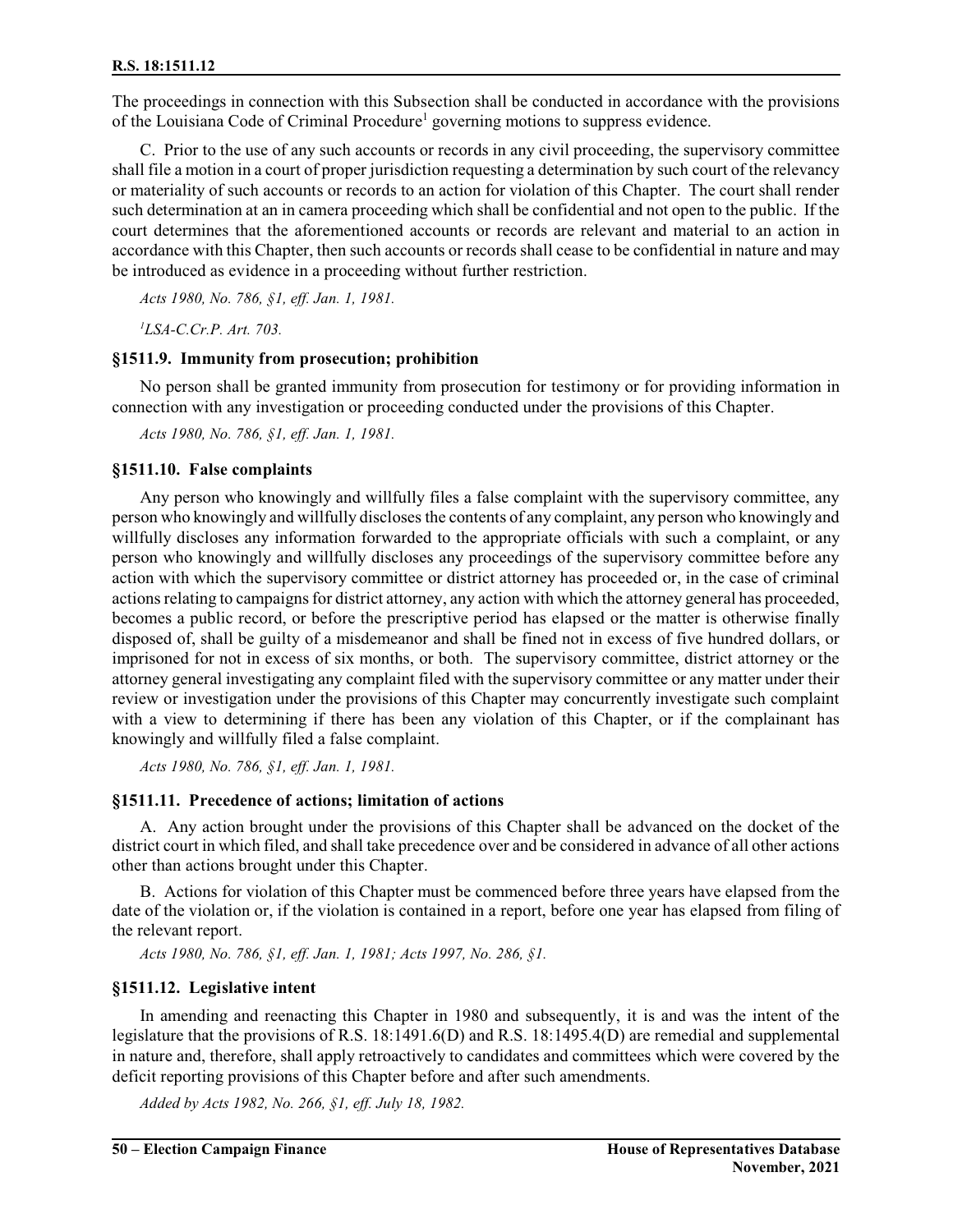## **PART VII. ELECTION DAY EXPENDITURES**

### **§1531. Transportation of voters**

A. No person or political committee shall accept or agree to accept, either directly or indirectly, from a candidate, a political committee, or a person required to file reports pursuant to R.S. 18:1501.1, or from a person on behalf of a candidate, a political committee, or a person so required to file reports, anything of economic value, including any reimbursement of costs, for the purpose of conveying an elector or causing an elector to be conveyed in a motor vehicle to a polling place for the purpose of voting in an election or to any place where early voting is being conducted for the purpose of early voting, or for driving or being in charge of any motor vehicle being so used.

B. No candidate, political committee, or person required to file reports pursuant to R.S. 18:1501.1, and no person on behalf of a candidate, a political committee, or a person so required to file reports, shall pay, or agree or offer to pay, anything of economic value, including any reimbursement of costs, to any person or political committee for the purpose of conveying an elector or causing an elector to be conveyed in a motor vehicle to a polling place for the purpose of voting in an election or to any place where early voting is being conducted for the purpose of early voting, or for driving or being in charge of a motor vehicle being so used.

C. Whoever violates the provisions of this Section shall be assessed a civil fine of not more than two thousand five hundred dollars. On a second violation, or any succeeding violation, the penalty shall be a civil fine of not more than five thousand dollars. The provisions of R.S. 18:1505.6 shall not apply to violations of this Section.

D.(1) The provisions of this Section shall not be applicable to any person who gratuitously transports voters to the polls on election day or who gratuitously transports voters to vote during early voting.

(2) The provisions of this Section shall not prohibit paying or offering or agreeing to pay any bona fide bus, taxi, or transportation service, which holds a license or permit duly issued by the appropriate governmental entity and which regularly does business in the area, to convey an elector to vote or vote during early voting, nor shall this Section prohibit any such bus, taxi, or transportation service from accepting or agreeing to accept such a payment.

*Added by Acts 1981, No. 716, §1, eff. July 23, 1981; Acts 1993, No. 199, §1, eff. June 1, 1993; Acts 2005, No. 220, §4, eff. Jan. 1, 2006.*

### **§1532. Disclosure of expenditures for election day**

A. In addition to all other reports required by this Chapter, not later than ten days after a primary election and not later than ten days after a general election, each candidate, each political committee, and each person required to file reports pursuant to this Chapter shall file a report with the supervisory committee, on such form as the committee shall provide, which shall include:

(1) The total amount of expenditures the candidate, committee, or person required to report has made for each category of expenditures listed below for services performed or advertising broadcast or published on election day:

- (a) Television advertising.
- (b) Radio advertising.
- (c) Newspaper advertising.

(d) Services by election day workers paid by the candidate, committee, or other person required to report.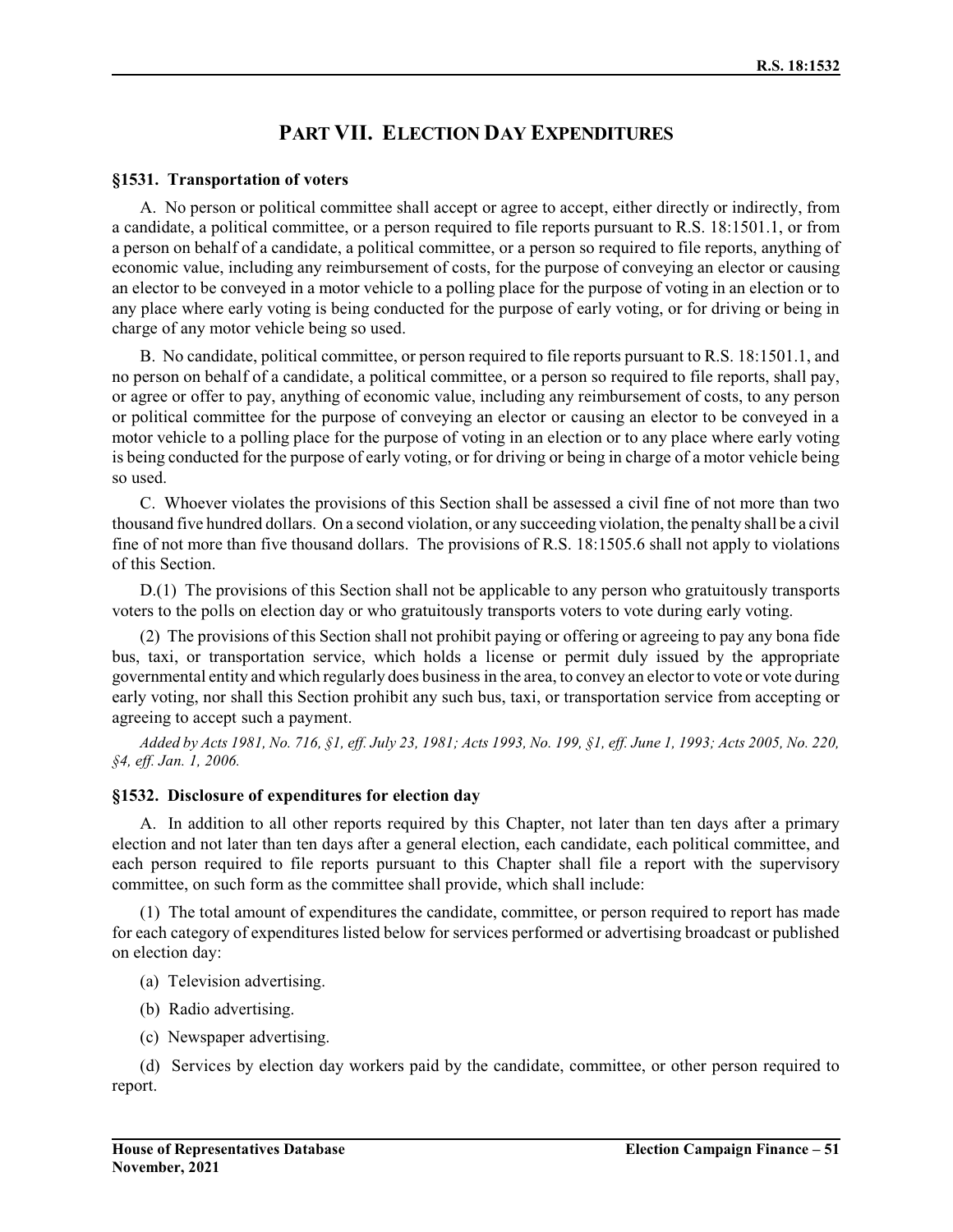(e) Contributions or expenditures to organizations for election day activities or services in support of a candidate or candidates or in opposition to a candidate or candidates.

(f) Automated calls using a prerecorded or artificial voice as part of the calling.

(2) The name and address of each individual to whom a monetary expenditure was made by the candidate, committee, or person required to file, for services performed on election day.

(3) The name and address of each individual to whom a monetary expenditure was made by an organization, to whom the candidate, committee, or person has made a contribution or expenditure for purposes of the support of the organization, forservices performed on election day and the name and address of the organization. Such information shall be provided to the candidate, committee, or person required to report under this Section by the organization to whom the candidate, committee, or person made a contribution or expenditure for purposes of the support of the organization.

(4) The name and address of any person, as defined in R.S. 18:1483, to whom the candidate, committee, or person required to report made an expenditure directly or indirectly for services performed or advertising broadcast or published on election day, except as reported pursuant to Paragraphs (2) and (3).

(5) The amount paid to each individual listed pursuant to Paragraphs (2), (3), and (4) and the purpose of the payment.

B. Notwithstanding the provisions of Subsection A of this Section, or any other provision of law to the contrary, a candidate, political committee, or other person required to file reports pursuant to this Chapter who has not made any election day expenditures shall not be required to file the report required by this Section for that election day.

*Acts 1988, No. 994, §1, eff. Jan. 1, 1989; Acts 1990, No. 180, §2, eff. Jan. 1, 1991; Acts 2001, No. 295, §1; Acts 2003, No. 935, §1, eff. July 1, 2003; Acts 2014, No. 786, §1, eff. Jan. 1, 2015.*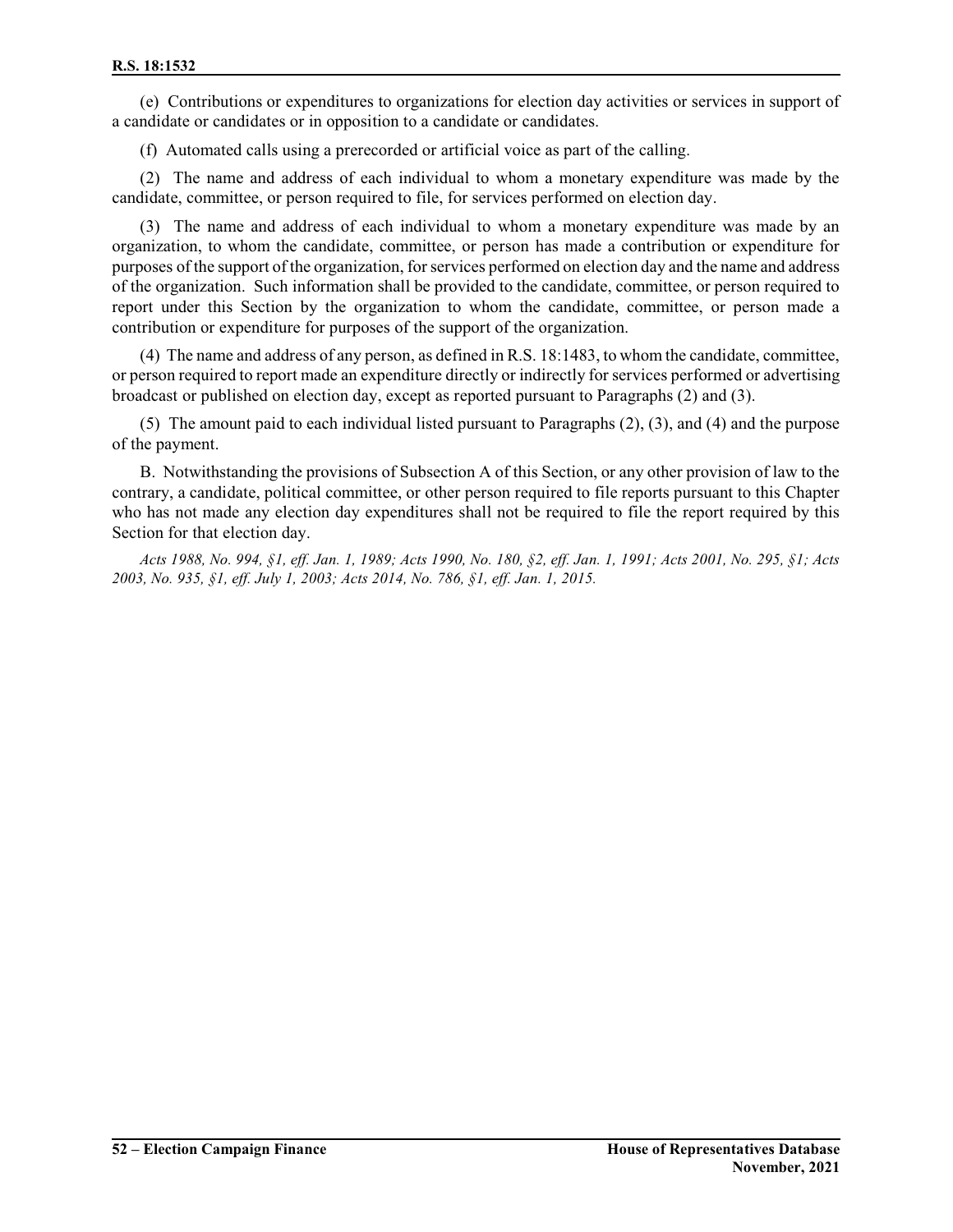| <b>Contribution Limits</b>                                  |                                                                                             |                                                                                          |                                                                                         |                                                                                       |  |
|-------------------------------------------------------------|---------------------------------------------------------------------------------------------|------------------------------------------------------------------------------------------|-----------------------------------------------------------------------------------------|---------------------------------------------------------------------------------------|--|
|                                                             | To major office<br>candidate<br>$\alpha$ r<br>his committee<br>per election <sup>1, 6</sup> | district<br>To<br>a<br>office candidate<br>or his committee<br>per election <sup>1</sup> | other<br>To<br>any<br>office candidate<br>or his committee<br>per election <sup>1</sup> | To a PAC over 4 calendar year<br>period<br>$1/1/15 - 12/31/18$<br>$1/1/19 - 12/31/22$ |  |
| Individual may give <sup>2</sup>                            | \$5,000                                                                                     | \$2,500                                                                                  | \$1,000                                                                                 | \$100,000                                                                             |  |
| Family member of<br>candidate may give                      | \$5,000                                                                                     | \$2,500                                                                                  | \$1,000                                                                                 | \$100,000                                                                             |  |
| Legal entity may give <sup>3</sup>                          | \$5,000                                                                                     | \$2,500                                                                                  | \$1,000                                                                                 | \$100,000                                                                             |  |
| PAC may give                                                | \$5,000                                                                                     | \$2,500                                                                                  | \$1,000                                                                                 | \$5,000/2,500/1,000 <sup>6</sup>                                                      |  |
| Big $PAC4$ may give                                         | \$10,000                                                                                    | \$5,000                                                                                  | \$2,000                                                                                 | \$10,000/5,000/2,000 <sup>6</sup>                                                     |  |
| Democratic or<br>Republican Party or<br>committees may give | No limits                                                                                   | No limits                                                                                | No limits                                                                               | No limits                                                                             |  |

Revised on 1/24/22

- <sup>1</sup> The primary and general elections are considered as two separate elections.
- <sup>2</sup> A husband and wife may each make a contribution to the same candidate up to the limit. However, separate checks should be used. If a single check is signed by one spouse, the other must provide an affidavit as to their intent to share in the contribution.
- 3 Includes legal entities owned wholly or partially by candidates, except Internal Revenue Code Subchapter S corporations and LLCs wholly-owned by the candidate. Parent corporations and their subsidiaries are subject to a single limit. A corporation is a parent if it owns over 50% of another corporation. A wholly-owned Subchapter S corporation and its owner and a wholly- owned LLC and its owner are subject to a single limit.
- <sup>4</sup> A PAC with over 250 members who contributed over \$50 to the PAC during the preceding calendar year and has been certified as meeting that membership requirement.
- <sup>5</sup> Limits doubled for unsuccessful major office candidates who do not participate in general election and for the time period for which such candidate has a deficit for expenditures made through the day of the primary election.
- $6<sub>6</sub>$  The applicable limit is determined by the level of office sought by the candidates supported/opposed by the recipient

PAC. If the PAC receiving the contribution supports candidates for more than one type of office, then the highest limit applies. Contributionsto a recognized political party or any committee thereof are subject to a limit of \$100,000 for the period 1/1/15 through 12/31/18 and 1/1/19 through 12/31/22.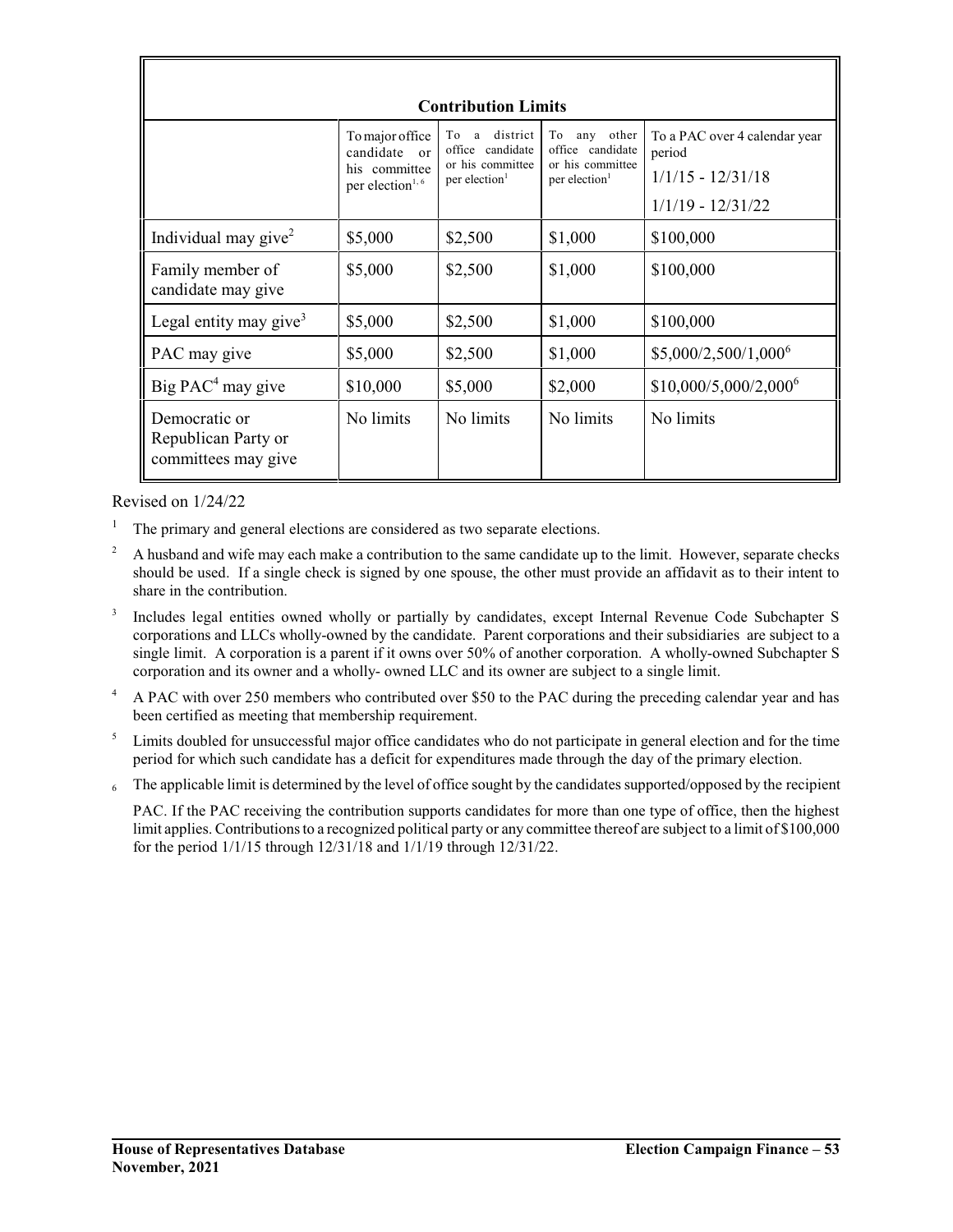## **CAMPAIGN FINANCE DISCLOSURE**

| <b>CATEGORY</b>                                                                       | <b>CITATION</b>                                                                | <b>SUMMARY OF LAW</b>                                                                                                                                                                                                                                                                                                                                                                                                                |
|---------------------------------------------------------------------------------------|--------------------------------------------------------------------------------|--------------------------------------------------------------------------------------------------------------------------------------------------------------------------------------------------------------------------------------------------------------------------------------------------------------------------------------------------------------------------------------------------------------------------------------|
| <b>Reporting Amount</b>                                                               | R.S. 18:1491.7, 1495.5,<br>$1483(6)(b)(i)$ and $(9)(b)(ii)$                    | Requires reporting of all contributions and expenditures<br>(including in-kind contributions and expenditures valued over \$25<br>and ticket sales.)                                                                                                                                                                                                                                                                                 |
|                                                                                       | *R.S. 18:1491.5(B)(2),<br>$1491.7(B)(5)$ ,<br>$1495.3(B)(2)$ ,<br>1495.5(B)(5) | *Single transactions to purchase campaign paraphernalia for \$25<br>or less do not have to be reported by individual sale but must be<br>reported as gross proceeds received and accepted. Paraphernalia<br>sales are still contributions and successive single sales may not be<br>used to avoid record keeping or reporting requirements.                                                                                          |
| <b>Contribution Limits</b>                                                            | R.S. 18:1505.2(H)(1)(a)                                                        | To Candidates or their Committees                                                                                                                                                                                                                                                                                                                                                                                                    |
| Contribution limits that<br>apply separately for<br>primary and general<br>elections. | R.S. 18:1505.2(H)(2)(a)                                                        | Major $-$ \$5,000<br>District $-$ \$2,500<br>Other $-$ \$1,000<br>By PACs to Candidates or their Committees<br>Major $-$ \$5,000                                                                                                                                                                                                                                                                                                     |
|                                                                                       | R.S. 18:1505.2(H)(2)(b)                                                        | District $-$ \$2,500<br>Other $- $1,000$                                                                                                                                                                                                                                                                                                                                                                                             |
|                                                                                       |                                                                                | By Big PACs <sup>1</sup>                                                                                                                                                                                                                                                                                                                                                                                                             |
|                                                                                       |                                                                                | Major $-$ \$10,000<br>District $-$ \$5,000<br>Other $-$ \$2,000                                                                                                                                                                                                                                                                                                                                                                      |
|                                                                                       |                                                                                |                                                                                                                                                                                                                                                                                                                                                                                                                                      |
|                                                                                       | R.S. 18:1505.2(H)<br>**R.S. 18:1505.2(H)                                       | *Limits do not apply to contributions made by recognized<br>political parties or their committees.<br>**Limits doubled for unsuccessful major office candidates who do<br>not participate in general election and for the time period for<br>which such candidate has a deficit for expenditures made through<br>the day of the primary election.                                                                                    |
| <b>Ticket Sales</b>                                                                   | R.S. 18:1491.7 $(B)(6)$ ,<br>1495.5(B)(6)                                      | Reported as any other contribution                                                                                                                                                                                                                                                                                                                                                                                                   |
| Cash                                                                                  | R.S. $18:1505.2(C)$                                                            | Persons are prohibited from making cash contributions, and<br>candidates or committees are prohibited from receiving cash<br>contributions in excess of \$100 during any calendar year.                                                                                                                                                                                                                                              |
|                                                                                       | R.S. 18:1491.4(E),<br>1495.2(E)                                                | Receipt required for exact amount of cash contribution containing<br>the name, address, social security number, and signature of<br>contributor.                                                                                                                                                                                                                                                                                     |
|                                                                                       |                                                                                | No expenditure in excess of \$100 from petty cash and no<br>expenditure made from petty cash for personal services, except<br>gratuities for the serving of food and drink.                                                                                                                                                                                                                                                          |
| Personal Use <sup>2</sup>                                                             | R.S. $18:1505.2(I)$                                                            | Prohibits use, loan, or pledge of funds received on and after 7-<br>15-88 for any personal use unrelated to a political campaign or<br>the holding of a public office or party position. Establishes<br>guidelines for excess campaign funds, including returning to<br>contributors on a pro rata basis, giving to certain charities,<br>supporting other candidates, and maintaining in a segregated<br>fund for future campaigns. |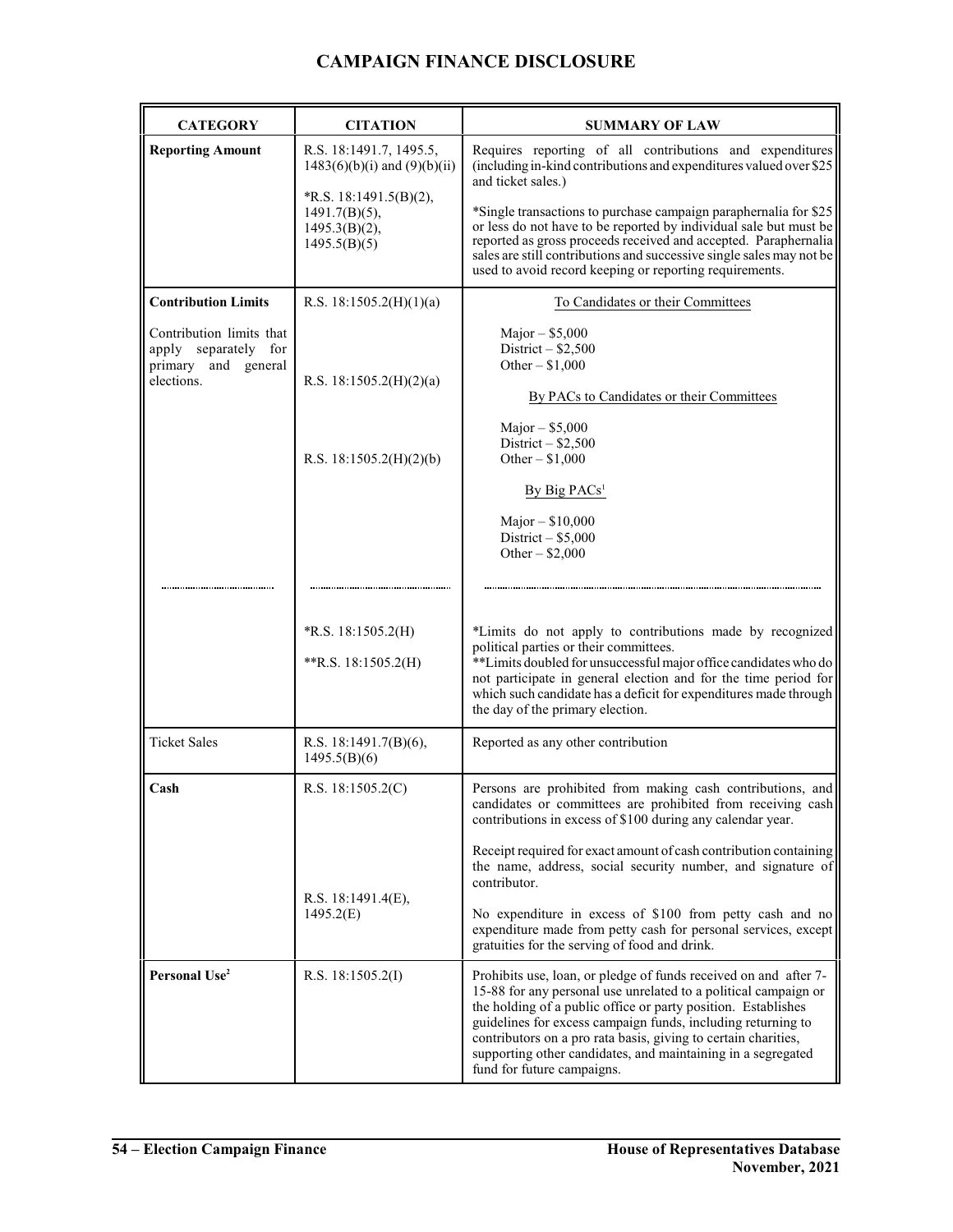| <b>CATEGORY</b>                                                                                                              | <b>CITATION</b>                    | <b>SUMMARY OF LAW</b>                                                                                                                                                                                                                                                                                                                          |
|------------------------------------------------------------------------------------------------------------------------------|------------------------------------|------------------------------------------------------------------------------------------------------------------------------------------------------------------------------------------------------------------------------------------------------------------------------------------------------------------------------------------------|
| <b>Reporting: Special</b><br><b>48 Hours Provision</b><br>(for period beginning                                              | R.S. $18:1491.6(C)$ ,<br>1495.4(C) | Must file within 48 hours of transaction if candidate receives<br>contribution in excess of:                                                                                                                                                                                                                                                   |
| midnight of 20th day<br>prior to election through<br>midnight of election day)                                               |                                    | Major $-$ \$1000<br>District $-$ \$500<br>Other $-$ \$250                                                                                                                                                                                                                                                                                      |
|                                                                                                                              |                                    | Or if candidate makes expenditure in excess of \$200 to any person<br>who makes endorsements and who must file reports.                                                                                                                                                                                                                        |
| <b>Reporting:</b><br><b>Election Day</b><br><b>Activities</b>                                                                | R.S. 18:1532                       | Not later than 10 days after election day all expenditures made for<br>services performed or advertising broadcast or published on<br>election day must be reported. No report is required if no such<br>expenditures are made.                                                                                                                |
|                                                                                                                              |                                    | Report name and address of each person to whom a monetary<br>expenditure was made for election day services or advertising.                                                                                                                                                                                                                    |
| <b>Transportation of</b><br><b>Voters</b>                                                                                    | R.S. 18:1531                       | Prohibits making or receiving payments, including<br>reimbursements of costs, for the transportation of any voter to a<br>polling place or for early voting site unless payment is to a<br>licensed bus, taxi, or transportation service.<br>Medical<br>transportation services do not qualify to receive payments for<br>transporting voters. |
| <b>Penalties for</b><br><b>Contribution Limits</b><br>and Personal Use<br>Violations <sup>2</sup>                            | R.S. $18:1505.2(J)$                | Major, District and Other<br>Not more than $$5,000$ or amount of violation, whichever is<br>greater.                                                                                                                                                                                                                                           |
|                                                                                                                              |                                    | Knowing and willful violation, the maximum penalty is double.                                                                                                                                                                                                                                                                                  |
| <b>Penalties for</b><br><b>Reporting Violations<sup>2</sup></b>                                                              |                                    |                                                                                                                                                                                                                                                                                                                                                |
| (1) Automatic Late Fees<br>which may be assessed.                                                                            | R.S. 18:1505.4                     | (1) Knowingly fails to file or knowingly fails to timely file<br>reports:                                                                                                                                                                                                                                                                      |
|                                                                                                                              |                                    | Major - \$100 per day, maximum of \$2,500<br>District - \$60 per day, maximum of \$2,000<br>Other - \$40 per day, maximum of \$1,000                                                                                                                                                                                                           |
|                                                                                                                              |                                    | \$40 per day, maximum of \$1,000 for persons or committees which<br>only support/oppose propositions/recalls.<br>\$200 per day,<br>maximum of \$3,000 for PACs which support/oppose candidate.                                                                                                                                                 |
| (2) Additional penalties<br>for any report required                                                                          |                                    | Penalties for special 48 Hour reports may be up to twice the<br>penalties above.                                                                                                                                                                                                                                                               |
| between qualifying and<br>election day which has<br>not been filed by the 6th<br>day after it is due.                        |                                    | (2) After a public hearing with notice to party who is subject of<br>hearing, an additional civil penalty not to exceed \$10,000.                                                                                                                                                                                                              |
| (3) Additional penalties<br>for any other report<br>required which has not<br>been filed by the 11th<br>day after it is due. |                                    | (3) After a public hearing with notice to party who is subject of<br>hearing, an additional civil penalty not to exceed \$10,000.                                                                                                                                                                                                              |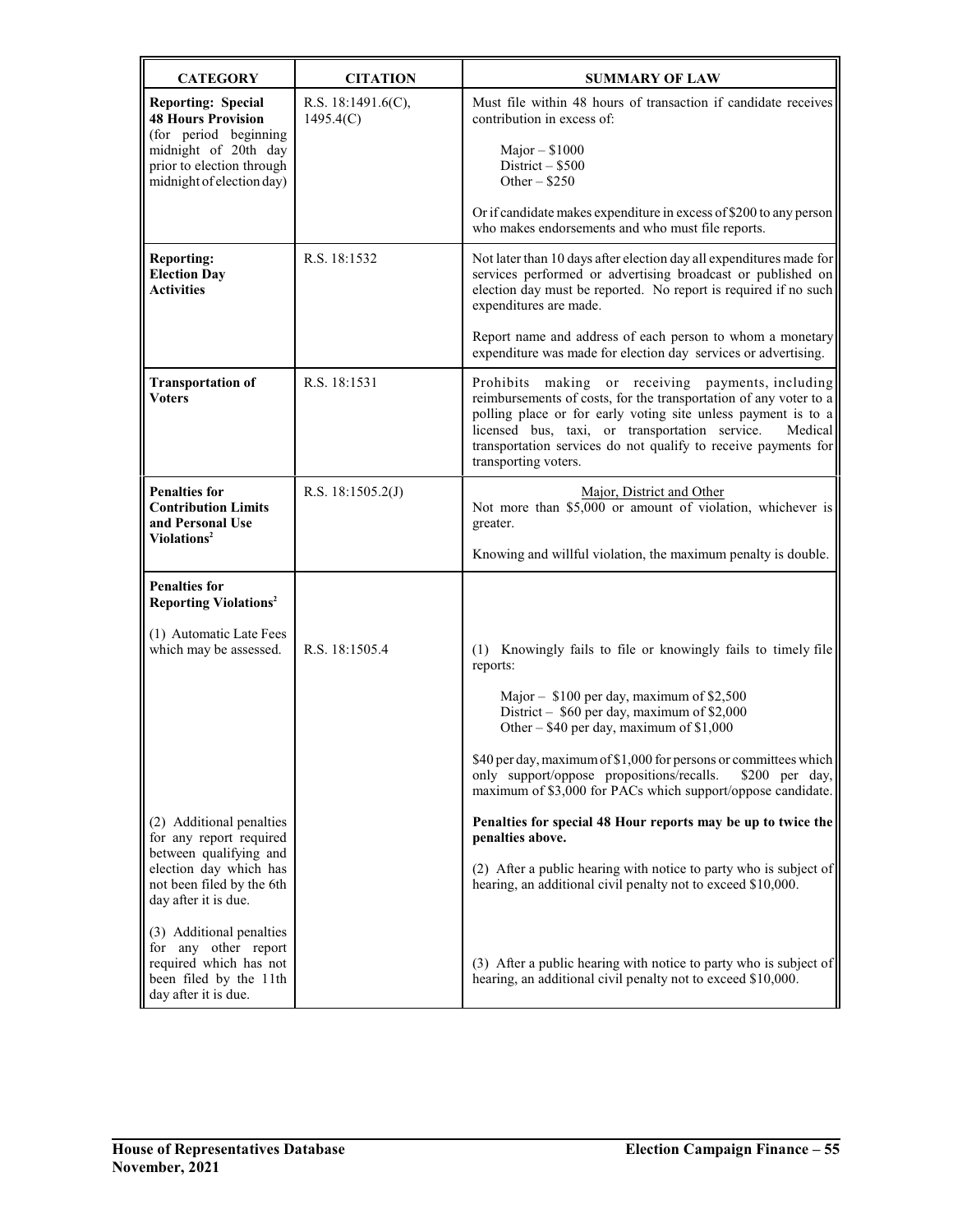| <b>CATEGORY</b>                                                                                                                                                    | <b>CITATION</b> | <b>SUMMARY OF LAW</b>                                                                                                                                                                                                                                                                                                                                                                                                                                                                                                                                                                                                                             |
|--------------------------------------------------------------------------------------------------------------------------------------------------------------------|-----------------|---------------------------------------------------------------------------------------------------------------------------------------------------------------------------------------------------------------------------------------------------------------------------------------------------------------------------------------------------------------------------------------------------------------------------------------------------------------------------------------------------------------------------------------------------------------------------------------------------------------------------------------------------|
| <b>Penalties for Knowing</b><br>and Willful Violation of<br>Finance<br>Campaign<br><b>Disclosure Act, Except</b><br>Failure to File or<br>Timely File <sup>1</sup> | R.S. 18:1505.5  | Major – Not more than $$500$<br>District – Not more than \$300<br>Other – Not more than $$100$<br>Not more than \$100 for persons or committees supporting/<br>opposing propositions/recalls. Not more than \$1,000 for PACs<br>which support/oppose a candidate. Each day of violation, if<br>applicable, constitutes a separate offense. Maximum penalties<br>are the same as (1) in "Penalties for Reporting Violations".                                                                                                                                                                                                                      |
| <b>Criminal Penalties</b>                                                                                                                                          | R.S. 18:1505.6  | Knowingly, willfully, and fraudulently fail to file, fail to timely<br>file, fail to disclose, fail to accurately disclose, or violate provision<br>of Campaign Finance Disclosure-not more than 6 months in parish<br>jail or \$500 or both.<br>An intentional criminal violation of the requirement that a person<br>who makes an expenditure for the purpose of canvassing submit<br>to the candidate or committee certain information concerning the<br>person to whom the expenditure was made-twice the amount of<br>the expenditure for compensation or imprisonment, with or<br>without hard labor, for not more than five years or both. |

<sup>1</sup> A PAC with over 250 members who contributed over \$50 to the PAC during the preceding calendar year and that has been certified as meeting that membership requirement.

 $2R.S. 18:1505.2(I)(3)$  prohibits a candidate or his committee from expending campaign funds for any purpose if the candidate owes a fine, fee, or penalty imposed by a final order of a court or by the supervisory committee. R.S. 18:1505.2 (I)(4) prohibits the use of campaign funds to pay fines, fees, or penalties imposed pursuant to the Code of Governmental Ethics. R.S. 18:1505.2(I)(5) prohibits, with specified exceptions, a candidate or his committee from using campaign funds to make a payment or expenditure to an immediate familymember ofthe candidate. R.S. 18:1505.2(O) allows the supervisory committee to prohibit a candidate or elected official from using campaign funds to pay campaign finance fines, fees, or penalties for intentional and egregious violations. R.S. 18:1505.4(C) provides that the maximum amount of the penalty to be imposed on a noncandidate PAC participating in a special election for failure to file or timely file shall be the total of the expenditures made in the special election or the maximum penalty provided under R.S. 18:1505.4(A), whichever is less. R.S. 18:1505.4(D) allows the supervisory committee to collect fines, fees, and penalties owed by an elected official through forfeiture of the elected official's public salary.

#### **Prohibited Contributions (R.S. 18:1505.2(B), (L)\*, (M), and (P):**

- (1) **Anonymous sources**. Penalty for violation: Anonymous contributions must be reported and paid over to the state (see R.S. 18:1505.2(B)).
- (2) **Persons substantially interested in the gaming industry.** Penalty for violation: Candidates or committees who accept illegal gaming contributions must pay those contributions over to the state within 10 days of notification by the supervisory committee. Contributors are subject to civil penalties up to \$10,000 as well as possible criminal penalties, and being rendered unsuitable to hold the gaming license

(see R.S. 18:1505.2(L)). However, expenditures by a candidate for his own campaign or a contribution, loan, or transfer offunds by a candidate to his own political committee are not prohibited. Additionally the Board of Ethics has ruled that a gaming interest may make independent expenditures as long as it acts without the cooperation or consultation of any candidate or the representative of any candidate (see Ethics Opinion No. 99-424).

\***NOTE:** In the case of*Claude M. Penn, Jr., et al. v. State of Louisiana*, 751 So. 2d 823 (La. 1999), the La. Supreme Court found a portion ofthe Campaign Finance Disclosure Act unconstitutional insofar as it precluded contributions to candidates and political committees by video draw poker licensees. In Ethics Opinion No. 2000-248, the Board of Ethics stated that "persons substantially interested in the video poker gaming industry may make campaign contributions and candidates for state and local office may accept such contributions". In *Casino Association of Louisiana, Inc., et al. v. State of Louisiana*, 820 So. 2d 494 (La. 2002), the La. Supreme Court upheld the constitutionality of the prohibitions in R.S. 18:1505.2(L) as applied to riverboat and land-based casino licensees.